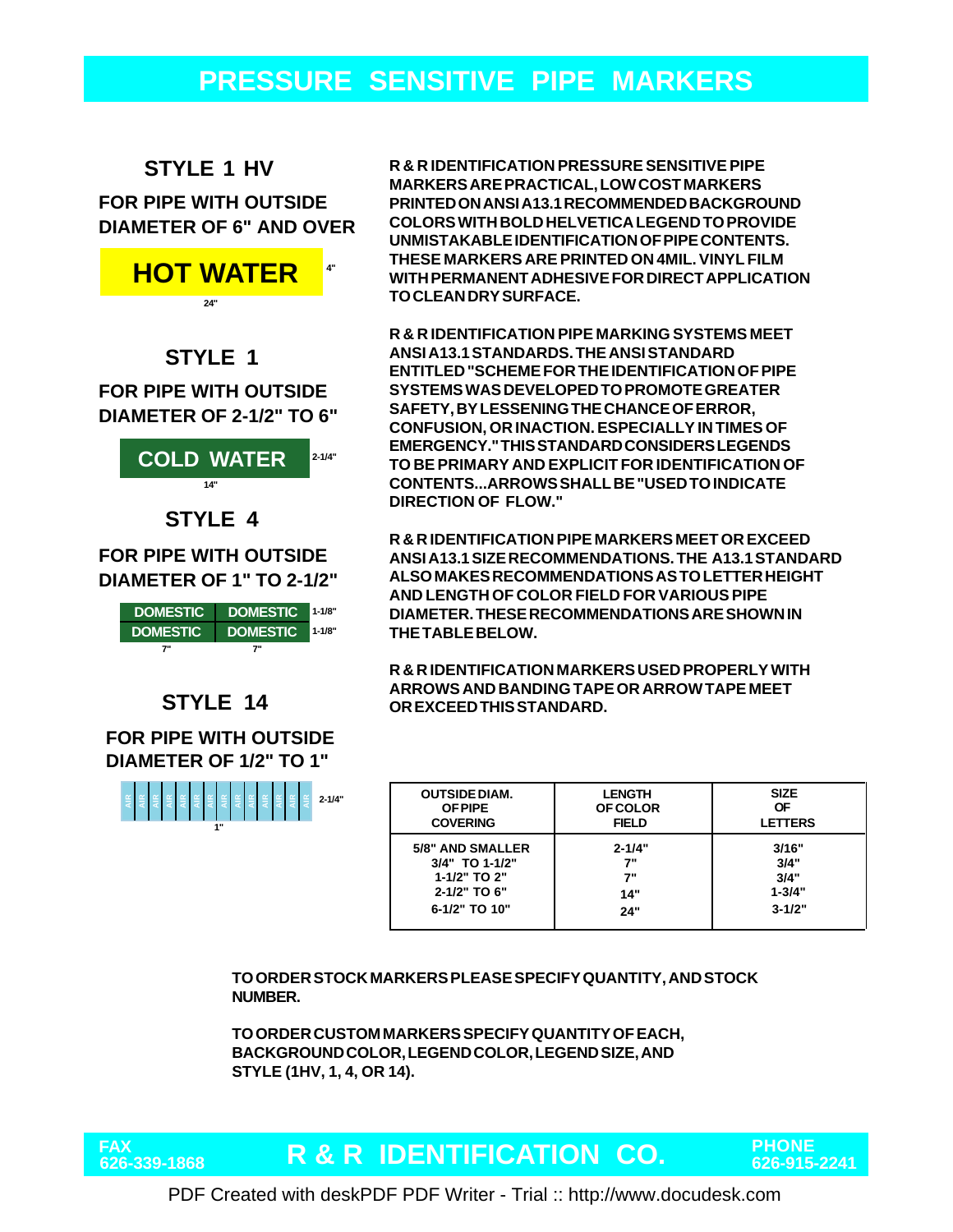#### **ITEMS IN RED ARE STYLE 2 (2 MARKERS PER CARD)**

**STOCK LISTING**

| (Z MARRERS FER UARD)            |                   | STYLE 1HV                           | STYLE <sub>1</sub> | <b>STYLE 4</b>  | STYLE 14        |
|---------------------------------|-------------------|-------------------------------------|--------------------|-----------------|-----------------|
|                                 | <b>BACKGROUND</b> | <b>1MARKER</b>                      | <b>1MARKER</b>     | <b>4MARKERS</b> | 14 MARKERS      |
| <b>LEGEND</b>                   | <b>COLOR</b>      | <b>PER CARD</b>                     | <b>PERCARD</b>     | <b>PER CARD</b> | <b>PER CARD</b> |
| <b>ACETONE</b>                  | <b>YELLOW</b>     |                                     | 00998              | 04000           | 14000           |
| <b>ACETYLENE</b>                | <b>YELLOW</b>     |                                     | 00999              | 04001           | 14000A          |
| <b>ACID</b>                     | <b>YELLOW</b>     |                                     | 01000              | 04002           | 14001           |
| <b>ACID VENT</b>                | <b>YELLOW</b>     |                                     | 01001              | 04001A          | 14001A          |
| <b>ACID WASTE</b>               | <b>YELLOW</b>     |                                     | 01002              | 04001B          | 14001B          |
| <b>AIR</b>                      | <b>YELLOW</b>     |                                     | 01003              | 04003           | 14002           |
| <b>AIR</b>                      | <b>BLUE</b>       |                                     | 01004              | 04004           | 14003           |
| <b>AIR</b>                      | <b>GREEN</b>      |                                     | 01005              | 04005           | 14004           |
| <b>AIR COND.</b>                | <b>GREEN</b>      |                                     | 01006              | 04006           | 14006           |
| <b>AIR COND. WATER</b>          | <b>GREEN</b>      |                                     | 01007              | 04007           | 14007           |
| <b>AIR RETURN</b>               | <b>BLUE</b>       |                                     | 01008              |                 |                 |
| <b>AIR RETURN</b>               | <b>WHITE</b>      |                                     | 01009              |                 |                 |
| <b>AIR SUPPLY</b>               | <b>BLUE</b>       |                                     | 01010              |                 |                 |
| <b>AIR SUPPLY</b>               | <b>WHITE</b>      |                                     | 01011              |                 |                 |
| <b>ALCOHOL</b>                  | <b>YELLOW</b>     |                                     | 01012              | 04008           | 14008           |
| <b>ALUM</b>                     | <b>YELLOW</b>     |                                     | 01013              | 04009           | 14009           |
| <b>AMMONIA</b>                  | <b>YELLOW</b>     |                                     | 01014              | 04010           | 14010           |
| <b>ARGON</b>                    | <b>GREEN</b>      |                                     | 01015              | 04011           | 14011           |
| <b>ARGON</b>                    | <b>BLUE</b>       |                                     | 01016              | 04012           | 14012           |
| <b>ASBESTOS FREE</b>            | <b>BLUE</b>       |                                     | 01016A             | 04012A          | 14012A          |
| <b>ASBESTOS FREE INSULATION</b> | <b>BLUE</b>       |                                     | 01017              | 04013           | 14013           |
| <b>ASBESTOS INSULATION</b>      | <b>YELLOW</b>     |                                     | 01018              | 04014           | 14014           |
| <b>BACKWASH</b>                 | <b>GREEN</b>      |                                     | 01019              | 04015           | 14015           |
| <b>BEARING COOLER WATER</b>     | <b>YELLOW</b>     |                                     | 01020              | 04016           | 14016           |
| <b>BLACK LIQUOR</b>             | <b>YELLOW</b>     | H1000                               | 01021              |                 |                 |
| <b>BLEACH LIQUOR</b>            | <b>YELLOW</b>     | H1001                               | 01022              |                 |                 |
| <b>BLEACHED STOCK</b>           | <b>YELLOW</b>     | H1002                               | 01023              |                 |                 |
| <b>BLOW OFF WATER</b>           | <b>YELLOW</b>     |                                     | 01024              | 04017           | 14017           |
| <b>BLOWDOWN</b>                 | <b>YELLOW</b>     |                                     | 01025              | 04018           | 14018           |
| <b>BLOWER AIR</b>               | <b>GREEN</b>      |                                     | 01026              | 04019           | 14019           |
| <b>BOILER FEED</b>              | <b>YELLOW</b>     |                                     | 01027              | 04020           | 14020           |
| <b>BOILER FEED</b>              | <b>GREEN</b>      |                                     | 01028              | 04021           | 14021           |
| <b>BOILER FEED WATER</b>        | <b>YELLOW</b>     | H1002A                              | 01029              | 04022           | 14022           |
| <b>BOILER WATER</b>             | <b>GREEN</b>      |                                     | 01030              | 04023           | 14023           |
| <b>BOILER WATER</b>             | <b>YELLOW</b>     |                                     | 01030A             | 04023A          | 14023A          |
| <b>BOILER BLOW DOWN</b>         | <b>YELLOW</b>     |                                     | 01031              | 04024           | 14024           |
| <b>BREATHING AIR</b>            | <b>GREEN</b>      |                                     | 01032              | 04025           | 14025           |
| <b>BRINE</b>                    | <b>GREEN</b>      | H1003                               | 01033              | 04026           | 14026           |
| <b>BROKE STOCK</b>              | <b>YELLOW</b>     | H1004                               | 01034              |                 |                 |
| <b>BROWN STOCK</b>              | <b>YELLOW</b>     | H1005                               | 01035              |                 |                 |
| <b>CARBON DIOXIDE</b>           | <b>YELLOW</b>     |                                     | 01036              | 04027           | 14027           |
| <b>CARBON DIOXIDE</b>           | <b>RED</b>        |                                     | 01037              | 04028           | 14028           |
| <b>CARBON DIOXIDE</b>           | <b>GRAY</b>       |                                     | 01037A             | 04028A          | 14028A          |
| <b>CAUSTIC</b>                  | <b>YELLOW</b>     |                                     | 01038              | 04029           | 14029           |
| <b>CAUSTIC LIQUOR</b>           | <b>YELLOW</b>     | H1006                               | 01039              | 04030           | 14030           |
| <b>CAUSTIC SODA</b>             | <b>YELLOW</b>     |                                     | 01040              | 04031           | 14031           |
| <b>CHEMICAL</b>                 | <b>YELLOW</b>     |                                     | 01041              | 04032           | 14032           |
| <b>CHEMICAL FEED</b>            | <b>YELLOW</b>     |                                     |                    | 04033           | 14033           |
| <b>CHILLED HOT WATER</b>        | <b>GREEN</b>      |                                     | 01042              | 04034           | 14034           |
| <b>CHILLED WATER</b>            | <b>GREEN</b>      | H1007                               | 01043              | 04035           | 14035           |
| <b>CHILLED WATER RETURN</b>     | <b>GREEN</b>      | H1008                               | 01044              | 04036           | 14036           |
| <b>CHILLED WATER SUPPLY</b>     | <b>GREEN</b>      | H1009                               | 01045              | 04037           | 14037           |
| <b>CHLORINE</b>                 | <b>YELLOW</b>     |                                     | 01046              | 04038           | 14038           |
| <b>CHLORINE DIOXIDE GAS</b>     | <b>YELLOW</b>     |                                     | 01047              | 04039           | 14039           |
| <b>CHLORINE DIOXIDE LIQUID</b>  | <b>YELLOW</b>     |                                     | 01048              | 04040           | 14040           |
| <b>CHLORINE GAS</b>             | <b>YELLOW</b>     |                                     | 01049              | 04041           | 14041           |
| <b>CHLORINE LIQUID</b>          | <b>YELLOW</b>     |                                     | 01049A             | 04042A          | 14042A          |
| <b>CHLORINE SOLUTION</b>        | <b>YELLOW</b>     |                                     |                    | 04043           | 14043           |
| <b>CHLORINE WATER</b>           | <b>YELLOW</b>     | H <sub>1010</sub>                   | 01050              | 04042           | 14042           |
| <b>CIRCULATING</b>              | <b>YELLOW</b>     |                                     | 01050A             | 04043A          | 14043A          |
| <b>CIRCULATING WATER</b>        | <b>GREEN</b>      | H <sub>1011</sub>                   | 01051              | 04044           | 14044           |
| <b>CIRCULATING WATER</b>        | <b>YELLOW</b>     |                                     | 01052              | 04045           | 14045           |
|                                 |                   |                                     |                    |                 | <b>PHONE</b>    |
| <b>FAX</b>                      |                   | <b>R &amp; R IDENTIFICATION CO.</b> |                    |                 |                 |
| 626-339-1868                    |                   |                                     |                    |                 | 626-915-2241    |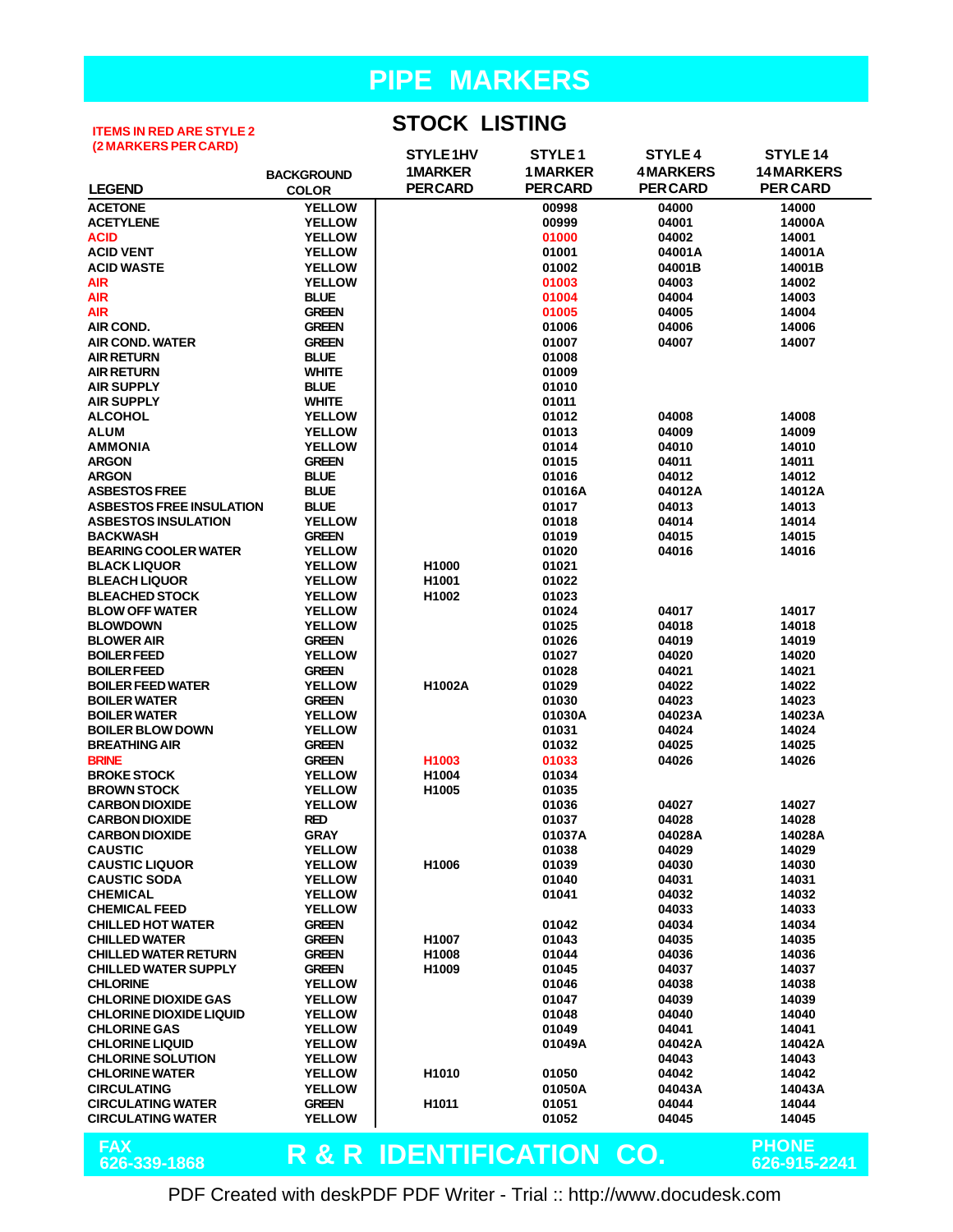#### **ITEMS IN RED ARE STYLE 2 (2 MARKERS PER CARD)**

|                                                                |                                | STYLE 1HV                           | STYLE <sub>1</sub> | <b>STYLE 4</b>  | <b>STYLE 14</b>              |
|----------------------------------------------------------------|--------------------------------|-------------------------------------|--------------------|-----------------|------------------------------|
|                                                                | <b>BACKGROUND</b>              | <b>1MARKER</b>                      | <b>1MARKER</b>     | <b>4MARKERS</b> | <b>14MARKERS</b>             |
| <b>LEGEND</b>                                                  | <b>COLOR</b>                   | <b>PERCARD</b>                      | <b>PERCARD</b>     | <b>PER CARD</b> | <b>PER CARD</b>              |
| <b>CITY GAS</b>                                                | <b>YELLOW</b>                  |                                     | 01053              | 04046           | 14046                        |
| <b>CITY WATER</b>                                              | <b>GREEN</b>                   | H1012                               | 01054              | 04047           | 14047                        |
| <b>CLEAN DRY AIR</b>                                           | <b>GREEN</b>                   | H1012A                              | 01054A             | 04047A          | 14047A                       |
| <b>CLEAN DRY AIR</b>                                           | <b>YELLOW</b>                  | H1012B                              | 01054B             | 04047B          | 14047B                       |
| <b>COLD WATER</b>                                              | <b>GREEN</b>                   | H <sub>1013</sub>                   | 01055              | 04048           | 14048                        |
| <b>COLD WATER RETURN</b>                                       | <b>GREEN</b>                   | H1013A                              | 01056              | 04049           | 14049                        |
| <b>COLD WATER SUPPLY</b>                                       | <b>GREEN</b>                   | H <sub>1013</sub> B                 | 01057              | 04050           | 14050                        |
| <b>COMPRESSED AIR</b>                                          | <b>YELLOW</b>                  |                                     | 01058              | 04051           | 14051                        |
| <b>COMPRESSED AIR</b>                                          | <b>GREEN</b>                   |                                     | 01059              | 04052           | 14052                        |
| <b>COMPRESSED AIR</b>                                          | <b>BLUE</b>                    | H1013C                              | 01060              | 04053           | 14053                        |
| <b>CONDENSATE</b>                                              | <b>YELLOW</b>                  | H1014                               | 01061              | 04054           | 14054                        |
| <b>CONDENSATE DRAIN</b>                                        | <b>YELLOW</b>                  | <b>H1014A</b>                       | 01062              | 04055           | 14054A                       |
| <b>CONDENSATE DRAIN</b>                                        |                                |                                     |                    |                 |                              |
| <b>CONDENSATE PUMP DISCHARGE</b>                               | <b>GREEN</b><br><b>YELLOW</b>  | H1014B<br>H1014C                    | 01063<br>01064     | 04056<br>04057  | 14056<br>14057               |
|                                                                |                                |                                     |                    |                 |                              |
| <b>CONDENSATE RETURN</b>                                       | <b>YELLOW</b><br><b>YELLOW</b> | H1014D                              | 01065<br>01066     | 04058           | 14058<br>14059               |
| <b>CONDENSATE SUPPLY</b>                                       |                                | H1014E                              |                    | 04059           |                              |
| <b>CONDENSER WATER</b>                                         | <b>GREEN</b>                   | H1015                               | 01067              | 04060           | 14060                        |
| <b>CONDENSER WATER RETURN</b><br><b>CONDENSER WATER SUPPLY</b> | <b>GREEN</b>                   | H1016<br>H1017                      | 01068              | 04061           | 14061                        |
|                                                                | <b>GREEN</b>                   |                                     | 01069              | 04062           | 14062                        |
| <b>COOLING WATER</b>                                           | <b>GREEN</b>                   | H1018                               | 01070              | 04063           | 14063                        |
| <b>COOLING WATER RETURN</b>                                    | <b>GREEN</b>                   | H1018A                              | 01071              | 04064           | 14064                        |
| <b>COOLING WATER SUPPLY</b>                                    | <b>GREEN</b>                   | H1018B                              | 01072              | 04065           | 14065                        |
| <b>CRUDE OIL</b>                                               | <b>YELLOW</b>                  |                                     | 01073              | 04066           | 14066                        |
| <b>DANGER-UNSAFE WATER</b>                                     | <b>YELLOW</b><br><b>YELLOW</b> |                                     |                    | 04067           | 14067                        |
| <b>DEFOAMER</b><br><b>DEIONIZED WATER</b>                      |                                |                                     | 01074              | 04068           | 14068                        |
|                                                                | <b>GREEN</b>                   |                                     | 01075              | 04069           | 14069                        |
| <b>DEIONIZED WATER RETURN</b>                                  | <b>GREEN</b>                   |                                     | 01076              | 04070           | 14070                        |
| <b>DEIONIZED WATER SUPPLY</b>                                  | <b>GREEN</b>                   |                                     | 01077              | 04071           | 14071                        |
| <b>DIGESTED SLUDGE</b>                                         | <b>BROWN</b>                   | H1019                               | 01078              | 04072           | 14072                        |
| <b>DIGESTED SLUDGE</b>                                         | <b>YELLOW</b>                  | H1020                               | 01079              |                 |                              |
| <b>DIGESTER GAS</b>                                            | <b>YELLOW</b>                  | H1021                               | 01080              |                 |                              |
| <b>DIESEL OIL</b>                                              | <b>YELLOW</b>                  |                                     | 01081              | 04073           | 14073                        |
| <b>DISCHARGE</b>                                               | <b>YELLOW</b>                  |                                     | 01082              | 04074           | 14074                        |
| <b>DISCHARGE</b>                                               | <b>GREEN</b>                   |                                     | 01083              | 04075           | 14075                        |
| <b>DISTILLED WATER</b>                                         | <b>GREEN</b>                   |                                     | 01084<br>01085     | 04076           | 14076                        |
| <b>DOMESTIC</b>                                                | <b>YELLOW</b>                  |                                     |                    | 04077           | 14077                        |
| <b>DOMESTIC</b><br><b>DOMESTIC COLD WATER</b>                  | <b>GREEN</b>                   |                                     | 01086              | 04078           | 14078                        |
|                                                                | <b>GREEN</b>                   | H1022                               | 01087              | 04079           | 14079                        |
| <b>DOMESTIC COLD WATER RETURN</b>                              | <b>GREEN</b>                   |                                     | 01088              | 04080           | 14080                        |
| <b>DOMESTIC COLD WATER SUPPLY</b>                              | <b>GREEN</b>                   |                                     | 01089              | 04081           | 14081                        |
| <b>DOMESTIC HOT WATER</b>                                      | <b>YELLOW</b>                  | H1022A                              | 01090              | 04082           | 14082                        |
| <b>DOMESTIC HOT WATER RETURN</b>                               | <b>YELLOW</b>                  |                                     | 01091              | 04083           | 14083                        |
| <b>DOMESTIC HOT WATER SUPPLY</b>                               | <b>YELLOW</b>                  |                                     | 01092              | 04084           | 14084                        |
| <b>DRAIN</b>                                                   | <b>GREEN</b>                   |                                     | 01093              | 04085           | 14085                        |
| <b>DRAIN</b>                                                   | <b>YELLOW</b>                  |                                     | 01094              | 04086           | 14086                        |
| <b>DRAIN WATER</b>                                             | <b>GREEN</b>                   |                                     | 01095              | 04087           | 14087                        |
| <b>DRINKING WATER</b>                                          | <b>GREEN</b>                   |                                     | 01096              | 04088           | 14088                        |
| <b>DUAL TEMPERATURE</b>                                        | <b>YELLOW</b>                  |                                     | 01097              | 04089           | 14089                        |
| <b>EFFLUENT</b>                                                | <b>YELLOW</b>                  | H1023                               | 01098              |                 |                              |
| <b>ELECTRIC TRACED</b>                                         | <b>YELLOW</b>                  |                                     | 01099              | 04090           | 14090                        |
| <b>ELECTRIC TRACED</b>                                         | <b>ORANGE</b>                  |                                     | 01100              | 04091           | 14091                        |
| <b>ENGINE OIL</b>                                              | <b>YELLOW</b>                  |                                     | 01101              | 04092           | 14092                        |
| <b>EXHAUST</b>                                                 | <b>YELLOW</b>                  | H1024                               | 01102              | 04093           | 14093                        |
| <b>EXHAUST</b>                                                 | <b>GREEN</b>                   |                                     | 01103              | 04094           | 14094                        |
| <b>EXHAUST AIR</b>                                             | <b>BLUE</b>                    |                                     | 01104              |                 |                              |
| <b>EXHAUST AIR</b>                                             | <b>WHITE</b>                   |                                     | 01105              |                 |                              |
| <b>EXHAUST INTAKE</b>                                          | <b>BLUE</b>                    |                                     | 01106              |                 |                              |
| <b>EXHAUST INTAKE</b>                                          | <b>WHITE</b>                   |                                     | 01107              |                 |                              |
| <b>EXHAUST STEAM</b>                                           | <b>YELLOW</b>                  |                                     | 01108              | 04095           | 14095                        |
| <b>FEED</b>                                                    | <b>YELLOW</b>                  |                                     | 01109              | 04096           | 14096                        |
| <b>FEED</b>                                                    | <b>GREEN</b>                   | H1025                               | 01110              | 04097           | 14097                        |
| <b>FAX</b><br>626-339-1868                                     |                                | <b>R &amp; R IDENTIFICATION CO.</b> |                    |                 | <b>PHONE</b><br>626-915-2241 |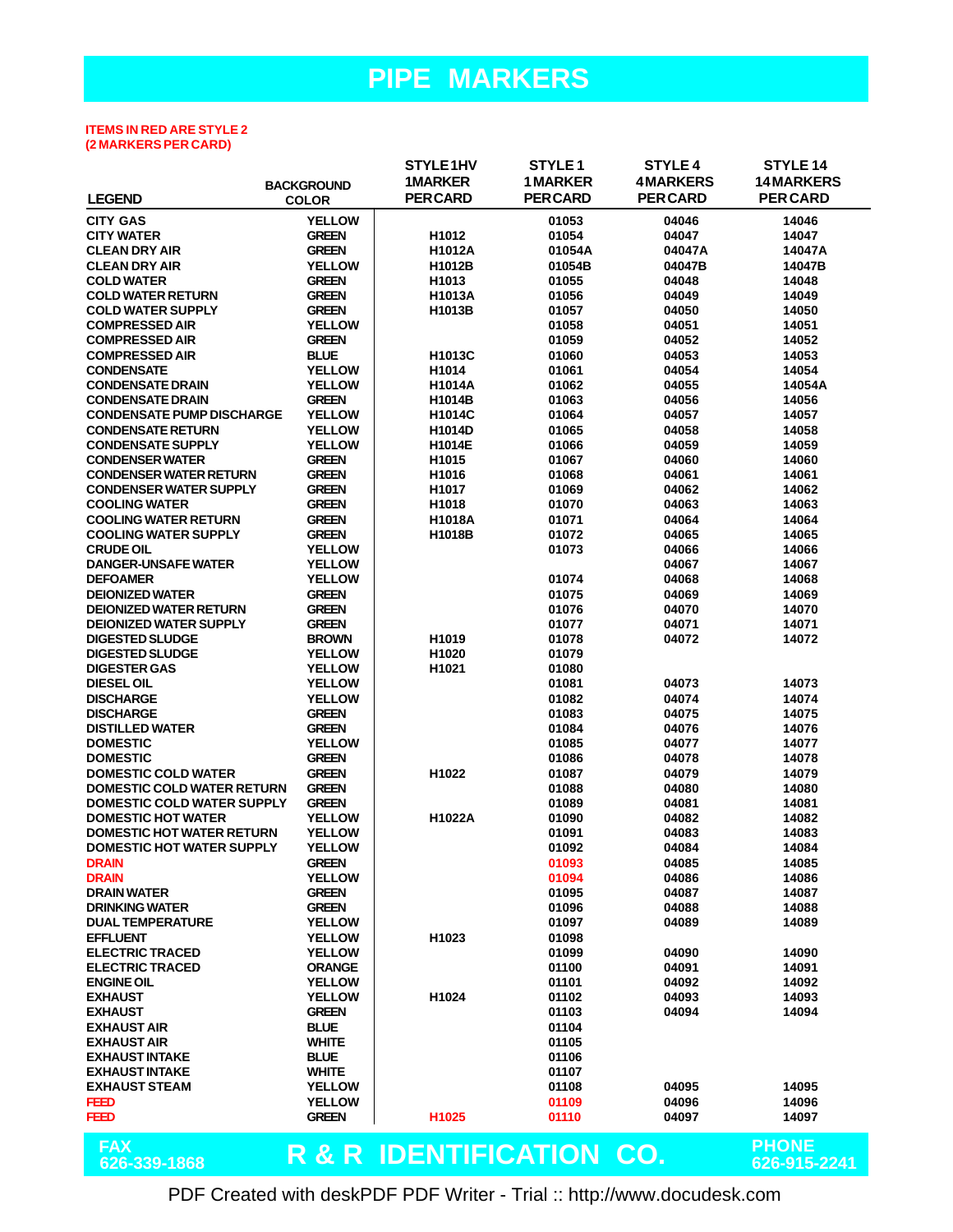#### **STOCK LISTING**

| <b>ITEMS IN RED ARE STYLE 2</b>   |                   | 9 I YYR LIYTHY                      |                    |                 |                              |
|-----------------------------------|-------------------|-------------------------------------|--------------------|-----------------|------------------------------|
| (2 MARKERS PER CARD)              |                   | STYLE1HV                            | STYLE <sub>1</sub> | <b>STYLE 4</b>  | STYLE 14                     |
|                                   | <b>BACKGROUND</b> | <b>1MARKER</b>                      | <b>1MARKER</b>     | <b>4MARKERS</b> | <b>14MARKERS</b>             |
| <b>LEGEND</b>                     | <b>COLOR</b>      | <b>PERCARD</b>                      | <b>PERCARD</b>     | <b>PERCARD</b>  | <b>PER CARD</b>              |
|                                   |                   |                                     |                    |                 |                              |
| <b>FEED WATER</b>                 | <b>GREEN</b>      |                                     | 01110A             | 04097A          | 14097A                       |
| <b>FILTERED WATER</b>             | <b>GREEN</b>      | H1026                               | 01111              | 04098           | 14098                        |
| <b>FILTERED WATER</b>             | <b>YELLOW</b>     | H1026A                              | 01111A             | 04098A          | 14098A                       |
| <b>FILTRATE</b>                   | <b>YELLOW</b>     | H1027                               | 01112              |                 |                              |
| <b>FIRE AUTO SPRINKLER</b>        | <b>RED</b>        | H1028                               | 01113              | 04099           | 14099                        |
| <b>FIRE DRY STANDPIPE</b>         | <b>RED</b>        |                                     | 01114              | 04100           | 14100                        |
| <b>FIRE MAIN</b>                  | <b>RED</b>        | H1029                               | 01115              | 04101           | 14101                        |
| <b>FIRE PROTECTION WATER</b>      | <b>RED</b>        | H1030                               | 01116              | 04102           | 14102                        |
| <b>FLOOR DRAIN</b>                | <b>GREEN</b>      |                                     | 01117              | 04103           | 14103                        |
| <b>FLY ASH</b>                    | <b>GREEN</b>      |                                     | 01118              | 04104           | 14104                        |
| <b>FREON</b>                      | <b>GREEN</b>      |                                     | 01119              | 04105           | 14105                        |
| <b>FRESH WATER</b>                | <b>GREEN</b>      | H1031                               | 01120              | 04106           | 14106                        |
| <b>FUEL GAS</b>                   | <b>YELLOW</b>     |                                     | 01121              | 04107           | 14107                        |
| <b>FUEL OIL</b>                   | <b>YELLOW</b>     | H1032                               | 01122              | 04108           | 14108                        |
| <b>FUEL OIL RETURN</b>            | <b>YELLOW</b>     |                                     | 01123              | 04109           | 14109                        |
| <b>FUEL OIL SUPPLY</b>            | <b>YELLOW</b>     |                                     | 01124              | 04110           | 14110                        |
| <b>FUEL OIL VENT</b>              | <b>YELLOW</b>     |                                     | 01125              | 04111           | 14111                        |
| <b>GAS</b>                        | <b>YELLOW</b>     | H1034                               | 01126              | 04112           | 14112                        |
| <b>GASOLINE</b>                   | <b>YELLOW</b>     |                                     | 01127              | 04113           | 14113                        |
| <b>GLYCOL</b>                     | <b>YELLOW</b>     |                                     | 01128              | 04114           | 14114                        |
| <b>GLYCOL RETURN</b>              | <b>YELLOW</b>     | H1034A                              | 01129              | 04115           | 14115                        |
| <b>GLYCOL RETURN</b>              | <b>GREEN</b>      | H1034B                              | 01129A             | 04115A          | 14115A                       |
| <b>GLYCOL SUPPLY</b>              | <b>YELLOW</b>     | H1034C                              | 01130              | 04116           | 14116                        |
| <b>GLYCOL SUPPLY</b>              | <b>GREEN</b>      | H1034D                              | 01130A             | 04116A          | 14116A                       |
| <b>GREEN LIQUOR</b>               | <b>YELLOW</b>     | H1035                               | 01131              |                 |                              |
| <b>HALON</b>                      | <b>RED</b>        |                                     | 01132              | 04117           | 14117                        |
| <b>HEAT</b>                       | <b>YELLOW</b>     |                                     | 01133              | 04118           | 14118                        |
| <b>HEATING</b>                    | <b>YELLOW</b>     | <b>H1036A</b>                       | 01134              | 04119           | 14119                        |
| <b>HEATING RETURN</b>             | <b>YELLOW</b>     | H1036                               | 01135              | 04120           | 14120                        |
| <b>HEATING STEAM</b>              | <b>YELLOW</b>     |                                     | 01136              | 04121           | 14121                        |
| <b>HEATING SUPPLY</b>             | <b>YELLOW</b>     | H1037                               | 01137              | 04122           | 14122                        |
| <b>HEATING WATER</b>              | <b>YELLOW</b>     | H1038                               | 01138              | 04123           | 14123                        |
| <b>HEATING WATER RETURN</b>       | <b>YELLOW</b>     | H1039                               | 01139              | 04124           | 14124                        |
| <b>HEATING WATER SUPPLY</b>       | <b>YELLOW</b>     | H1040                               | 01140              | 04125           | 14125                        |
| <b>HELIUM</b>                     | <b>GREEN</b>      |                                     | 01141              | 04126           | 14126                        |
| <b>HELIUM</b>                     | <b>BLUE</b>       |                                     | 01142              | 04127           | 14127                        |
| <b>HELIUM</b>                     | <b>BROWN</b>      |                                     | 01142A             | 04127A          | 14127A                       |
| <b>HIGH PRESSURE</b>              | <b>YELLOW</b>     |                                     | 01143              | 04128           | 14128                        |
| <b>HIGH PRESSURE AIR</b>          | <b>YELLOW</b>     |                                     | 01144              | 04129           | 14129                        |
| <b>HIGH PRESSURE AIR</b>          | <b>GREEN</b>      |                                     | 01145              | 04130           | 14130                        |
| <b>HIGH PRESSURE CONDENSATE</b>   | <b>YELLOW</b>     |                                     | 01146              | 04131           | 14131                        |
| <b>HIGH PRESSURE GAS</b>          | <b>YELLOW</b>     |                                     | 01147              | 04132           | 14132                        |
| <b>HIGH PRESSURE NATURAL GAS</b>  | <b>YELLOW</b>     |                                     | 01148              | 04133           | 14133                        |
| <b>HIGH PRESSURE NITROGEN</b>     | <b>YELLOW</b>     |                                     | 01149              | 04134           | 14134                        |
| <b>HIGH PRESSURE STEAM</b>        | <b>YELLOW</b>     | H1041                               | 01150              | 04135           | 14135                        |
| <b>HIGH PRESSURE WATER</b>        | <b>YELLOW</b>     |                                     | 01151              | 04136           | 14136                        |
| <b>HIGH TEMPERATURE HOT WATER</b> | <b>YELLOW</b>     | H1042                               | 01152              | 04137           | 14137                        |
| <b>HOT</b>                        | <b>YELLOW</b>     |                                     | 01153              | 04138           | 14138                        |
| <b>HOT GAS</b>                    | <b>YELLOW</b>     |                                     | 01154              | 04139           | 14139                        |
| <b>HOT WATER</b>                  | <b>YELLOW</b>     | H1043                               | 01155              | 04140           | 14140                        |
| <b>HOT WATER RECIRCULATING</b>    | <b>YELLOW</b>     | H1043A                              | 01155A             | 04140B          | 14140B                       |
| <b>HOT WATER RECIRCULATION</b>    | <b>YELLOW</b>     | H1043B                              | 01155B             | 04140A          | 14140A                       |
| <b>HOT WATER RETURN</b>           | <b>YELLOW</b>     | H1044                               | 01156              | 04141           | 14141                        |
| <b>HOT WATER SUPPLY</b>           | <b>YELLOW</b>     | H1045                               | 01157              | 04142           | 14142                        |
| <b>HOUSE VACUUM</b>               | <b>GREEN</b>      |                                     | 01157A             | 04142A          | 14142A                       |
| <b>HVAC RETURN</b>                | <b>YELLOW</b>     |                                     | 01158              | 04143           | 14143                        |
| <b>HVAC SUPPLY</b>                | <b>YELLOW</b>     |                                     | 01159              | 04144           | 14144                        |
| <b>HYDRAULIC LINE</b>             | <b>YELLOW</b>     |                                     | 01160              | 04145           | 14145                        |
| <b>HYDRAULIC RETURN</b>           | <b>YELLOW</b>     |                                     | 01161              | 04146           | 14146                        |
| <b>HYDRAULIC SUPPLY</b>           | <b>YELLOW</b>     |                                     | 01162              | 04147           | 14147                        |
| <b>HYDROCHLORIC ACID</b>          | <b>YELLOW</b>     |                                     | 01163              | 04148           | 14148                        |
| <b>HYDROGEN</b>                   | <b>YELLOW</b>     |                                     | 01164              | 04149           | 14149                        |
|                                   |                   |                                     |                    |                 |                              |
| <b>FAX</b><br>626-339-1868        |                   | <b>R &amp; R IDENTIFICATION CO.</b> |                    |                 | <b>PHONE</b><br>626-915-2241 |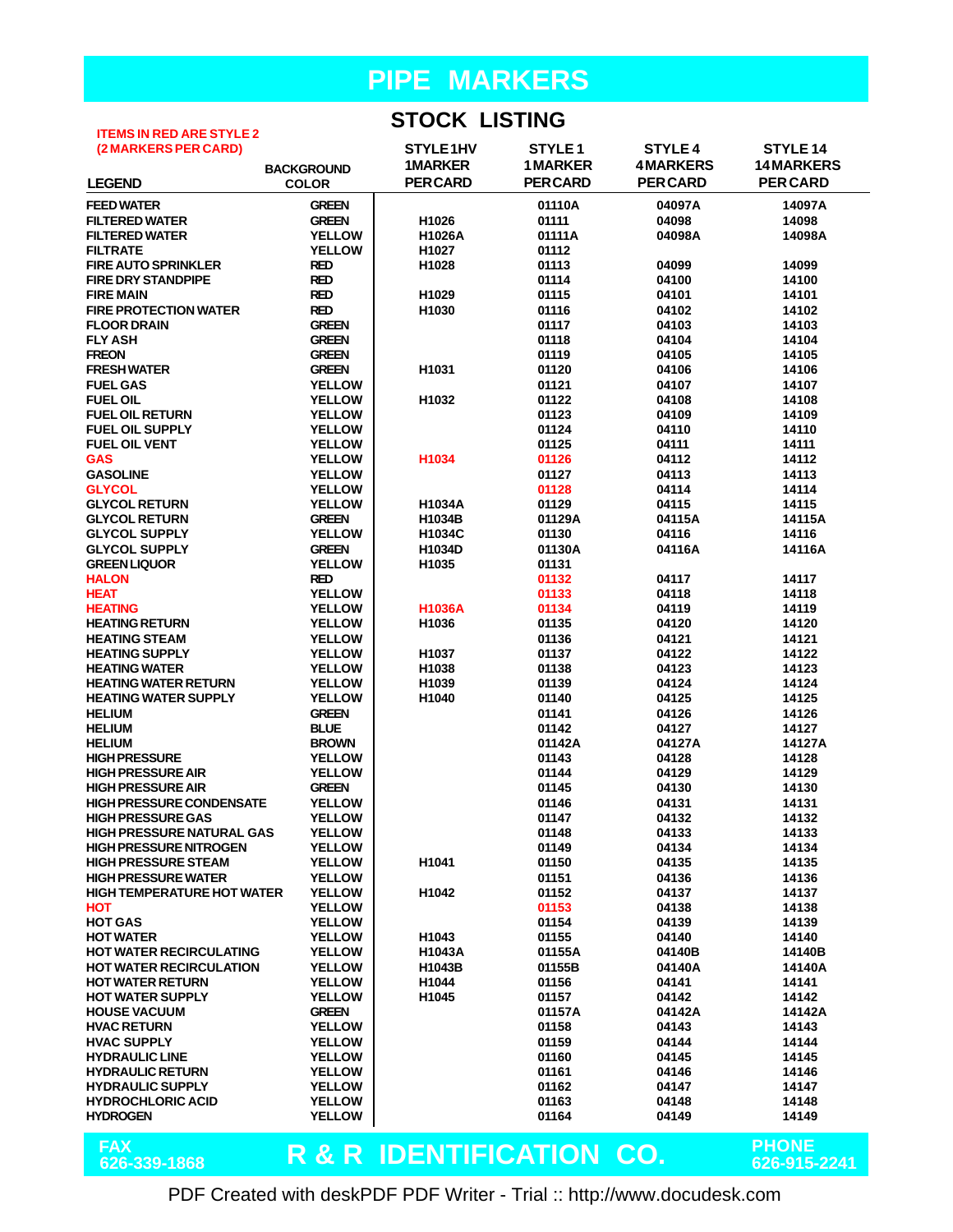## **STOCK LISTING**

| <b>ITEMS IN RED ARE STYLE 2</b>    |                   | טוווטוב חטטוט                       |                    |                 |                  |
|------------------------------------|-------------------|-------------------------------------|--------------------|-----------------|------------------|
| (2 MARKERS PER CARD)               |                   | STYLE <sub>1HV</sub>                | STYLE <sub>1</sub> | <b>STYLE 4</b>  | STYLE 14         |
|                                    |                   | <b>1MARKER</b>                      | <b>1 MARKER</b>    | <b>4MARKERS</b> | <b>14MARKERS</b> |
|                                    | <b>BACKGROUND</b> | <b>PER CARD</b>                     |                    |                 |                  |
| <b>LEGEND</b>                      | <b>COLOR</b>      |                                     | <b>PERCARD</b>     | <b>PER CARD</b> | <b>PER CARD</b>  |
| <b>HYDROGEN PEROXIDE</b>           | <b>YELLOW</b>     |                                     | 01165              | 04150           | 14150            |
| <b>HYDROGEN SULFIDE</b>            | <b>YELLOW</b>     |                                     | 01166              | 04151           | 14151            |
| <b>INDIRECT WASTE</b>              | <b>YELLOW</b>     |                                     | 01167              | 04152           | 14152            |
|                                    | <b>GREEN</b>      |                                     |                    |                 |                  |
| <b>INDUSTRIAL COLD WATER</b>       |                   |                                     | 01167A             | 04152A          | 14152A           |
| <b>INDUSTRIAL HOT WATER</b>        | <b>YELLOW</b>     |                                     | 01167B             | 04152B          | 14152B           |
| <b>INDUSTRIAL HOT WATER RETURN</b> | <b>YELLOW</b>     |                                     | 01167C             | 04152C          | 14152C           |
| <b>INDUSTRIAL WASTE</b>            | <b>YELLOW</b>     |                                     | 01168              | 04153           | 14153            |
| <b>INDUSTRIAL WATER</b>            | <b>GREEN</b>      |                                     | 01169              | 04154           | 14154            |
| <b>INERT GAS</b>                   | <b>BLUE</b>       |                                     | 01170              | 04155           | 14155            |
| <b>INERT GAS</b>                   | <b>GREEN</b>      |                                     | 01171              | 04156           | 14156            |
| <b>INERT GAS</b>                   | <b>YELLOW</b>     |                                     |                    | 04156A          | 14156A           |
| <b>INLET</b>                       | <b>YELLOW</b>     |                                     | 01172              | 04157           | 14157            |
| <b>INLET</b>                       | <b>GREEN</b>      |                                     | 01172A             | 04158           | 14158            |
|                                    |                   |                                     |                    |                 |                  |
| <b>INSTRUMENT AIR</b>              | <b>YELLOW</b>     |                                     | 01173              | 04159           | 14159            |
| <b>INSTRUMENT AIR</b>              | <b>GREEN</b>      |                                     | 01174              | 04160           | 14160            |
| <b>INSTRUMENT AIR</b>              | <b>BLUE</b>       |                                     | 01175              | 04161           | 14161            |
| <b>IRRIGATION WATER</b>            | <b>GREEN</b>      |                                     | 01175A             | 04161A          | 14161A           |
| <b>KEROSENE</b>                    | <b>YELLOW</b>     |                                     | 01176              | 04162           | 14162            |
| <b>LAB COMPRESSED AIR</b>          | <b>BLUE</b>       |                                     | 01176A             | 04162A          | 14162A           |
| <b>LAB VACUUM</b>                  | <b>YELLOW</b>     |                                     | 01176B             | 04162B          | 14162B           |
| <b>LAB VENT</b>                    | <b>YELLOW</b>     |                                     | 01176C             | 04162C          | 14162C           |
|                                    |                   |                                     |                    |                 |                  |
| <b>LAB WASTE</b>                   | <b>YELLOW</b>     |                                     | 01176D             | 04162D          | 14162D           |
| <b>LIME MUD</b>                    | <b>YELLOW</b>     | H1046                               | 01177              |                 |                  |
| <b>LIQUID NITROGEN</b>             | <b>YELLOW</b>     |                                     | 01178              | 04163           | 14163            |
| <b>LOW PRESSURE</b>                | <b>GREEN</b>      |                                     | 01179              | 04164           | 14164            |
| <b>LOW PRESSURE AIR</b>            | <b>GREEN</b>      |                                     | 01180              | 04165           | 14165            |
| <b>LOW PRESSURE CONDENSATE</b>     | <b>YELLOW</b>     | H1046A                              | 01181              | 04166           | 14166            |
| <b>LOW PRESSURE GAS</b>            | <b>YELLOW</b>     |                                     | 01182              | 04167           | 14167            |
| <b>LOW PRESSURE NATURAL GAS</b>    | <b>YELLOW</b>     |                                     | 01183              | 04168           | 14168            |
| <b>LOW PRESSURE NITROGEN</b>       | <b>YELLOW</b>     |                                     | 01184              | 04169           | 14169            |
|                                    |                   |                                     |                    |                 |                  |
| <b>LOW PRESSURE STEAM</b>          | <b>YELLOW</b>     | H1047                               | 01185              | 04170           | 14170            |
| <b>LOW PRESSURE WATER</b>          | <b>GREEN</b>      |                                     | 01186              | 04171           | 14171            |
| <b>LUBE OIL</b>                    | <b>YELLOW</b>     |                                     | 01187              | 04172           | 14172            |
| <b>MAGNESIUM SULFATE</b>           | <b>YELLOW</b>     |                                     | 01188              | 04173           | 14173            |
| <b>MAKE-UP WATER</b>               | <b>GREEN</b>      | H1047B                              | 01189              | 04174           | 14174            |
| <b>MEDICAL AIR</b>                 | <b>BLUE</b>       |                                     | 01190              | 04175           | 14175            |
| <b>MEDICAL AIR</b>                 | <b>YELLOW</b>     |                                     | 01190A             | 04175A          | 14175A           |
| <b>MEDICAL VACUUM</b>              | <b>BLUE</b>       |                                     | 01191              | 04176           | 14176            |
|                                    |                   |                                     |                    | 04176A          |                  |
| <b>MEDICAL VACUUM</b>              | <b>WHITE</b>      |                                     | 01191A             |                 | 14176A           |
| <b>MEDIUM PRESSURE AIR</b>         | <b>BLUE</b>       |                                     | 01192              | 04177           | 14177            |
| <b>MEDIUM PRESSURE CONDENSATE</b>  | <b>YELLOW</b>     | <b>H1047A</b>                       | 01193              | 04178           | 14178            |
| <b>MEDIUM PRESSURE GAS</b>         | <b>YELLOW</b>     | H1047C                              | 01194              | 04179           | 14199            |
| <b>MEDIUM PRESSURE NATURAL GAS</b> | <b>YELLOW</b>     |                                     | 01195              | 04180           | 14180            |
| <b>MEDIUM PRESSURE NITROGEN</b>    | <b>YELLOW</b>     |                                     | 01196              | 04181           | 14181            |
| <b>MEDIUM PRESSURE STEAM</b>       | <b>YELLOW</b>     | H1048                               | 01197              | 04182           | 14182            |
| <b>MILL AIR</b>                    | <b>BLUE</b>       |                                     | 01198              | 04183           | 14183            |
| <b>MILL WATER</b>                  | <b>GREEN</b>      | H <sub>1049</sub>                   | 01199              | 04184           | 14184            |
|                                    |                   |                                     |                    |                 |                  |
| <b>MIXED GAS</b>                   | <b>YELLOW</b>     |                                     | 01200              | 04185           | 14185            |
| <b>MURIATIC ACID</b>               | <b>YELLOW</b>     |                                     | 01201              | 04186           | 14186            |
| <b>NAPTHA</b>                      | <b>YELLOW</b>     |                                     | 01202              | 04187           | 14187            |
| <b>NATURAL GAS</b>                 | <b>YELLOW</b>     | H1050                               | 01203              | 04188           | 14188            |
| <b>NITRIC ACID</b>                 | <b>YELLOW</b>     |                                     | 01204              | 04189           | 14189            |
| <b>NITROGEN</b>                    | <b>YELLOW</b>     |                                     | 01204A             | 04189A          | 14189A           |
| <b>NITROGEN</b>                    | <b>GREEN</b>      |                                     | 01205              | 04190           | 14190            |
| <b>NITROGEN</b>                    | <b>BLUE</b>       |                                     | 01206              | 04191           | 14191            |
| <b>NITROGEN</b>                    | <b>BLACK</b>      |                                     | 01206A             | 04191A          | 14191A           |
|                                    |                   |                                     |                    |                 |                  |
| <b>NITROUS OXIDE</b>               | <b>YELLOW</b>     |                                     | 01207              | 04192           | 14192            |
| <b>NITROUS OXIDE</b>               | <b>BLUE</b>       |                                     | 01207A             | 04192A          | 14192A           |
| <b>NON-POTABLE WATER</b>           | <b>YELLOW</b>     |                                     | 01208              | 04193           | 14193            |
| <b>NON-PROCESSED NITROGEN</b>      | <b>YELLOW</b>     |                                     |                    |                 | 14193A           |
| <b>NON-CONDENSABLE GAS</b>         | <b>YELLOW</b>     | H1051                               | 01209              |                 |                  |
| OIL                                | <b>YELLOW</b>     |                                     | 01210              | 04194           | 14194            |
|                                    |                   |                                     |                    |                 |                  |
|                                    |                   |                                     |                    |                 |                  |
| <b>FAX</b>                         |                   | <b>R &amp; R IDENTIFICATION CO.</b> |                    |                 | <b>PHONE</b>     |
| 626-339-1868                       |                   |                                     |                    |                 | 626-915-2241     |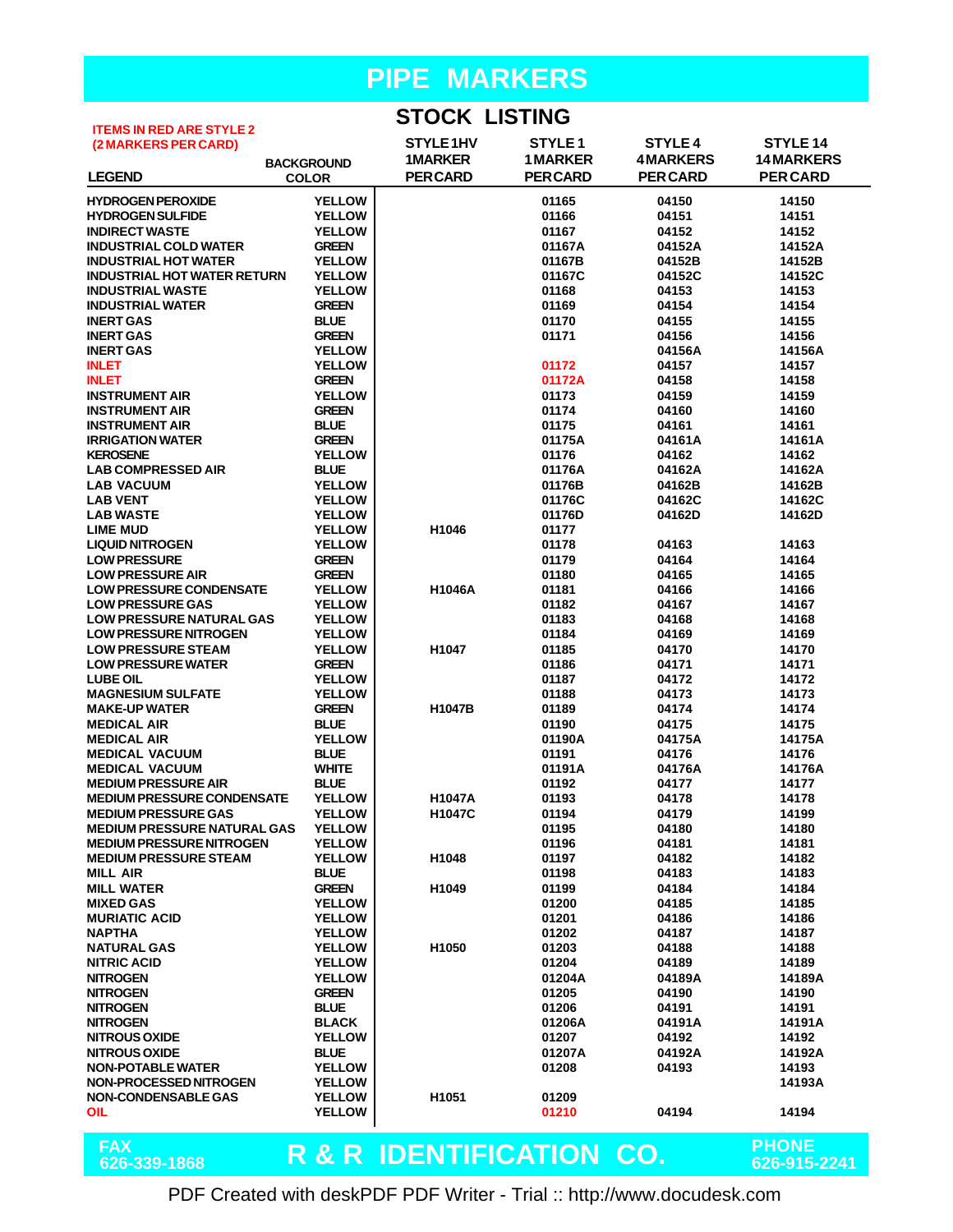#### **PIPE MARKERS STOCK LISTING**

| <b>ITEMS IN RED ARE STYLE 2</b> |                             | SIUCK LISIING            |                |                 |                              |
|---------------------------------|-----------------------------|--------------------------|----------------|-----------------|------------------------------|
| (2 MARKERS PER CARD)            |                             | STYLE 1HV                | <b>STYLE1</b>  | <b>STYLE 4</b>  | STYLE 14                     |
|                                 | <b>BACKGROUND</b>           | <b>1MARKER</b>           | <b>1MARKER</b> | <b>4MARKERS</b> | <b>14 MARKERS</b>            |
| <b>LEGEND</b>                   | <b>COLOR</b>                | <b>PER CARD</b>          | <b>PERCARD</b> | <b>PER CARD</b> | <b>PERCARD</b>               |
| <b>OUTLET</b>                   | <b>YELLOW</b>               |                          | 01211          | 04195           | 14195                        |
| <b>OUTLET</b>                   | <b>GREEN</b>                |                          | 01212          | 04196           | 14196                        |
| <b>OUTSIDE AIR</b>              | <b>BLUE</b>                 |                          | 01213          |                 |                              |
|                                 | <b>WHITE</b>                |                          |                |                 |                              |
| <b>OUTSIDE AIR</b>              | <b>YELLOW</b>               |                          | 01214<br>01215 | 04197           | 14197                        |
| <b>OVERFLOW</b>                 |                             |                          |                |                 |                              |
| <b>OVERFLOW</b>                 | <b>GREEN</b>                |                          | 01215B         | 04197B          | 14197B                       |
| <b>OVERFLOW DRAIN</b>           | <b>GREEN</b>                | H1051C                   | 01215A         | 04197A          | 14197A                       |
| <b>OXYGEN</b>                   | <b>YELLOW</b>               |                          | 01216          | 04198           | 14198                        |
| <b>OXYGEN</b>                   | <b>GREEN</b><br><b>BLUE</b> |                          | 01217<br>01218 | 04199<br>04200  | 14199<br>14200               |
| <b>OXYGEN</b>                   |                             |                          |                |                 |                              |
| <b>PEROXIDE</b>                 | <b>YELLOW</b>               |                          | 01219          | 04201           | 14201                        |
| <b>PLANT AIR</b>                | <b>YELLOW</b>               |                          | 01220          | 04202           | 14202                        |
| <b>PLANT WATER</b>              | <b>GREEN</b>                |                          | 01221          | 04203           | 14203                        |
| <b>PLUMBING VENT</b>            | <b>GREEN</b>                |                          | 01222          | 04204           | 14204                        |
| <b>POLYMER</b>                  | <b>YELLOW</b>               |                          | 01223          | 04205           | 14205                        |
| <b>POLYMER</b>                  | <b>WHITE</b>                | H1052                    | 01224          | 04206           | 14206                        |
| <b>POLYMER SOLUTION</b>         | <b>YELLOW</b>               |                          | 01225          | 04207           | 14207                        |
| <b>POND WATER</b>               | <b>GREEN</b>                | H1053                    | 01226          |                 |                              |
| <b>POTABLE</b>                  | <b>GREEN</b>                |                          | 01227          | 04208           | 14208                        |
| <b>POTABLE WATER</b>            | <b>YELLOW</b>               |                          | 01228          | 04209           | 14209                        |
| <b>POTABLE WATER</b>            | <b>GREEN</b>                | H1054                    | 01229          | 04210           | 14210                        |
| <b>PRIMARY</b>                  | <b>YELLOW</b>               |                          | 01230          | 04211           | 14211                        |
| <b>PRIMARY</b>                  | <b>GREEN</b>                |                          | 01231          | 04212           | 14212                        |
| <b>PRIMARY SCUM</b>             | <b>YELLOW</b>               | <b>H1054A</b>            | 01231A         |                 |                              |
| <b>PRIMARY SLUDGE</b>           | <b>BROWN</b>                | H1055                    | 01232          | 04213           | 14213                        |
| <b>PRIMARY SLUDGE</b>           | <b>YELLOW</b>               | H1056                    | 01233          |                 |                              |
| <b>PROCESS</b>                  | <b>YELLOW</b>               |                          | 01234          | 04214           | 14214                        |
| <b>PROCESS</b>                  | <b>GREEN</b>                | H156B                    | 01234A         | 04214A          | 14214A                       |
| <b>PROCESS WATER</b>            | <b>GREEN</b>                | H1057                    | 01235          | 04215           | 14215                        |
| <b>PROCESSED WATER</b>          | <b>YELLOW</b>               |                          | 01236          | 04216           | 14216                        |
| <b>PROCESSED WATER</b>          | <b>GREEN</b>                |                          | 01237          | 04217           | 14217                        |
| <b>PROPANE GAS</b>              | <b>YELLOW</b>               |                          | 01238          | 04218           | 14218                        |
| <b>PULP</b>                     | <b>YELLOW</b>               | H1058                    | 01239          | 04219           | 14219                        |
| <b>PUMP</b>                     | <b>YELLOW</b>               | <b>H1058A</b>            | 01240          | 04219A          | 14219A                       |
| <b>PUMP</b>                     | <b>GREEN</b>                |                          | 01239A         | 04219AA         | 14219B                       |
| <b>PUMPED CONDENSATE</b>        | <b>YELLOW</b>               |                          | 01240A         | 04219E          | 14219E                       |
| <b>PUMP CONDENSATE RETURN</b>   | <b>YELLOW</b>               |                          |                |                 | 14219F                       |
| <b>RAIN WATER</b>               | <b>GREEN</b>                |                          | 01241          | 04236           | 14236                        |
| <b>RAW WATER</b>                | <b>GREEN</b>                | H1059                    | 01242          | 04220           | 14220                        |
| <b>RAW WATER</b>                | <b>YELLOW</b>               |                          | 01243          | 04221           | 14221                        |
| <b>RECIRCULATED</b>             | <b>YELLOW</b>               |                          | 01244          | 04222           | 14222                        |
| <b>RECLAIMED WATER</b>          | <b>GREEN</b>                |                          | 01244A         | 04222A          | 14222A                       |
| <b>RECLAIMED WATER</b>          | <b>YELLOW</b>               |                          | 01244B         | 04222B          | 14222B                       |
| <b>RECOVERY</b>                 | <b>YELLOW</b>               |                          | 01245          | 04223           | 14223                        |
| <b>REFRIGERANT</b>              | <b>YELLOW</b>               | H1060                    | 01246          | 04224           | 14224                        |
| <b>REFRIGERANT DISCHARGE</b>    | <b>YELLOW</b>               |                          | 01247          | 04224A          | 14224                        |
| <b>REFRIGERANT LIQUID</b>       | <b>YELLOW</b>               |                          | 01248          | 04225           | 14225                        |
| <b>REFRIGERANT SUCTION</b>      | <b>YELLOW</b>               |                          | 01249          | 04226           | 14226                        |
| <b>REFRIGERATED WATER</b>       | <b>GREEN</b>                |                          | 01250          | 04227           | 14227                        |
| <b>REFRIGERATION</b>            | <b>GREEN</b>                |                          | 01251          | 04228           | 14228                        |
| <b>RELIEF</b>                   | <b>YELLOW</b>               |                          | 01252          | 04229           | 14229                        |
| <b>RELIEF AIR</b>               | <b>BLUE</b>                 |                          | 01253          | 04230           | 14230                        |
| <b>RELIEF AIR</b>               | <b>WHITE</b>                |                          | 01254          |                 | 14231                        |
| <b>RETURN</b>                   | <b>BLUE</b>                 |                          | 01255          | 04230A          | 14232                        |
| <b>RETURN</b>                   | <b>GREEN</b>                | H <sub>1061</sub>        | 01256          | 04231           | 14233                        |
| <b>RETURN</b>                   | <b>RED</b>                  |                          | 01257          | 04232           | 14234                        |
| <b>RETURN</b>                   | <b>YELLOW</b>               | H1062                    | 01258          | 04233           | 14235                        |
| <b>RETURN ACTIVATED SLUDGE</b>  | <b>YELLOW</b>               | H <sub>1063</sub>        | 01259          | 04234           | 14234                        |
| <b>RIVER WATER</b>              | <b>GREEN</b>                |                          | 01260          | 04234A          | 14234A                       |
| R.O. WATER                      | <b>GREEN</b>                |                          | 01260A         | 04219B          | 14219B                       |
| <b>R.O.WATER RETURN</b>         | <b>GREEN</b>                |                          | 01260B         | 04219C          | 14219C                       |
| <b>R.O.WATER SUPPLY</b>         | <b>GREEN</b>                |                          | 01260C         | 04219D          | 14219D                       |
| <b>ROOF DRAIN</b>               | <b>GREEN</b>                | H1064                    | 01261          | 04235           | 14235                        |
|                                 |                             |                          |                |                 |                              |
| <b>FAX</b><br>626-339-1868      |                             | R & R IDENTIFICATION CO. |                |                 | <b>PHONE</b><br>626-915-2241 |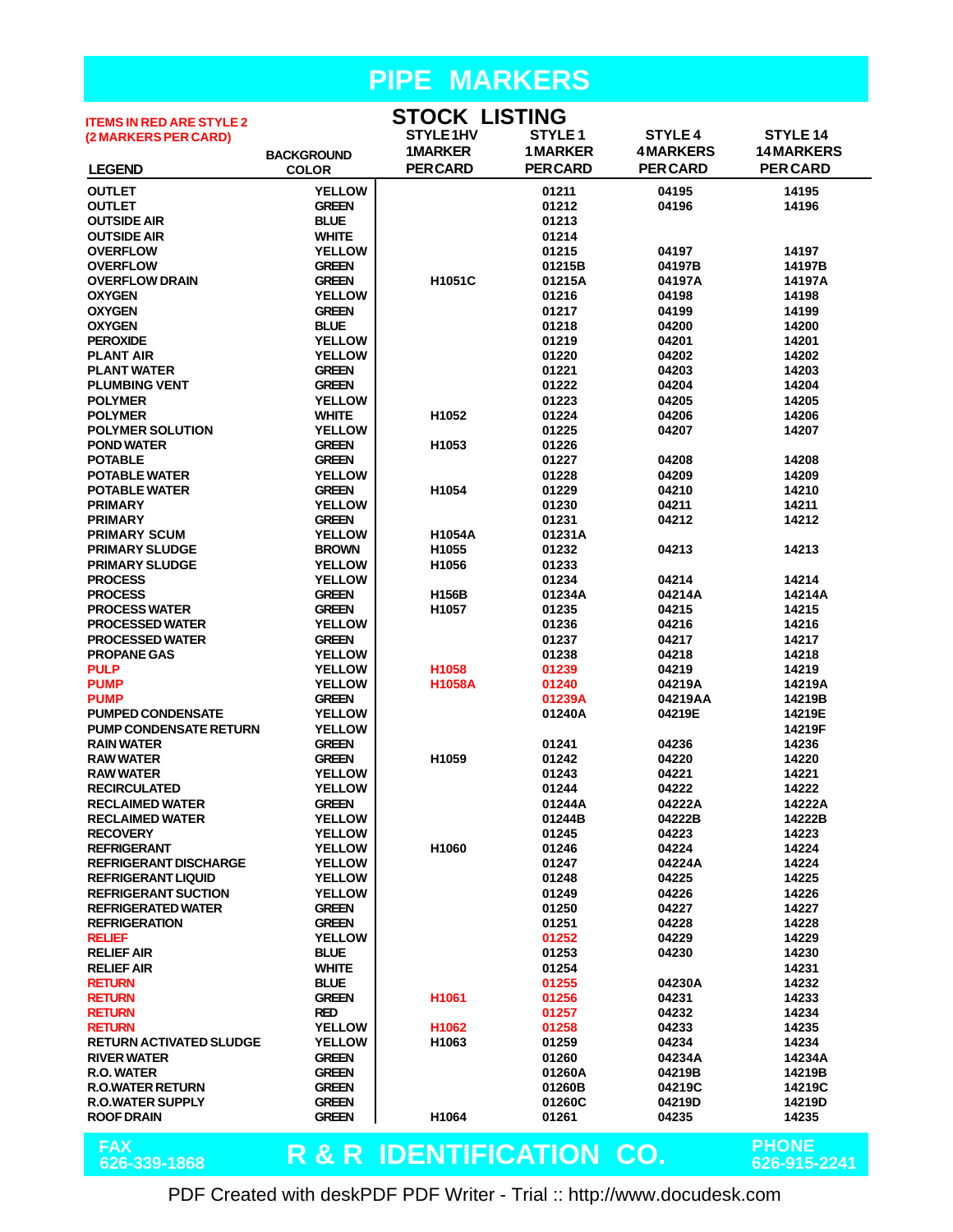#### **ITEMS IN RED ARE STYLE 2 (2 MARKERS PER CARD)**

**STOCK LISTING**

| (2 MARKERS PER CARD)               |                                | STYLE1HV                 | STYLE <sub>1</sub> | <b>STYLE 4</b>  | <b>STYLE 14</b>   |
|------------------------------------|--------------------------------|--------------------------|--------------------|-----------------|-------------------|
|                                    | <b>BACKGROUND</b>              | <b>1MARKER</b>           | <b>1MARKER</b>     | <b>4MARKERS</b> | <b>14 MARKERS</b> |
| <b>LEGEND</b>                      | <b>COLOR</b>                   | <b>PERCARD</b>           | <b>PERCARD</b>     | <b>PERCARD</b>  | <b>PER CARD</b>   |
| <b>SALT WATER</b>                  | <b>GREEN</b>                   |                          | 01202              | 04237           | 14237             |
| <b>SANITARY DRAIN</b>              | <b>GREEN</b>                   |                          | 01263              | 04238           | 14238             |
| <b>SANITARY SEWER</b>              | <b>GREEN</b>                   | H1065                    | 01264              | 04239           | 14239             |
| <b>SANITARY SEWER</b>              | <b>YELLOW</b>                  |                          | 01265              | 04240           | 14240             |
| <b>SANITARY VENT</b>               | <b>YELLOW</b>                  |                          | 01266              | 04241           | 14241             |
| <b>SANITARY VENT</b>               | <b>GREEN</b>                   |                          | 01266A             | 04241A          | 14241A            |
| <b>SANITARY WASTE</b>              | <b>YELLOW</b>                  | H1065A                   | 01267              | 04242           | 14242             |
| <b>SANITARY WASTE</b>              | <b>GREEN</b>                   |                          | 01267A             | 04242A          | 14242A            |
| <b>SCUM</b>                        | <b>GRAY</b>                    | H1066                    | 01268              | 04243           | 14243             |
| <b>SCUM</b>                        | <b>YELLOW</b>                  | H1067                    | 01269              |                 |                   |
| <b>SEA WATER</b>                   | <b>GREEN</b>                   |                          |                    |                 | 14243A            |
| <b>SEAL WATER</b>                  | <b>GREEN</b>                   |                          | 01270              | 04244           | 14244             |
| <b>SECONDARY</b>                   | <b>YELLOW</b>                  |                          | 01271              | 04245           | 14245             |
| <b>SECONDARY</b>                   | <b>GREEN</b>                   |                          | 01272              | 04246           | 14246             |
| <b>SECONDARY SCUM</b>              | <b>YELLOW</b>                  | H1068                    | 01273              |                 |                   |
| <b>SECONDARY SLUDGE</b>            | <b>BROWN</b>                   | H1069                    | 01274              | 04247           | 14247             |
| <b>SERVICE AIR</b>                 | <b>YELLOW</b>                  |                          | 01275              | 04248           | 14248             |
| <b>SERVICE WATER</b>               | <b>GREEN</b>                   |                          | 01276              | 04249           | 14249             |
| <b>SEWAGE</b>                      | <b>YELLOW</b>                  |                          | 01277              | 04250           | 14250             |
| <b>SEWER</b>                       | <b>GREEN</b>                   |                          | 01278              | 04251           | 14251             |
| <b>SILANE</b><br><b>SLUDGE</b>     | <b>YELLOW</b><br><b>YELLOW</b> | H1070                    | 01279              | 04252           | 14251A<br>14252   |
| <b>SLURRY</b>                      | <b>YELLOW</b>                  |                          | 01280              | 04253           | 14253             |
| <b>SODIUM CHLORATE</b>             | <b>YELLOW</b>                  |                          | 01281              | 04254           | 14254             |
| SODIUM HYDROSULPHIDE               | <b>YELLOW</b>                  |                          | 01282              | 04255           | 14255             |
| <b>SODIUM HYDROXIDE</b>            | <b>YELLOW</b>                  |                          | 01283              | 04256           | 14256             |
| <b>SODIUM HYPOCHLORITE</b>         | <b>YELLOW</b>                  |                          | 01284              | 04257           | 14257             |
| <b>SODIUM SULFITE</b>              | <b>YELLOW</b>                  |                          | 01285              | 04258           | 14258             |
| <b>SOFT COLD WATER</b>             | <b>GREEN</b>                   |                          |                    | 04258A          | 14258A            |
| <b>SOFT WATER</b>                  | <b>GREEN</b>                   |                          | 01286              | 04259           | 14259             |
| <b>SOLVENT</b>                     | <b>YELLOW</b>                  |                          | 01287              | 04260           | 14260             |
| <b>SOOT BLOWER AIR</b>             | <b>YELLOW</b>                  |                          | 01288              | 04261           | 14261             |
| <b>SPRINKLER</b>                   | <b>RED</b>                     |                          | 01289              | 04262           | 14262             |
| <b>SPRINKLER FIRE</b>              | <b>RED</b>                     |                          | 01290              | 04263           | 14263             |
| <b>SPRINKLER WATER</b>             | <b>RED</b>                     |                          | 01291              | 04264           | 14264             |
| <b>STEAM</b>                       | <b>YELLOW</b>                  | H1072                    | 01292              | 04265           | 14265             |
| <b>STEAM CONDENSATE</b>            | <b>YELLOW</b>                  |                          | 01292A             | 04265A          | 14265A            |
| <b>STEAM RETURN</b>                | <b>YELLOW</b>                  | H1073                    | 01293              | 04266           | 14266             |
| <b>STEAM SUPPLY</b>                | <b>YELLOW</b>                  | H1073A                   | 01294              | 04267           | 14267             |
| <b>STOCK</b><br><b>STORM DRAIN</b> | <b>GREEN</b><br><b>GREEN</b>   | H1074<br>H1075           | 01295<br>01296     | 04268<br>04269  | 14268<br>14269    |
| <b>STORM SEWER</b>                 | <b>GREEN</b>                   | H1075A                   | 01297              | 04270           | 14270             |
| <b>STORM WATER</b>                 | <b>GREEN</b>                   |                          | 01298              | 04271           | 14271             |
| <b>STRONG BLACK LIQUOR</b>         | <b>YELLOW</b>                  | <b>H1075B</b>            | 01299              |                 |                   |
| <b>STRONG CAUSTIC LIQUOR</b>       | <b>YELLOW</b>                  | H1075C                   | 01300              |                 |                   |
| <b>SUCTION</b>                     | <b>YELLOW</b>                  |                          | 01301              | 04272           | 14272             |
| <b>SULFUR DIOXIDE</b>              | <b>YELLOW</b>                  |                          | 01302              | 04273           | 14273             |
| <b>SULFUR DIOXIDE GAS</b>          | <b>YELLOW</b>                  |                          |                    | 04274           | 14274             |
| <b>SULFUR DIOXIDE LIQUOR</b>       | <b>YELLOW</b>                  |                          |                    | 04275           | 14275             |
| <b>SULFUR DIOXIDE SOLUTION</b>     | <b>YELLOW</b>                  |                          |                    | 04276           | 14276             |
| <b>SULFURIC ACID</b>               | <b>YELLOW</b>                  |                          | 01303              | 04277           | 14277             |
| <b>SULFUROUS ACID</b>              | <b>YELLOW</b>                  | H1076                    | 01304              | 04278           | 14278             |
| <b>SUMP PUMP DISCHARGE</b>         | <b>YELLOW</b>                  |                          | 01305              | 04279           | 14279             |
| <b>SUPERNATANT</b>                 | <b>YELLOW</b>                  | H1077                    | 01306              | 04280           | 14280             |
| <b>SUPPLY</b>                      | <b>BLUE</b>                    |                          | 01307              | 04281           | 14281             |
| <b>SUPPLY</b>                      | <b>GREEN</b>                   | <b>H1077A</b>            | 01308              | 04282           | 14282             |
| <b>SUPPLY</b>                      | <b>RED</b>                     |                          | 01309              | 04283           | 14283             |
| <b>SUPPLY</b>                      | <b>YELLOW</b>                  | H <sub>1078</sub>        | 01310              | 04285           | 14285             |
| <b>TANK DRAIN</b>                  | <b>YELLOW</b>                  | H1079                    | 01311              | 04286           | 14286             |
| <b>TEMPERED WATER</b>              | <b>YELLOW</b>                  | H1080                    | 01312              | 04287           | 14287             |
| THICK. WASTE ACT. SLUDGE           | <b>YELLOW</b>                  | <b>H1080A</b>            |                    |                 |                   |
| <b>TOLUENE</b>                     | <b>YELLOW</b>                  |                          | 01313              | 04288           | 14288             |
| <b>FAX</b>                         |                                |                          |                    |                 | <b>PHONE</b>      |
| 626-339-1868                       |                                | R & R IDENTIFICATION CO. |                    |                 | 626-915-2241      |
|                                    |                                |                          |                    |                 |                   |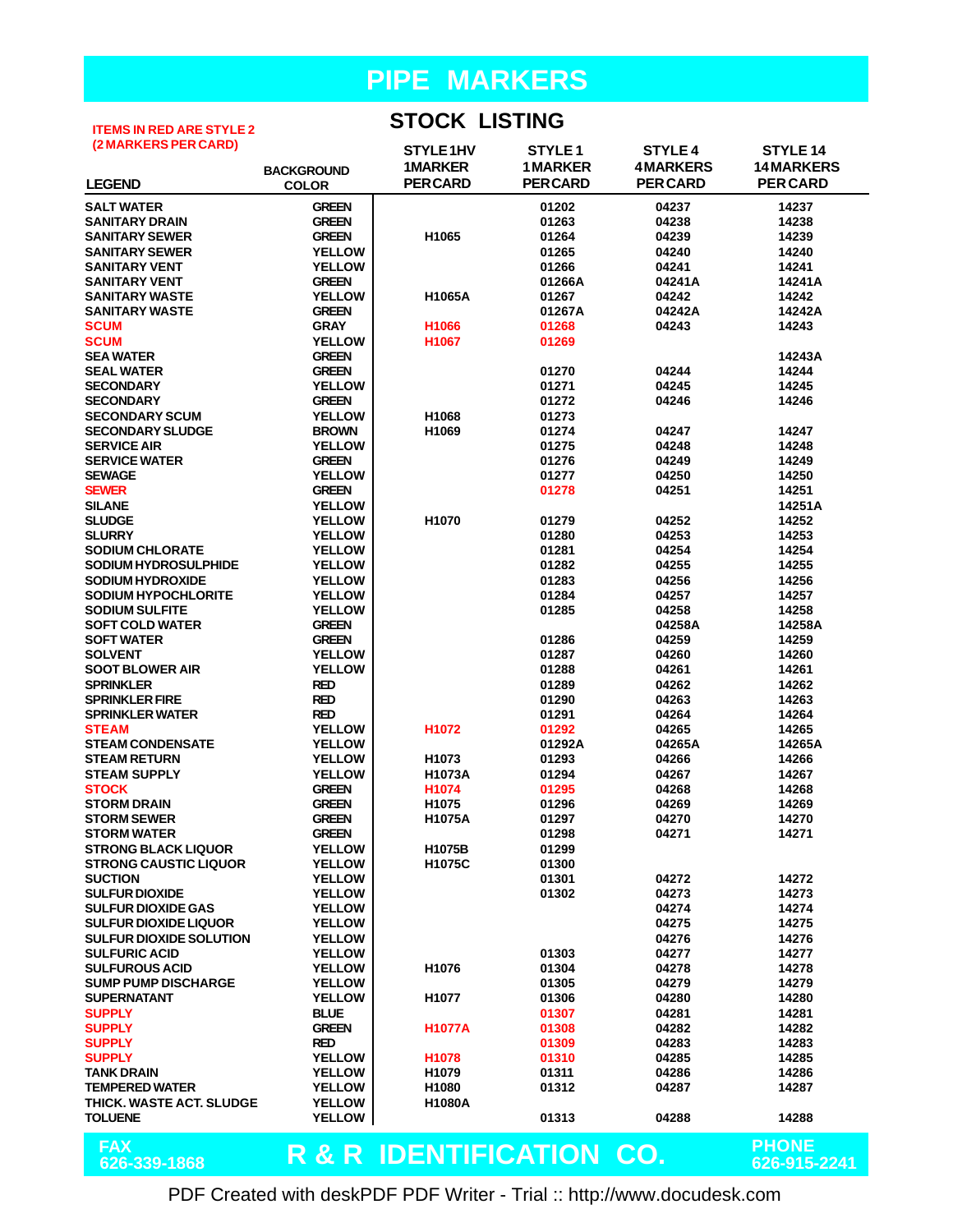#### **ITEMS IN RED ARE STYLE 2 (2 MARKERS PER CARD)**

#### **STOCK LISTING**

|                               |                   | STYLE1HV          | STYLE <sub>1</sub> | <b>STYLE 4</b>  | <b>STYLE 14</b>  |
|-------------------------------|-------------------|-------------------|--------------------|-----------------|------------------|
|                               | <b>BACKGROUND</b> | <b>1MARKER</b>    | <b>1 MARKER</b>    | <b>4MARKERS</b> | <b>14MARKERS</b> |
| <b>LEGEND</b>                 | <b>COLOR</b>      | <b>PERCARD</b>    | <b>PERCARD</b>     | <b>PERCARD</b>  | <b>PER CARD</b>  |
| <b>TOWER WATER</b>            | <b>GREEN</b>      | H1081             | 01314              | 04288C          | 14288C           |
| <b>TOWER WATER RETURN</b>     | <b>GREEN</b>      | <b>H1081A</b>     | 01314A             | 04288A          | 14288A           |
| <b>TOWER WATER SUPPLY</b>     | <b>GREEN</b>      | H1081B            | 01314B             | 04288B          | 14288B           |
| <b>TRANSFER</b>               | <b>YELLOW</b>     | H1081C            | 01315              | 04289           | 14289            |
| <b>TREATED WATER</b>          | <b>GREEN</b>      | H1081D            | 01316              | 04290           | 14290            |
| <b>TRICHLORETHYLENE</b>       | <b>YELLOW</b>     |                   | 01317              |                 |                  |
| <b>UNBLEACHED STOCK</b>       | <b>YELLOW</b>     |                   | 01318              | 04291           | 14291            |
| <b>UNSAFE WATER</b>           | <b>YELLOW</b>     |                   | 01319              | 04292           | 14292            |
| <b>VACUUM</b>                 | <b>YELLOW</b>     |                   | 01320              | 04293           | 14293            |
| <b>VACUUM</b>                 | <b>GREEN</b>      | H1082             | 01321              | 04294           | 14294            |
| <b>VACUUM</b>                 | <b>WHITE</b>      |                   | 01321A             | 04294A          | 14294A           |
| <b>VACUUM</b>                 | <b>BLUE</b>       |                   | 01321B             | 04294B          | 14294B           |
| <b>VALVE</b>                  | <b>YELLOW</b>     |                   | 01322              | 04295           | 14295            |
| <b>VAPOR</b>                  | <b>YELLOW</b>     |                   | 01323              | 04296           | 14296            |
| <b>VENT</b>                   | <b>YELLOW</b>     | H1083             | 01324              | 04297           | 14297            |
| <b>VENT</b>                   | <b>GREEN</b>      |                   | 01325              | 04298           | 14298            |
| <b>VENT</b>                   | <b>BLUE</b>       |                   | 01326              | 04299           | 14299            |
| <b>WARM MILL WATER</b>        | <b>YELLOW</b>     | H1084             | 01327              | 04300           | 14300            |
| <b>WARM WATER</b>             | <b>GREEN</b>      |                   | 01328              | 04301           | 14301            |
| <b>WASTE</b>                  | <b>YELLOW</b>     | H1085             | 01329              | 04302           | 14302            |
| <b>WASTE</b>                  | <b>GREEN</b>      |                   | 01330              | 04303           | 14303            |
| <b>WASTE ACTIVATED SLUDGE</b> | <b>YELLOW</b>     | H1086             | 01331              |                 |                  |
| <b>WASTE WATER</b>            | <b>GREEN</b>      | H1087             | 01332              | 04304           | 14304A           |
| <b>WASTE WATER</b>            | <b>YELLOW</b>     | H1088             | 01333              | 04305           | 14305C           |
| <b>WATER</b>                  | <b>YELLOW</b>     | H1090             | 01334              | 04305B          | 14304            |
| <b>WATER</b>                  | <b>GREEN</b>      | H1091             | 01335              | 04305A          | 14305            |
| <b>WEAK BLACK LIQUOR</b>      | <b>YELLOW</b>     | <b>H1091A</b>     | 01336              |                 |                  |
| <b>WEAK CAUSTIC LIQUOR</b>    | <b>YELLOW</b>     |                   | 01337              | 04306           | 14306            |
| <b>WEAK WASH</b>              | <b>YELLOW</b>     | H1092             | 01338              |                 |                  |
| <b>WELL WATER</b>             | <b>GREEN</b>      | H1093             | 01339              | 04306A          | 14306A           |
| <b>WHITE LIQUOR</b>           | <b>YELLOW</b>     | H1094             | 01340              |                 |                  |
| <b>WHITE WATER</b>            | <b>YELLOW</b>     | H <sub>1095</sub> | 01341              |                 |                  |
| <b>PSI</b>                    | <b>YELLOW</b>     |                   | 01341A             | 04218A          | 14318            |
| °F                            | <b>YELLOW</b>     |                   | 01342              | 04306B          | 14306            |

# **SELF-STICKING ARROW**

| <b>LEGEND</b> | <b>BACKGROUND</b><br><b>COLOR</b> | STYLE1HV<br><b>2MARKERS</b><br><b>PERCARD</b> | STYLE <sub>1</sub><br><b>2MARKERS</b><br><b>PERCARD</b> | STYLE <sub>6</sub><br><b>6MARKERS</b><br><b>PERCARD</b> | STYLE <sub>14</sub><br><b>14MARKERS</b><br><b>PERCARD</b> |
|---------------|-----------------------------------|-----------------------------------------------|---------------------------------------------------------|---------------------------------------------------------|-----------------------------------------------------------|
| <b>ARROW</b>  | <b>YELLOW</b>                     | 001HV                                         | 00122                                                   | 00622                                                   | 01422                                                     |
| <b>ARROW</b>  | <b>GREEN</b>                      | 002HV                                         | 00123                                                   | 00623                                                   | 01423                                                     |
| <b>ARROW</b>  | <b>BLUE</b>                       | 003HV                                         | 00124                                                   | 00624                                                   | 01424                                                     |
| <b>ARROW</b>  | <b>WHITE</b>                      | 004HV                                         | 00125                                                   | 00625                                                   | 01425                                                     |
| <b>ARROW</b>  | RED                               | 005HV                                         | 00126                                                   | 00626                                                   | 01426                                                     |

FAX<br>626-339-1868

**R & R IDENTIFICATION CO. PHONE 626-339-1868 626-915-2241**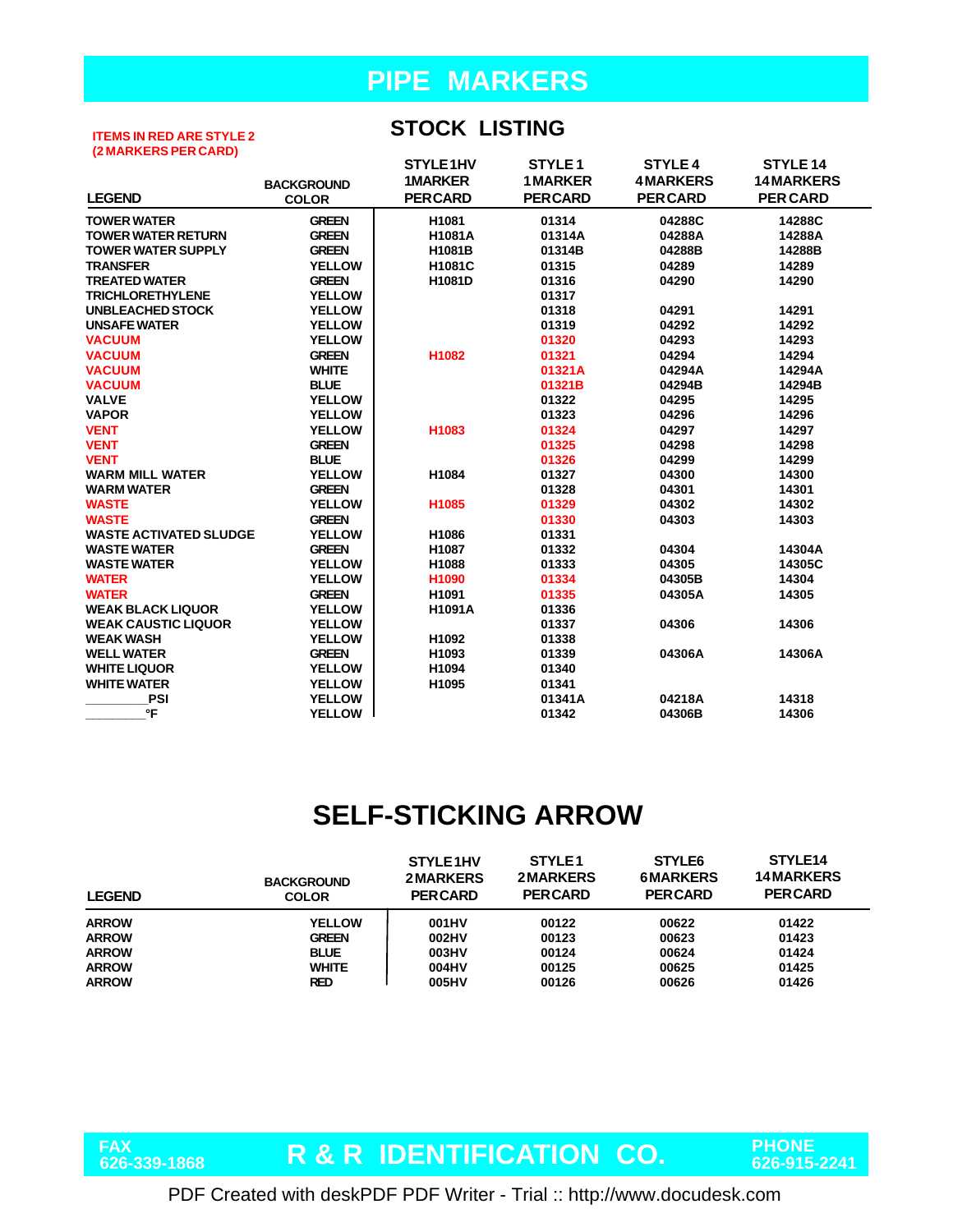**R & R IDENTIFICATION SNAP-ON PIPE MARKERS ARE PRECOILED MARKERS WITH ARROWS PRINTED ON THEM. STRAP-ON DIFFER IN THAT THEY ARE INSTALLED USING TY-WRAP TYPE FASTENER.**

**R & R IDENTIFICATION USES ONLY THE MOST DURABLE INKS FOR INDOOR/OUTDOOR USE. THESE MARKERS ARE USED ON ALL PIPES ESPECIALLY WET, COLD, OILY, OR RUSTY PIPES WHERE PRESSURE SENSITIVE MARKERS WON'T STICK. AN ADHESIVE STRIP IS ON THE MARKER.**

**R & R IDENTIFICATION SNAP-0N AND STRAP-ON PIPE MARKERS MEET ANSI A13.1 STANDARDS.**

**TO ORDER STOCK MARKERS SIMPLY DECIDE ON THE SIZE NEEDED, QUANTITY NEEDED AND STOCK NUMBER.**

**TO DETERMINE THE CORRECT SIZE MARKER, USE ACTUAL OUTSIDE DIAMETER.**

**TO ORDER CUSTOM MARKERS SPECIFY LEGEND COLOR AND BACKGROUND COLOR, THE PIPE DIAMETER ( INCLUDING INSULATION) AND QUANTITY NEEDED.**

| <b>SIZE AA</b> | 1/2" AND UNDER      |
|----------------|---------------------|
| <b>SIZE A</b>  | 5/8" TO 1"          |
| <b>SIZE B</b>  | 1-1/8" TO 2-3/8"    |
| SIZE C         | 2-1/2" TO 3-1/4"    |
| <b>SIZED</b>   | 3-3/8" TO 4-1/2"    |
| SIZE E         | 4-5/8" TO 5-7/8"    |
| <b>SIZE F</b>  | 6" TO 7-7/8"        |
| SIZE G         | 8" TO 9-7/8"        |
| <b>SIZE H</b>  | <b>10" AND OVER</b> |
|                |                     |





# **FAX**

# **R & R IDENTIFICATION CO. PHONE 626-339-1868 626-915-2241**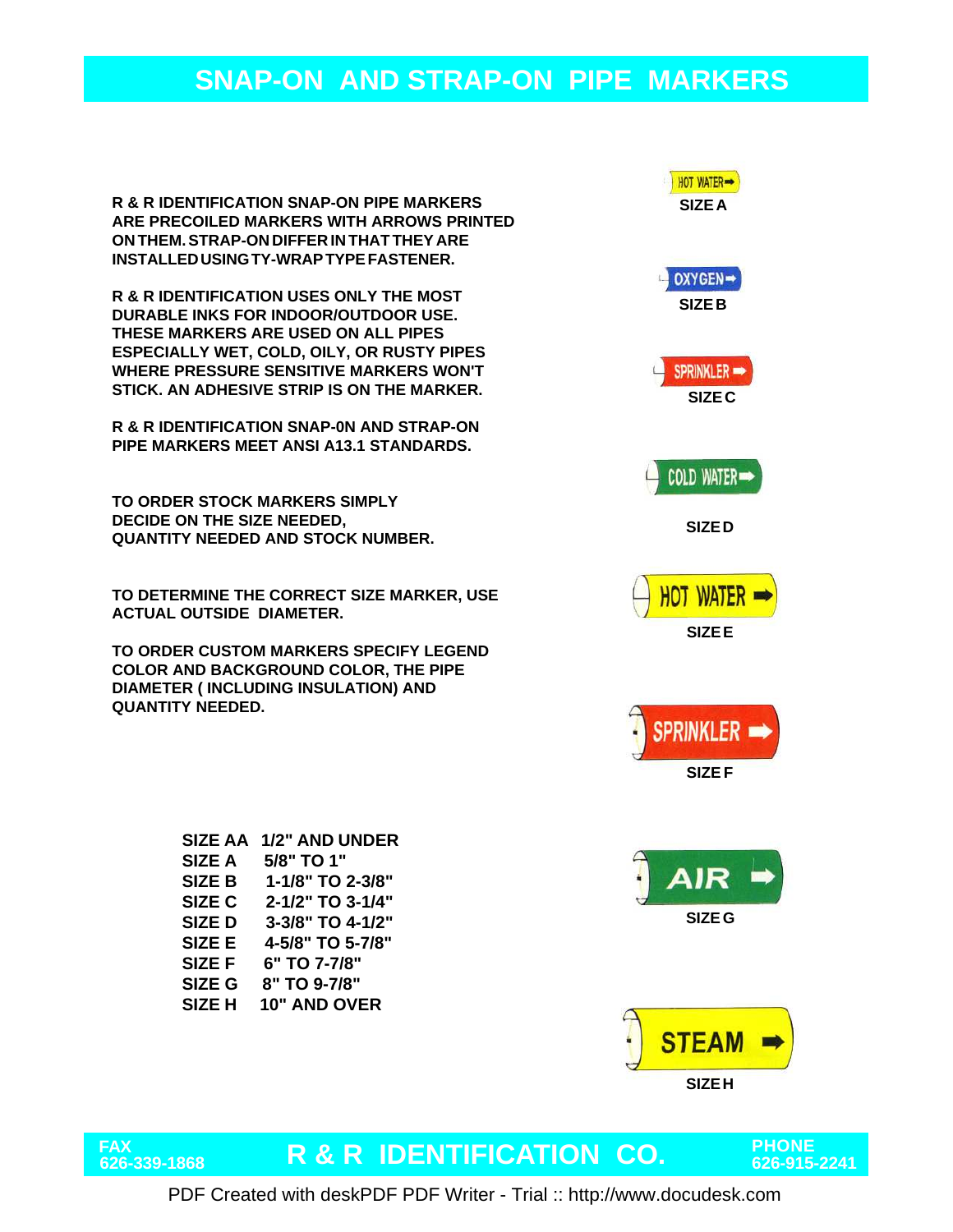#### **STOCK LISTING**

| <b>SNAP-ON STYLE</b><br><b>STRAP-ON STYLE</b>       |                                |                 |                       |                |                |                |                |                |                   |
|-----------------------------------------------------|--------------------------------|-----------------|-----------------------|----------------|----------------|----------------|----------------|----------------|-------------------|
| <b>LEGEND AND BACKGROUND COLOR</b>                  |                                | SIZE A          | SIZE B                | SIZE C         | SIZE D         | SIZE E         | SIZE F         | SIZE G         | SIZE <sub>H</sub> |
| <b>ACETONE</b>                                      | <b>YELLOW</b>                  |                 | <b>B2000</b>          | C3000          | D4000          | E5000          |                |                |                   |
| <b>ACID</b>                                         | <b>YELLOW</b>                  | A1000           | B2001                 | C3001          | D4001          | E5001          | F6000          |                |                   |
| <b>ACID VENT</b>                                    | <b>YELLOW</b>                  |                 | <b>B2001A</b>         |                | D4001A         |                |                |                |                   |
| <b>ACID WASTE</b>                                   | <b>YELLOW</b>                  |                 | <b>B2001B</b>         |                | D4001B         |                |                |                |                   |
| <b>AIR</b>                                          | <b>GREEN</b>                   | A1001           | B2002                 | C3002          | D4002          |                |                |                |                   |
| <b>AIR</b>                                          | <b>BLUE</b>                    | A1002           | B2003                 | C3003          | D4003          | E5002          | F6001          |                |                   |
| <b>AIR</b>                                          | <b>YELLOW</b>                  | A1003           | <b>B2004</b>          | C3004          | D4004          | E5003          | F6002          |                |                   |
| <b>AIR VARYING PRESSURE</b>                         | <b>YELLOW</b>                  |                 |                       |                | D4005          |                |                |                |                   |
| <b>ALUM</b>                                         | <b>YELLOW</b>                  | A1004           | <b>B2005</b>          | C3005          | D4006          |                |                |                |                   |
| <b>AMMONIA</b>                                      | <b>YELLOW</b>                  | A1005           | <b>B2006</b>          | C3006          | D4007          | E5004          |                |                |                   |
| <b>ARGON</b>                                        | <b>GREEN</b>                   | A1006           | <b>B2007</b>          | C3007          | D4008          |                |                |                |                   |
| <b>ASBESTOS FREE</b>                                | <b>BLUE</b>                    | A1007           | <b>B2008</b>          | C3008          | D4009          | E5005          |                |                |                   |
| <b>ASBESTOS FREE INSULATION</b>                     | <b>BLUE</b>                    | A1007A          | <b>B2009</b>          | C3009          | D4010          | E5006          |                |                |                   |
| <b>BLACK LIQUOR</b>                                 | <b>YELLOW</b>                  |                 |                       |                | D4011          | E5007          | F6003          |                |                   |
| <b>BLEACHED LIQUOR</b>                              | <b>YELLOW</b>                  |                 |                       |                |                | E5008          | F6004          | G7000          | H8000             |
| <b>BLEACHED STOCK</b>                               | <b>YELLOW</b>                  |                 |                       |                |                | E5009          | F6005          | G7001          | H8001             |
| <b>BLOWDOWN</b>                                     | <b>YELLOW</b>                  |                 | B2010                 | C3010          | D4012          | E5010          |                | G7002          | H8002             |
| <b>BLOW OFF WATER</b>                               | <b>YELLOW</b>                  |                 | B2011                 | C3011          | D4013          | E5011          | F6007          |                |                   |
| <b>BOILER BLOWDOWN</b>                              | <b>YELLOW</b>                  |                 | B2012                 | C3012          | D4014          | E5012          | F6008          |                |                   |
| <b>BOILER FEED</b>                                  | <b>YELLOW</b>                  |                 | B2013                 | C3013          | D4015          | E5013          | F6009          |                |                   |
| <b>BOILER FEED WATER</b>                            | <b>YELLOW</b>                  | A1008           | B2014                 | C3014          | D6016          | E5014          | F6010          |                |                   |
| <b>BRINE</b>                                        | <b>GREEN</b>                   | A1008A          | B2015                 | C3015          | D4017          | E5015          |                |                |                   |
| <b>BROKE STOCK</b>                                  | <b>YELLOW</b>                  |                 |                       |                |                | E5016          | F6011          |                |                   |
| <b>BROWN STOCK</b>                                  | <b>YELLOW</b>                  |                 |                       |                |                | E5017          | F6012          | G7003          | H8003             |
| <b>CARBON DIOXIDE</b>                               | <b>YELLOW</b>                  | A1009           | B2016                 | C3016          |                |                |                | G7004          | H8004             |
| <b>CARBON DIOXIDE</b>                               | <b>RED</b>                     | A1010           | B2017                 | C3017          |                |                |                |                |                   |
| <b>CAUSTIC</b>                                      | <b>YELLOW</b>                  | A1011           | B2018                 | C3018          | D4018          | E5018          | F6013          |                |                   |
| <b>CAUSTIC LIQUOR</b>                               | <b>YELLOW</b><br><b>YELLOW</b> |                 | B2019<br><b>B2020</b> | C3019<br>C3020 | D4019          | E5019          |                | G7005          |                   |
| <b>CAUSTIC SODA</b>                                 | <b>GREEN</b>                   | A1012<br>A1012A | B2021                 | C3021          | D4020<br>D4021 | E5020<br>E5021 | F6015          |                | <b>H8004A</b>     |
| <b>CHILLED WATER</b><br><b>CHILLED WATER RETURN</b> | <b>GREEN</b>                   | A1012B          | B2022                 | C3022          | D4022          | E5022          | F6016          | G7005A         | H8005             |
| <b>CHILLED WATER SUPPLY</b>                         | <b>GREEN</b>                   | A1012C          | B2023                 | C3023          | D4023          | E5023          | F6017<br>F6018 | G7006<br>G7007 | H8006             |
| <b>CHLORINE</b>                                     | <b>YELLOW</b>                  | A1013           | B2024                 | C3024          | D4024          | E5024          |                | G7008          | H8007             |
| <b>CHLORINE DIOXIDE LIQUOR</b>                      | <b>YELLOW</b>                  | A1014           | <b>B2025</b>          | C3025          | D4025          |                |                |                |                   |
| <b>CHLORINE DIOXIDE GAS</b>                         | <b>YELLOW</b>                  | A1015           | B2026                 | C3026          | D4026          |                |                |                |                   |
| <b>CHLORINE GAS</b>                                 | <b>YELLOW</b>                  | A1016           | <b>B2027</b>          | C3027          | D4027          |                |                |                |                   |
| <b>CHLORINE WATER</b>                               | <b>YELLOW</b>                  |                 |                       |                | D4028          | E5025          | F6019          |                |                   |
| <b>CIRCULATING WATER</b>                            | <b>GREEN</b>                   |                 | <b>B2028</b>          | C3028          | D4029          | E5026          | F6020          | G7009          | H8008             |
| <b>CITY GAS</b>                                     | <b>YELLOW</b>                  | A1017           | B2029                 | C3029          | D4030          | E5027          | F6021          | G7010          | H8009             |
| <b>CITY WATER</b>                                   | <b>GREEN</b>                   | A1018           | B <sub>2030</sub>     | C3030          | D4031          | E5028          | F6022          | G7011          |                   |
| <b>COLD WATER</b>                                   | <b>GREEN</b>                   | A1019           | B2031                 | C3031          | D4032          | E5029          | F6023          | G7012          | H8010             |
| <b>COLD WATER RETURN</b>                            | <b>GREEN</b>                   | A1020           | B2032                 | C3032          | D4033          | E5030          | F6024          | G7013          | H8011             |
| <b>COLD WATER SUPPLY</b>                            | <b>GREEN</b>                   | A1021           | B2033                 | C3033          | D4034          | E5031          | F6025          | G7014          |                   |
| <b>COMPRESSED AIR</b>                               | <b>YELLOW</b>                  | A1022           | B2034                 | C3034          | D4035          | E5032          | F6026          | G7015          |                   |
| <b>COMPRESSED AIR</b>                               | <b>GREEN</b>                   | A1023           | B2035                 | C3035          | D4036          |                |                |                |                   |
| <b>COMPRESSED AIR</b>                               | <b>BLUE</b>                    | A1024           | B2036                 | C3036          | D4037          | E5033          | F6027          |                |                   |
| <b>CONDENSATE</b>                                   | <b>YELLOW</b>                  | A1025           | B2037                 | C3037          | D4038          | E5034          | F6028          | G7015A         |                   |
| <b>CONDENSATE DRAIN</b>                             | <b>YELLOW</b>                  | A1026           | B2038                 | C3038          | D4039          | E5035          | F6029          | G7016          | H8012             |
| <b>CONDENSATE RETURN</b>                            | <b>YELLOW</b>                  | A1027           | B2039                 | C3039          | D4040          | E5036          | F6030          |                |                   |
| <b>CONDENSATE SUPPLY</b>                            | <b>YELLOW</b>                  |                 |                       |                | D4041          | E5037          |                | G7017          |                   |
| <b>CONDENSER WATER</b>                              | <b>GREEN</b>                   | A1027A          | <b>B2040</b>          | C3040          | D4042          | E5038          | F6031          | G7017A         | H8012B            |
| <b>CONDENSER WATER RETURN</b>                       | <b>GREEN</b>                   | A1027B          | <b>B2040A</b>         | C3041          | D4043          | E5039          | F6032          | G7018          | <b>H8012A</b>     |
| <b>CONDENSER WATER SUPPLY</b>                       | <b>GREEN</b>                   | A1027C          | <b>B2040B</b>         | C3042          | D4044          | E5040          | F6033          | G7019          | H8013             |
| <b>COOLING WATER</b>                                | <b>GREEN</b>                   | A1027D          | B2041                 | C3043          | D4045          | E5041          | F6034          | G7020          | H8014             |
| <b>COOLING WATER RETURN</b>                         | <b>GREEN</b>                   | A1027E          | B2042                 | C3044          | D4046          | E5042          | F6035          | G7021          | H8015             |
| <b>COOLING WATER SUPPLY</b>                         | <b>GREEN</b>                   | A1027F          | B2043                 | C3045          | D4047          | E5043          | F6036          | G7022          | H8015A            |
| DANGER ASBESTOS INSULATION                          | <b>YELLOW</b>                  | A1028           | B2044                 | C3046          | D4048          | E5044          |                | G7023          |                   |
| <b>DEFOAMER</b>                                     | <b>YELLOW</b>                  |                 | B2045                 | C3047          | D4049          | E5045          | F6037          |                |                   |
| <b>DEIONIZED WATER</b>                              | <b>GREEN</b>                   | A1029           | B2046                 | C3048          | D4050          | E5046          | F6038          | G7024          |                   |
| <b>DIGESTER BLOWLINE</b>                            | <b>YELLOW</b>                  |                 | <b>B2047</b>          | C3049          | D4051          | E5047          |                |                |                   |
| <b>DISCHARGE</b>                                    | <b>GREEN</b>                   |                 |                       | C3050          | D4052          | E5048          | F6039          |                |                   |

**FAX**

# **R & R IDENTIFICATION CO. PHONE 626-339-1868 626-915-2241**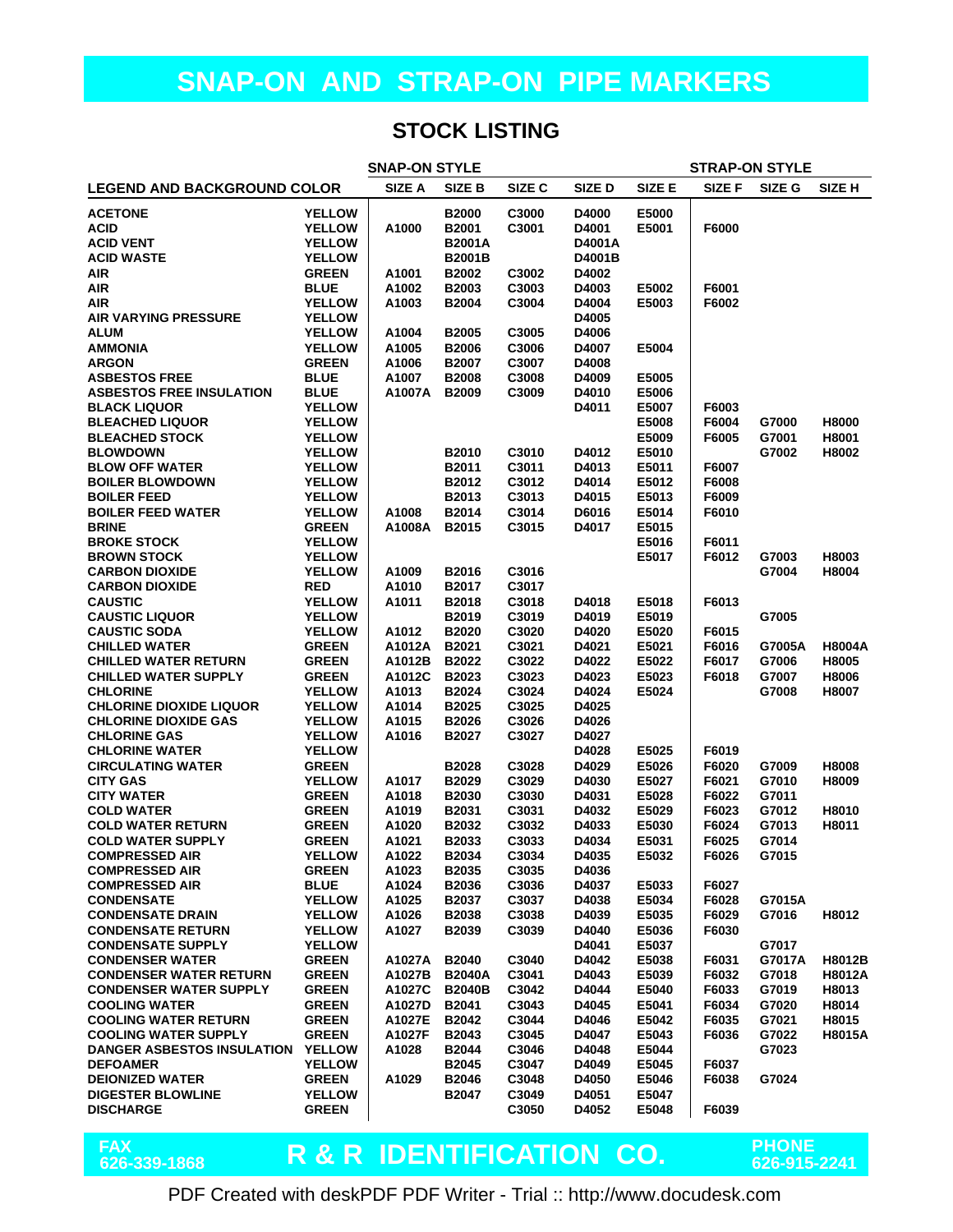#### **STOCK LISTING**

| <b>SNAP-ON STYLE</b><br><b>STRAP-ON STYLE</b>                 |                                |                  |                              |                |                 |                |                 |        |               |
|---------------------------------------------------------------|--------------------------------|------------------|------------------------------|----------------|-----------------|----------------|-----------------|--------|---------------|
| <b>LEGEND AND BACKGROUND COLOR</b>                            |                                | SIZE A           | <b>SIZE B</b>                | SIZE C         | SIZE D          | SIZE E         | SIZE F          | SIZE G | SIZE H        |
| <b>DISTILLED WATER</b>                                        | <b>GREEN</b>                   | A1030            | <b>B2048</b>                 | C3051          | D4053           | E5049          |                 |        |               |
| <b>DOMESTIC</b>                                               | <b>GREEN</b>                   |                  |                              |                | D4054           | E5050          |                 |        |               |
| <b>DOMESTIC</b>                                               | <b>YELLOW</b>                  |                  |                              |                | D4055           | E5051          |                 |        |               |
| <b>DOMESTIC COLD WATER</b>                                    | <b>GREEN</b>                   | A1031            | <b>B2049</b>                 | C3052          | D4056           | E5052          | F6039A          |        |               |
| DOMESTIC COLD WATER RETURN GREEN                              |                                | A1031A           | <b>B2050</b>                 | C3053<br>C3054 | D4057           | E5053          | F6039B G7025    |        |               |
| DOMESTIC COLD WATER SUPPLY GREEN<br><b>DOMESTIC HOT WATER</b> | <b>YELLOW</b>                  | A1031B<br>A1032  | <b>B2051</b><br><b>B2052</b> | C3055          | D4058<br>D4059  | E5054<br>E5055 | F6039C<br>F6040 |        |               |
| <b>DOMESTIC HOT WATER RETURN</b>                              | <b>YELLOW</b>                  | A1032D           | B2053                        | C3056          | D4060           | E5056          | F6040A          |        |               |
| <b>DOMESTIC HOT WATER SUPPLY</b>                              | <b>YELLOW</b>                  | A1032E           | <b>B2054</b>                 | C3057          | D4061           | E5057          | F6041           |        |               |
| <b>DRAIN</b>                                                  | <b>YELLOW</b>                  | A1032C           | <b>B2055</b>                 | C3058          | D4062           | E5058          |                 |        |               |
| <b>DRAIN</b>                                                  | <b>GREEN</b>                   | A1032A           | <b>B2056</b>                 | C3059          | D4063           | E5059          | F6042           |        |               |
| <b>DRAIN WATER</b>                                            | <b>GREEN</b>                   |                  |                              | C3060          | D4064           | E5060          | F6043           | G7026  |               |
| <b>DRINKING WATER</b>                                         | <b>GREEN</b>                   | A1032B           | <b>B2057</b>                 | C3061          | D4065           | E5061          |                 |        |               |
| <b>EXHAUST</b>                                                | <b>YELLOW</b>                  | A1033            |                              | C3062          | D4066           | E5062          |                 |        |               |
| <b>EXHAUST AIR</b>                                            | <b>GREEN</b>                   |                  |                              | C3063          | D4067           | E5063          |                 | G7027  |               |
| <b>EXHAUST AIR</b><br><b>EXHAUST STEAM</b>                    | <b>BLUE</b><br><b>YELLOW</b>   |                  | <b>B2058</b>                 | C3064<br>C3065 | D4068<br>D4069  | E5064          | F6044           | G7028  |               |
| <b>FEED</b>                                                   | <b>GREEN</b>                   |                  | <b>B2059</b>                 | C3066          | D4070           | E5065          | F6045           | G7029  |               |
| <b>FEED</b>                                                   | <b>RED</b>                     |                  | <b>B2060</b>                 | C3067          | D4071           | E5066          |                 |        |               |
| <b>FEED</b>                                                   | <b>YELLOW</b>                  |                  | B2061                        | C3068          | D4072           | E5067          |                 |        |               |
| <b>FILTERED WATER</b>                                         | <b>GREEN</b>                   | A1034            | B2062                        | C3069          | D4073           | E5068          |                 |        |               |
| <b>FILTRATE</b>                                               | <b>YELLOW</b>                  |                  |                              |                | D4074           | E5069          | F6046           | G7030  |               |
| <b>FIRE AUTO SPRINKLER</b>                                    | <b>RED</b>                     |                  | B2963                        | C3070          | D4075           |                | F6047           | G7031  | H8016         |
| <b>FIRE PROTECTION WATER</b>                                  | <b>RED</b>                     | A1035            | <b>B2064</b>                 | C3071          | D4076           | E5070          |                 |        |               |
| <b>FREON</b>                                                  | <b>GREEN</b>                   | A1036            | <b>B2065</b>                 | C3072          | D4078           | E5071          | F6048           | G7032  |               |
| <b>FRESH WATER</b>                                            | <b>GREEN</b>                   | A1037            | <b>B2066</b>                 | C3073          | D4079           | E5072          |                 |        |               |
| <b>FUEL GAS</b><br><b>FUEL OIL</b>                            | <b>YELLOW</b><br><b>YELLOW</b> | A1038<br>A1039   | <b>B2067</b><br>B2068        | C3074<br>C3075 | D4080<br>D4081  | E5073<br>E5074 | F6049<br>F6049A |        |               |
| <b>FUEL OIL RETURN</b>                                        | <b>YELLOW</b>                  | A1040            | <b>B2069</b>                 | C3076          | D4082           | E5075          | F6050           |        |               |
| <b>FUEL OIL SUPPLY</b>                                        | <b>YELLOW</b>                  | A1041            | <b>B2070</b>                 | C3077          | D4083           | E5076          | F6050A          |        |               |
| <b>FUEL OIL VENT</b>                                          | <b>YELLOW</b>                  | A1042            | B2071                        | C3078          |                 |                | F6050B          |        |               |
| <b>GAS</b>                                                    | <b>YELLOW</b>                  | A1042A           | B2072                        | C3079          | D4084           | E5077          |                 |        |               |
| <b>GLYCOL</b>                                                 | <b>YELLOW</b>                  | A1043            | B2073                        | C3080          | D4084A          | E5078          | F6051           |        |               |
| <b>GLYCOL RETURN</b>                                          | <b>YELLOW</b>                  | A1043A           | <b>B2073A</b>                | C3080A         | D4084B          | E5078A         | F6051A G7032B   |        |               |
| <b>GLYCOL SUPPLY</b>                                          | <b>YELLOW</b>                  | A1043B           | <b>B2073B</b>                | C3080B         | D4084C          | E5078B         | F6051B          | G7032C |               |
| <b>GREEN LIQUOR</b>                                           | <b>YELLOW</b>                  |                  |                              |                | D4085           | E5079          | F6052           |        |               |
| <b>HEAT</b>                                                   | <b>YELLOW</b>                  |                  | B2074                        | C3081          | D4086           | E5080          | F6053           | G7033  | H8017         |
| <b>HEATING</b><br><b>HEATING HOT WATER</b>                    | <b>YELLOW</b><br><b>YELLOW</b> |                  |                              |                | D4087<br>D4087A | E5080A         | F6053B          | G7033A |               |
| <b>HEATING RETURN</b>                                         | <b>YELLOW</b>                  |                  | B2075                        | C3082          | D4088           | E5081          | F6053A G7033B   |        | <b>H8017A</b> |
| <b>HEATING SUPPLY</b>                                         | <b>YELLOW</b>                  |                  | <b>B2076</b>                 | C3083          | D4089           | E5082          | F6054           | G7034  | H8018         |
| <b>HEATING WATER RETURN</b>                                   | <b>YELLOW</b>                  |                  | <b>B2076A</b>                | C3084          | D4090           | E5083          | F6055           | G7035  | H8019         |
| <b>HEATING WATER SUPPLY</b>                                   | <b>YELLOW</b>                  |                  | <b>B2076B</b>                | C3085          | D4091           | E5084          | F6056           | G7036  | <b>H8019A</b> |
| <b>HELIUM</b>                                                 | <b>GREEN</b>                   | A1044            | B2077                        | C3086          | D4092           | E5084A         | F6057           | G7037  |               |
| <b>HIGH PRESSURE</b>                                          | <b>YELLOW</b>                  |                  | B2078                        | C3087          | D4093           | E5085          |                 |        |               |
| <b>HIGH PRESSURE AIR</b>                                      | <b>YELLOW</b>                  | A1045            | B2079                        | C3088          | D4094           |                |                 |        |               |
| <b>HIGH PRESSURE CONDENSATE</b>                               | <b>YELLOW</b>                  |                  | <b>B2080</b>                 | C3089          | D4095           | E5086          |                 |        |               |
| <b>HIGH PRESSURE GAS</b><br><b>HIGH PRESSURE NATURAL GAS</b>  | <b>YELLOW</b><br><b>YELLOW</b> | A1046<br>A1047   | B2081<br>B2082               | C3090<br>C3091 | D4096<br>D4097  |                | F6058           | G7038  | H8020         |
| <b>HIGH PRESSURE NITROGEN</b>                                 | <b>YELLOW</b>                  | A1048            | B2083                        | C3092          | D4098           |                |                 |        |               |
| <b>HIGH PRESSURE STEAM</b>                                    | <b>YELLOW</b>                  | A1049            | B2084                        | C3093          | D4099           | E5087          | F6058A G7038A   |        | <b>H8020A</b> |
| <b>HIGH PRESSURE WATER</b>                                    | <b>YELLOW</b>                  |                  | B2085                        | C3094          | D4100           | E5088          | F6059           | G7039  | H8021         |
| <b>HOT WATER</b>                                              | <b>YELLOW</b>                  | A1050            | <b>B2086</b>                 | C3095          | D4101           | E5089          | F6059A          |        |               |
| <b>HOT WATER RETURN</b>                                       | <b>YELLOW</b>                  | A1050A           | <b>B2087</b>                 | C3096          | D4102           | E5090          | F6060           | G7039A | <b>H8021A</b> |
| <b>HOT WATER SUPPLY</b>                                       | <b>YELLOW</b>                  | A1050B           | <b>B2088</b>                 | C3097          | D4103           | E5091          | F6061           | G7040  | H8022         |
| <b>HVAC RETURN</b>                                            | <b>YELLOW</b>                  |                  | B2089                        | C3098          | D4104           | E5092          | F6062           | G7041  | H8023         |
| <b>HVAC SUPPLY</b>                                            | <b>YELLOW</b>                  |                  | B2090                        | C3099          | D4105           | E5093          | F6062A G7041A   |        | H8023A        |
| <b>HYDRAULIC LINE</b>                                         | <b>YELLOW</b>                  |                  | B2091                        | C3100          | D4106           | E5094          |                 |        |               |
| <b>HYDRAULIC RETURN</b><br><b>HYDRAULIC SUPPLY</b>            | <b>YELLOW</b><br><b>YELLOW</b> | A1050C<br>A1050D | B2092<br>B2093               | C3101<br>C3102 | D4107<br>D4108  | E5095<br>E5096 |                 |        |               |
| <b>HYDROCHLORIC ACID</b>                                      | <b>YELLOW</b>                  | A1051            | B2094                        | C3103          | D4109           |                |                 |        |               |
| <b>HYDROGEN</b>                                               | <b>YELLOW</b>                  | A1052            | B2095                        | C3104          | D4110           | E5097          |                 |        |               |
| <b>HYDROGEN PEROXIDE</b>                                      | <b>YELLOW</b>                  | A1053            | B2096                        | C3105          |                 |                |                 |        |               |
|                                                               |                                |                  |                              |                |                 |                |                 |        |               |

**FAX**

**R & R IDENTIFICATION CO. PHONE 626-339-1868 626-915-2241**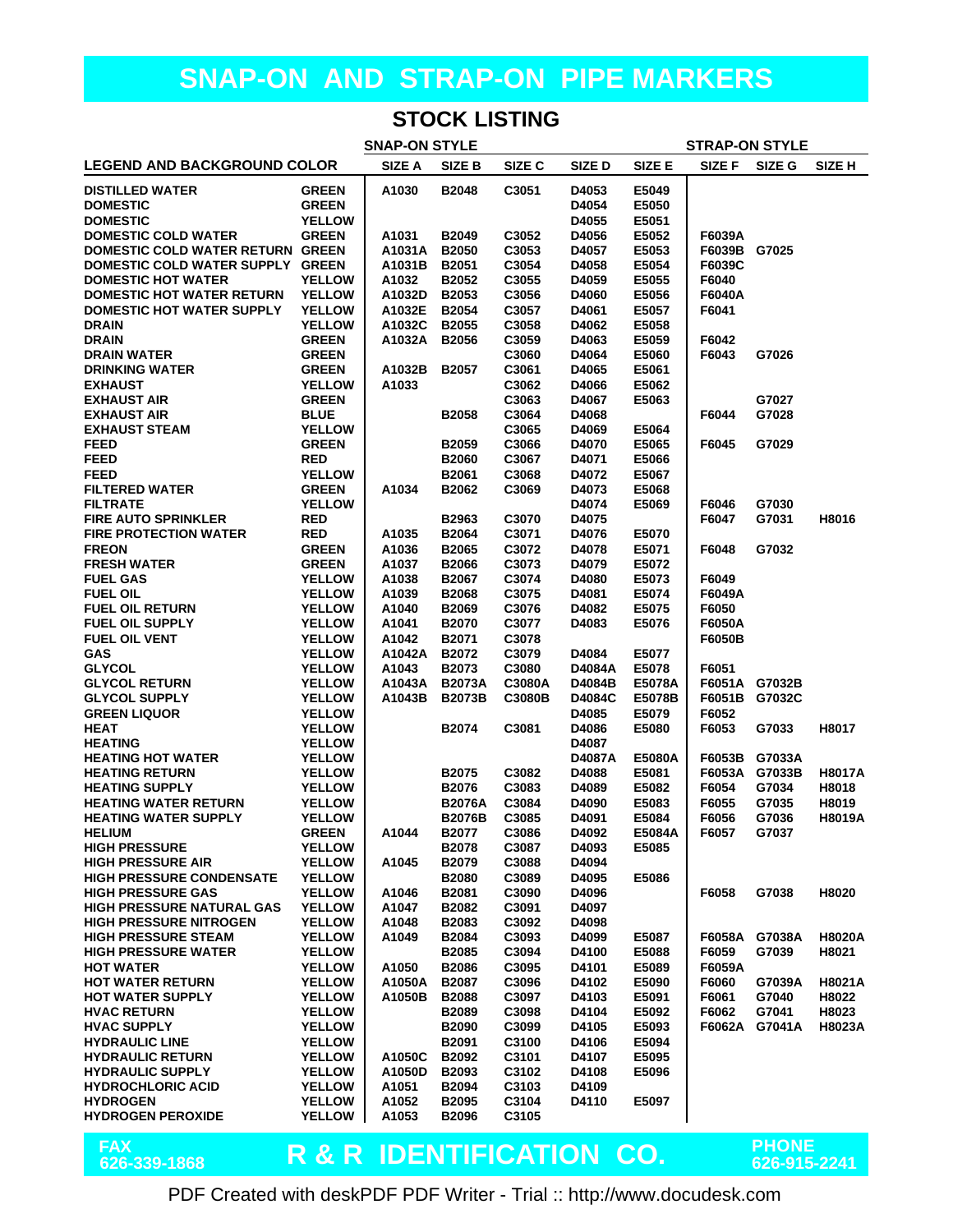| <b>STOCK LISTING</b>                                       |                                               |                  |                               |                  |                 |                 |                 |                |                   |
|------------------------------------------------------------|-----------------------------------------------|------------------|-------------------------------|------------------|-----------------|-----------------|-----------------|----------------|-------------------|
|                                                            | <b>SNAP-ON STYLE</b><br><b>STRAP-ON STYLE</b> |                  |                               |                  |                 |                 |                 |                |                   |
| <b>LEGEND AND BACKGROUND COLOR</b>                         |                                               | SIZE A           | SIZE B                        | SIZE C           | <b>SIZED</b>    | <b>SIZE E</b>   | SIZE F          | SIZE G         | SIZE <sub>H</sub> |
| <b>HYDROGEN SULFIDE</b>                                    | <b>YELLOW</b>                                 | A1054            | <b>B2097</b>                  | C3106            | D4111           |                 |                 |                |                   |
| <b>INDIRECT WASTE</b>                                      | <b>YELLOW</b>                                 |                  | <b>B2098</b>                  | C3107            | D4112           | E5098           | F6063           |                |                   |
| <b>INDUSTRIAL WATER</b><br><b>INDUSTRIAL COLD WATER</b>    | <b>GREEN</b><br><b>GREEN</b>                  | A1054A<br>A1054B | <b>B2099</b><br><b>B2099A</b> | C3108<br>C3108A  | D4113<br>D4113A | E5099           | F6064           | G7042          |                   |
| <b>INDUSTRIAL HOT WATER</b>                                | <b>YELLOW</b>                                 | A1054C           | <b>B2099B</b>                 | C3108B           | D4113B          |                 |                 |                |                   |
| <b>INERT GAS</b>                                           | <b>GREEN</b>                                  |                  | B2100                         | C3109            | D4114           | E5100           |                 |                |                   |
| <b>INSTRUMENT AIR</b>                                      | <b>BLUE</b>                                   | A1055            | B2101                         | C3110            | D4115           |                 |                 |                |                   |
| <b>LIME MUD</b>                                            | <b>YELLOW</b>                                 |                  |                               |                  |                 | E5101           | F6065           | G7043          | H8024             |
| <b>LOW PRESSURE AIR</b>                                    | <b>YELLOW</b>                                 | A1056            | B2102                         | C3111            | D4116           |                 |                 |                |                   |
| <b>LOW PRESSURE CONDENSATE</b><br><b>LOW PRESSURE GAS</b>  | <b>YELLOW</b><br><b>YELLOW</b>                | A1057            | B2103<br>B2104                | C3112<br>C3113   | D4117<br>D4118  | E5102           | F6066           | G7044          | H8025             |
| <b>LOW PRESSURE NATURAL GAS</b>                            | <b>YELLOW</b>                                 | A1058            | <b>B2105</b>                  | C3114            | D4119           |                 |                 |                |                   |
| <b>LOW PRESSURE NITROGEN</b>                               | <b>YELLOW</b>                                 | A1059            | <b>B2106</b>                  | C3115            | D4120           |                 |                 |                |                   |
| <b>LOW PRESSURE STEAM</b>                                  | <b>YELLOW</b>                                 | A1060            | B2107                         | C3116            | D4121           | E5103           | F6067           | G7045          | H8026             |
| <b>LOW PRESSURE WATER</b>                                  | <b>YELLOW</b>                                 |                  | B2108                         | C3117            | D4122           | E5104           |                 |                |                   |
| <b>MAGNESIUM SULFATE</b>                                   | <b>YELLOW</b>                                 | A1061            | B2109                         | C3118            | D4123           |                 |                 |                |                   |
| <b>MAKE-UP WATER</b>                                       | <b>GREEN</b>                                  | A1062            | <b>B2110</b>                  | C3119            | D4124           | E5105           | F6068           |                |                   |
| <b>MEDIUM PRESSURE AIR</b>                                 | <b>YELLOW</b>                                 | A1063            | B2111                         | C3120            | D4125           |                 |                 |                |                   |
| <b>MEDIUM PRESSURE CONDENSATE YELLOW</b>                   | <b>YELLOW</b>                                 |                  | B2112                         | C3120A<br>C3120B | D4126<br>D4126A | E5106           | F6069           | G7046          |                   |
| <b>MEDIUM PRESSURE GAS</b><br><b>MEDIUM PRESSURE STEAM</b> | <b>YELLOW</b>                                 | A1063B           | <b>B2112A</b><br>B2113        | C3121            | D4127           | E5107           | F6070           | G7047          | H8027             |
| <b>MEDICAL AIR</b>                                         | <b>YELLOW</b>                                 | A1064A           | B2114                         |                  |                 |                 |                 |                |                   |
| <b>MEDICAL AIR</b>                                         | <b>BLUE</b>                                   | A1064            | <b>B2114A</b>                 | C3122            |                 |                 |                 |                |                   |
| <b>MEDICA VACUUM</b>                                       | <b>WHITE</b>                                  | A1964B           | <b>B2114B</b>                 | C3122A           |                 |                 |                 |                |                   |
| <b>MILL AIR</b>                                            | <b>BLUE</b>                                   | A1065            | B2115                         | C3123            | D4128           | E5108           | F6071           |                |                   |
| <b>MILL WATER</b>                                          | <b>GREEN</b>                                  | A1066            | B2116                         | C3124            | D4129           | E5109           | F6072           | G7048          | H8028             |
| <b>NATURAL GAS</b>                                         | <b>YELLOW</b>                                 | A1067            | <b>B2117</b>                  | C3125            | D4130           | E5110           | F6073           | G7049          |                   |
| <b>NITRIC ACID</b>                                         | <b>YELLOW</b>                                 | A1067A           | <b>B2117A</b>                 | C3125A           |                 |                 |                 |                |                   |
| <b>NITROGEN</b><br><b>NITROGEN</b>                         | <b>YELLOW</b><br><b>GREEN</b>                 | A1067B<br>A1068  | <b>B2117B</b><br>B2118        | C3126<br>C3126A  | D4131<br>D4132  |                 |                 |                |                   |
| <b>NITROGEN</b>                                            | <b>BLUE</b>                                   | A1068A           |                               |                  |                 |                 |                 |                |                   |
| <b>NITROUS OXIDE</b>                                       | <b>YELLOW</b>                                 | A1069            | B2119                         | C3127            | D4133           |                 |                 |                |                   |
| <b>NITROUS OXIDE</b>                                       | <b>BLUE</b>                                   | A1069A           |                               |                  |                 |                 |                 |                |                   |
| <b>NON-CONDENSABLE GAS</b>                                 | <b>YELLOW</b>                                 | A1070            | B2120                         | C3128            | D4134           | E5111           | F6074           | G7050          | H8029             |
| <b>NON-POTABLE WATER</b>                                   | <b>YELLOW</b>                                 | A1071            | B2121                         | C3129            | D4135           | E5112           | F6075           | G7051          | H8030             |
| OIL                                                        | <b>YELLOW</b>                                 |                  | B2122                         | C3130            | D4136           | E5113           | F6076           |                |                   |
| <b>OVERFLOW DRAIN</b><br><b>OXYGEN</b>                     | <b>GREEN</b><br><b>YELLOW</b>                 | A1071A<br>A1072  | <b>B2122A</b><br>B2123        | C3130A<br>C3131  | D4136A<br>D4137 | E5113A<br>E5114 | F6076A          | G7051A         | <b>H8030A</b>     |
| <b>OXYGEN</b>                                              | <b>GREEN</b>                                  | A1073            | B2124                         | C3132            | D4138           | E5115           |                 |                |                   |
| <b>OXYGEN</b>                                              | <b>BLUE</b>                                   | A1074            | B2125                         | C3133            | D4139           | E5116           |                 |                |                   |
| <b>PEROXIDE</b>                                            | <b>YELLOW</b>                                 | A1075            | <b>B2126</b>                  | C3134            | D4140           |                 |                 |                |                   |
| <b>PLANT AIR</b>                                           | <b>YELLOW</b>                                 | A1076            | B2127                         | C3135            | D4141           | E5117           | F6077           | G7052          |                   |
| <b>PLANT WATER</b>                                         | <b>GREEN</b>                                  |                  | <b>B2128</b>                  | C3136            | D4142           | E5118           | F6078           | G7053          |                   |
| <b>PLUMBING VENT</b>                                       | <b>GREEN</b>                                  |                  | B2129                         | C3137            | D4143           | E5119           | F6079           |                |                   |
| <b>POND WATER</b><br><b>POTABLE</b>                        | <b>GREEN</b><br><b>GREEN</b>                  |                  |                               | C3138            | D4144<br>D4145  | E5120<br>E5121  | F6080<br>F6081  | G7054          | H8031             |
| <b>POTABLE WATER</b>                                       | <b>GREEN</b>                                  | A1077            | B2130                         | C3138A           | D4146           | E5122           | F6082           | G7055          | H8032             |
| <b>PROCESS WATER</b>                                       | <b>YELLOW</b>                                 |                  | B2131                         | C3139            | D4147           | E5123           | F6083           | G7056          |                   |
| <b>PROCESS WATER</b>                                       | <b>GREEN</b>                                  | A1078            | B2132                         | C3140            | D4148           | E5124           | F6084           | G7057          | H8033             |
| <b>PROPANE GAS</b>                                         | <b>YELLOW</b>                                 | A1079            | B2133                         | C3141            | D4149           | E5125           | F6085           |                |                   |
| <b>PULP</b>                                                | <b>YELLOW</b>                                 |                  |                               | C3142            |                 | E5126           | F6086           | G7058          | H6034             |
| <b>RAIN WATER</b>                                          | <b>GREEN</b>                                  |                  |                               |                  | D4150           | E5127           | F6087           |                |                   |
| <b>RAW WATER</b>                                           | <b>GREEN</b>                                  |                  | B2134                         | C3143<br>C3144   | D4151           | E5128           | F6088           | G7059          |                   |
| <b>RED LIQUOR</b><br><b>REFRIGERANT DISCHARGE</b>          | <b>YELLOW</b><br><b>YELLOW</b>                | A1079A           | <b>B2134A</b>                 | C3144A           | D4152<br>D4152A | E5129<br>E5129A | F6089<br>F6090  | G7060          | H8035             |
| <b>REFRIGERANT LIQUID</b>                                  | <b>YELLOW</b>                                 | A1080            | B2135                         | C3144B           | D4153           | E5130           | F6091           |                |                   |
| <b>REFRIGERANT SUCTION</b>                                 | <b>YELLOW</b>                                 | A1081            | B2136                         | C3145            | D4154           | E5131           | F6092           |                |                   |
| <b>REFRIGERATION</b>                                       | <b>GREEN</b>                                  | A1082            | B2137                         | C3146            | D4155           | E5132           | F6093           |                |                   |
| <b>RETURN</b>                                              | <b>YELLOW</b>                                 | A1083            | B2138                         | C3147            | D4156           | E5133           |                 |                |                   |
| <b>RETURN</b>                                              | <b>GREEN</b>                                  | A1084            | B2139                         | C3148            | D4157           | E5134           |                 |                | H8036             |
| <b>RETURN</b>                                              | <b>BLUE</b>                                   |                  | B2140                         | C3149            | D4158           | E5135           | F6094           |                |                   |
| <b>RETURN</b>                                              | <b>RED</b>                                    |                  | B2141                         | C3150            | D4159           | E5136           | F6095           | G7061          |                   |
| <b>ROOF DRAIN</b><br><b>SANITARY DRAIN</b>                 | <b>GREEN</b><br><b>GREEN</b>                  |                  | B2142                         | C3151<br>C3152   | D4160<br>D4161  | E5137<br>E5138  | F6096<br>F6096A | G7062<br>G7063 | H8037             |
|                                                            |                                               |                  |                               |                  |                 |                 |                 |                |                   |
| <b>CAV</b>                                                 |                                               |                  |                               |                  |                 |                 |                 | <b>DHONE</b>   |                   |

FAX<br>626-339-1868

# **R & R IDENTIFICATION CO. PHONE 626-339-1868 626-915-2241**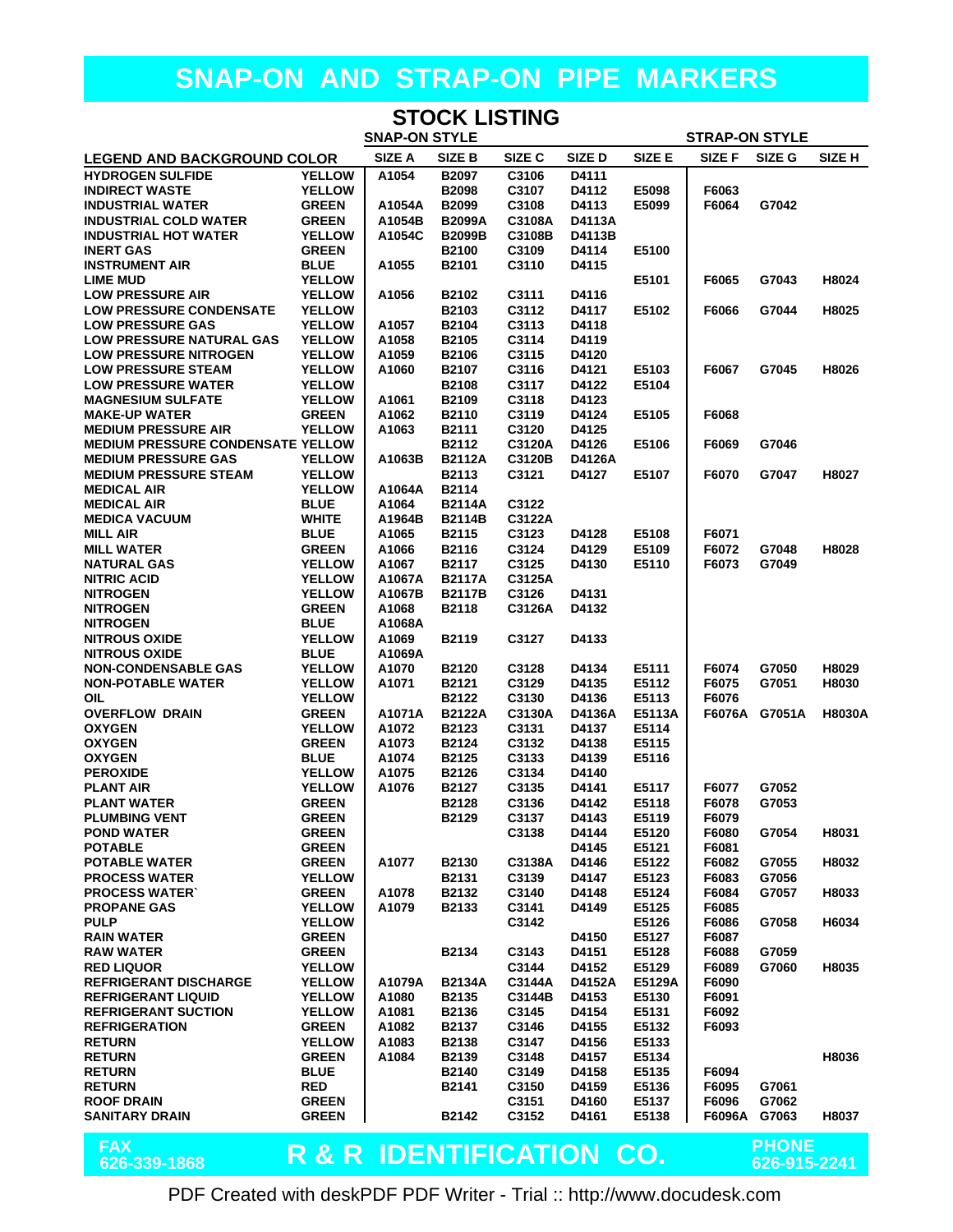#### **STOCK LISTING**

| <b>SNAP-ON STYLE</b><br><b>STRAP-ON STYLE</b> |                          |        |               |                   |               |               |        |              |               |
|-----------------------------------------------|--------------------------|--------|---------------|-------------------|---------------|---------------|--------|--------------|---------------|
| <b>LEGEND AND BACKGROUND COLOR</b>            |                          | SIZE A | SIZE B        | SIZE <sub>C</sub> | SIZE D        | SIZE E        | SIZE F | SIZE G       | <b>SIZE H</b> |
| <b>SANITARY SEWER</b>                         | <b>GREEN</b>             |        | <b>B2142B</b> | C3153             | D4162         | E5139         | F6096B |              |               |
| <b>SANITARY VENT</b>                          | <b>GREEN</b>             |        | <b>B2142A</b> | C3153A            | D4162A E5139A |               | F6096C |              |               |
| <b>SANITARY WASTE</b>                         | <b>GREEN</b>             |        | <b>B2142C</b> | C3153B            | D4162B        |               | F6096D |              |               |
| <b>SEAL WATER</b>                             | <b>GREEN</b>             | A1085  | B2143         | C3154             | D4163         |               |        |              |               |
| <b>SODIUM CHLORATE</b>                        | <b>YELLOW</b>            | A1086  | B2144         | C3155             | D4164         |               |        |              |               |
| <b>SODIUM HYDROSULPHIDE</b>                   | <b>YELLOW</b>            | A1087  | B2145         | C3156             | D4165         |               |        |              |               |
| <b>SODIUM HYPOCHLORITE</b>                    | <b>YELLOW</b>            | A1088  | B2146         | C3157             | D4166         |               |        |              |               |
| <b>SODIUM SULFITE</b>                         | <b>YELLOW</b>            | A1089  | B2147         | C3158             | D4167         |               |        |              |               |
| <b>SOFT WATER</b>                             | <b>GREEN</b>             | A1090  | B2148         | C3160             | D4168         | E5140         | F6097  |              |               |
| <b>SOLVENT</b>                                | <b>YELLOW</b>            |        | B2149         | C3161             | D4169         | E5141         |        |              |               |
| <b>SPRINKLER FIRE</b>                         | <b>RED</b>               | A1091  | B2150         | C3162             | D4170         | E5142         |        |              |               |
| <b>SPRINKLER WATER</b>                        | <b>RED</b>               | A1092  | B2151         | C3163             | D4171         | E5143         | F6098  |              |               |
| <b>STEAM</b>                                  | <b>YELLOW</b>            | A1093  | B2152         | C3164             | D4172         | E5144         | F6099  | G7064        | H8038         |
| <b>STEAM RETURN</b>                           | <b>YELLOW</b>            |        |               | C3165             | D4173         | E5145         | F6100  | G7065        |               |
| <b>STEAM SUPPLY</b>                           | <b>YELLOW</b>            |        |               | C3166             | D4174         | E5146         | F6101  | G7066        |               |
| <b>STORM DRAIN</b>                            | <b>GREEN</b>             |        |               | C3167             | D4175         | E5147         | F6102  | G7067        | H8039         |
| <b>STORM SEWER</b>                            | <b>GREEN</b>             |        |               | C3168             | D4176         | E5148         | F6103  | G7068        |               |
| <b>STORM WATER</b>                            | <b>GREEN</b>             |        |               | C3169             | D4177         | E5149         | F6104  |              |               |
| <b>STRONG BLACK LIQUOR</b>                    | <b>YELLOW</b>            |        |               |                   | D4178         | E5150         | F6105  | G7069        |               |
| <b>STRONG CAUSTIC LIQUOR</b>                  | <b>YELLOW</b>            |        |               |                   | D4179         | G7151         | F6106  | G7070        |               |
| <b>SULFUR DIOXIDE</b>                         | <b>YELLOW</b>            | A1094  | B2153         | C3170             | D4180         |               |        |              |               |
| <b>SULFURIC ACID</b>                          | <b>YELLOW</b>            | A1095  | B2154         | C3171             | D4181         |               |        |              |               |
| <b>SUMP PUMP DISCHARGE</b>                    | <b>YELLOW</b>            | A1096  | B2155         | C3172             | D4182         | E5152         | F6106A |              |               |
| <b>SUPPLY</b>                                 | <b>YELLOW</b>            | A1096A | B2156         | C3173             | D4183         | E5153         | F6107  |              |               |
| <b>SUPPLY</b>                                 | <b>GREEN</b>             | A1097  | B2157         | C3174             | D4184         | E5154         | F6108  |              |               |
| <b>SUPPLY</b>                                 | <b>BLUE</b>              | A1098  | B2158         | C3175             | D4185         | E5156         |        |              |               |
| <b>SUPPLY</b>                                 | <b>RED</b>               |        | B2159         | C3176             | D4186         | E5157         |        |              |               |
| <b>TEMPERED WATER</b>                         | <b>YELLOW</b>            |        | B2160         | C3177             | D4187         | E5158         |        |              |               |
| <b>TOLUENE</b>                                | <b>YELLOW</b>            |        | B2161         | C3178             | D4188         | E5159         |        |              |               |
| <b>TOWER WATER</b>                            | <b>GREEN</b>             |        | B2162         | C3179             | D4189         | E5160         | F6109  | G7071        |               |
| <b>TOWER WATER RETURN</b>                     | <b>GREEN</b>             |        | B2163         | C3180             | D4190         | E5161         | F6110  | G7072        |               |
| <b>TOWER WATER SUPPLY</b>                     | <b>GREEN</b>             |        | B2164         | C3181             | D4191         | E5162         | F6111  | G7073        |               |
| <b>TREATED WATER</b>                          | <b>GREEN</b>             | A1099  | B2165         | C3182             | D4192         | E5163         | F6112  | G7074        |               |
| <b>VACUUM</b>                                 | <b>YELLOW</b>            | A1100  | B2166         | C3183             | D4193         | E5164         | F6113  |              |               |
| <b>VACUUM</b>                                 | <b>GREEN</b>             | A1101  | B2167         | C3184             | D4194         | E5165         | F6114  |              |               |
| <b>VAPOR</b>                                  | <b>YELLOW</b>            | A1102  | B2168         | C3185             | D4195         | E5166         |        |              |               |
| <b>VENT</b>                                   | <b>YELLOW</b>            | A1103  | B2169         | C3186             | D4196         | E5167         | F6115  | G7075        |               |
| <b>VENT</b>                                   | <b>BLUE</b>              | A1104  | B2170         | C3187             | D4197         | E5168         | F6116  | G7076        |               |
| <b>VENT</b>                                   | <b>GREEN</b>             | A1105  | B2171         | C3189             | D4198         | E5169         | F6117  | G7077        |               |
| <b>WASTE</b>                                  | <b>YELLOW</b>            | A1106  | B2172         | C3190             | D4199         | E5170         | F6118  | G7078        |               |
| <b>WASTE</b>                                  | <b>GREEN</b>             | A1107  | B2173         | C3191             |               | D4199A E5170A | F6118A | G7078A       |               |
| <b>WASTE WATER</b>                            | <b>YELLOW</b>            |        |               |                   | D4200         | E5171         | F6119  | G7079        |               |
| <b>WASTE WATER</b>                            | <b>GREEN</b>             |        | B2174         | C3192             | D4202         | E5172         | F6120  |              |               |
| WATER                                         | <b>YELLOW</b>            |        | B2175         | C3193             | D4203         | E5173         | F6121  |              |               |
| <b>WATER</b>                                  | <b>GREEN</b>             | A1108  | <b>B2176</b>  | C3194             | D4204         | E5174         | F6122  |              |               |
| <b>WELL WATER</b>                             | <b>GREEN</b>             |        | B2177         | C3195             | D4205         | E5175         | F6123  | G7080        |               |
|                                               |                          |        |               |                   |               |               |        |              |               |
|                                               |                          |        |               |                   |               |               |        |              |               |
|                                               |                          |        |               |                   |               |               |        |              |               |
|                                               |                          |        |               |                   |               |               |        |              |               |
|                                               |                          |        |               |                   |               |               |        |              |               |
|                                               |                          |        |               |                   |               |               |        |              |               |
|                                               |                          |        |               |                   |               |               |        |              |               |
|                                               |                          |        |               |                   |               |               |        |              |               |
|                                               |                          |        |               |                   |               |               |        |              |               |
|                                               |                          |        |               |                   |               |               |        |              |               |
|                                               |                          |        |               |                   |               |               |        |              |               |
|                                               |                          |        |               |                   |               |               |        |              |               |
|                                               |                          |        |               |                   |               |               |        |              |               |
|                                               |                          |        |               |                   |               |               |        |              |               |
| <b>FAX</b>                                    |                          |        |               |                   |               |               |        | <b>PHONE</b> |               |
| 626-339-1868                                  | R & R IDENTIFICATION CO. |        |               |                   |               |               |        | 626-915-2241 |               |
|                                               |                          |        |               |                   |               |               |        |              |               |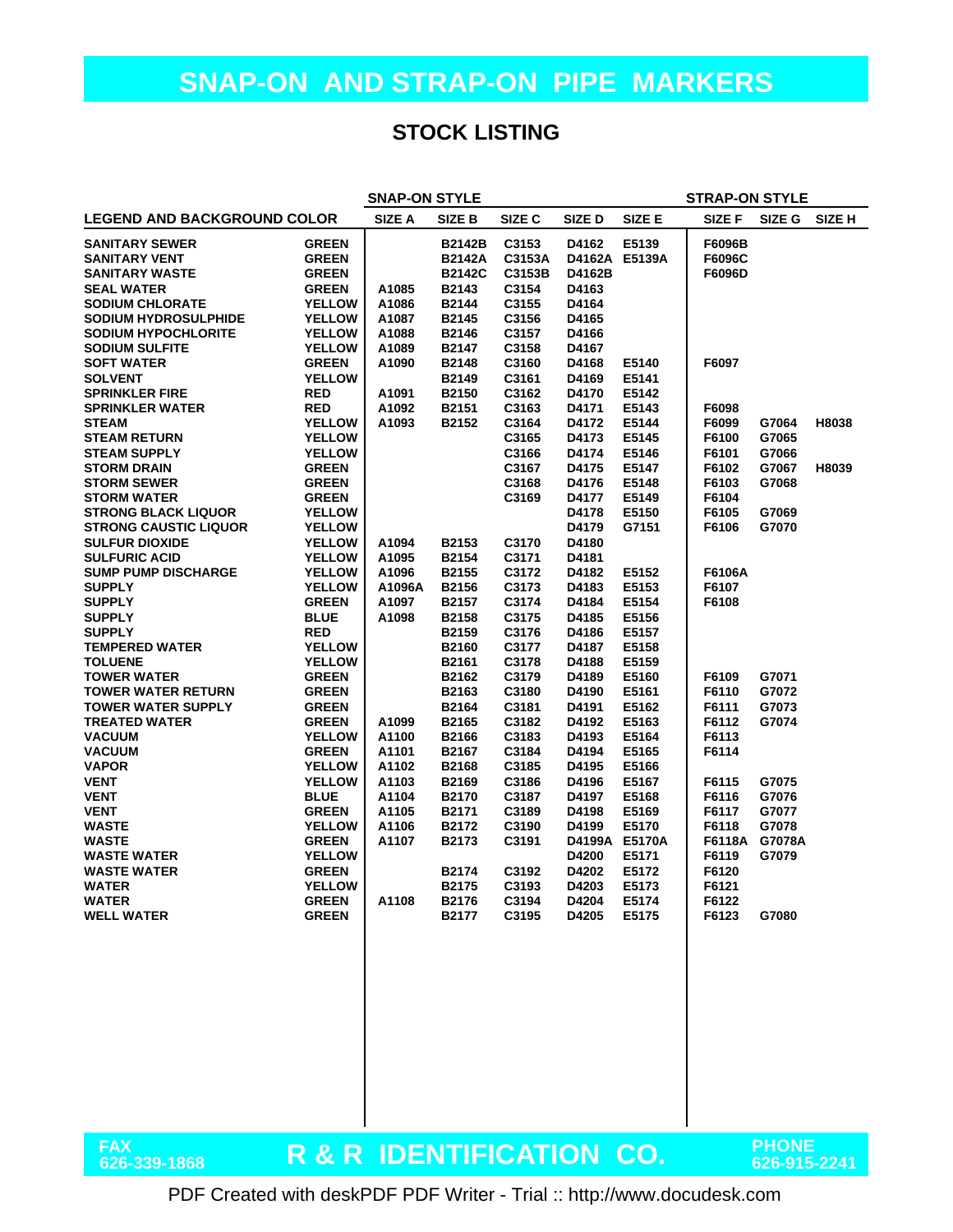## **COLOR CODING TAPES**

## **DIRECTIONAL FLOW ARROW TAPE**



**DIRECTIONAL ARROWS ARE PRINTED ON TAPE IN ROLL FORM. THERE IS NO NEED TO PRE-MEASURE OUTSIDE DIAMETER OF PIPE. JUST WRAP AROUND PIPE AND CUT WHEN WRAP IS COMPLETE. SPECIALLY FORMULATED TO WITHSTAND THE ELEMENTS. USE OUTDOORS OR INDOORS.**

| <b>COLOR</b>                | 1"            | י"?    | 4"     |
|-----------------------------|---------------|--------|--------|
| <b>GREEN W/WHITE ARROW</b>  | DA-4WG        | DA-5WG | DA-6WG |
| <b>YELLOW W/BLACK ARROW</b> | DA-4BY        | DA-5BY | DA-6BY |
| <b>BLUE W/WHITE ARROW</b>   | DA-4WB        | DA-5WB | DA-6WB |
| <b>GREEN W/BLACK ARROW</b>  | DA-4BG        | DA-5BG | DA-6BG |
| <b>ORANGE W/BLACK ARROW</b> | <b>DA-4B0</b> | DA-5BO | DA-6BO |
| <b>WHITE W/BLACK ARROW</b>  | DA-4BW        | DA-5BW | DA-6BW |
| <b>GRAY W/BLACK ARROW</b>   | DA-4GB        | DA-5GB | DA-6GB |
| <b>RED W/WHITE ARROW</b>    | DA-4WR        | DA-5WR | DA-6WR |

### **PIPE BANDING TAPE**



#### **SOLID COLOR BANDING TAPE PROVIDES 360 DEGREE PIPE COLOR CODE VISIBILITY. USED IN COMBINATION WITH WORDED LEGEND AND DIRECTIONAL FLOW ARROWS.**

|               |                       | <b>36 YRDS.</b> |                 |                       | <b>60 YRDS.</b> |                 |
|---------------|-----------------------|-----------------|-----------------|-----------------------|-----------------|-----------------|
| <b>COLOR</b>  | 1"                    | 2"              | 4"              | la 99                 | 2"              | 4"              |
| <b>BLACK</b>  | VM <sub>100</sub> BLK | <b>VM200BLK</b> | VM400BLK        | VM106BLK              | VM206BLK        | <b>VM406BLK</b> |
| <b>BLUE</b>   | VM100BLU              | VM200BLU        | VM400BLU        | <b>VM106BLU</b>       | <b>VM206BLU</b> | <b>VM406BLU</b> |
| <b>BROWN</b>  | VM100BRN              | <b>VM200BRN</b> | <b>VM400BRN</b> | <b>VM106BRN</b>       | <b>VM206BRN</b> | <b>VM406BRN</b> |
| <b>GREEN</b>  | <b>VM100GRN</b>       | <b>VM200GRN</b> | <b>VM400GRN</b> | <b>VM106GRN</b>       | <b>VM206GRN</b> | <b>VM406GRN</b> |
| <b>GRAY</b>   | <b>VM100GRY</b>       | <b>VM200GRY</b> | <b>VM400GRY</b> | VM <sub>106GRY</sub>  | <b>VM206GRY</b> | <b>VM406GRY</b> |
| <b>ORANGE</b> | <b>VM100ORN</b>       | <b>VM200ORN</b> | <b>VM400ORN</b> | <b>VM106ORN</b>       | <b>VM206ORN</b> | <b>VM406ORN</b> |
| <b>PURPLE</b> | <b>VM100PUR</b>       | <b>VM200PUR</b> | <b>VM400PUR</b> | VM <sub>106</sub> PUR | VM206PUR        | <b>VM406PUR</b> |
| <b>RED</b>    | VM100RED              | <b>VM200RED</b> | <b>VM400RED</b> | VM106RED              | <b>VM206RED</b> | <b>VM406RED</b> |
| <b>WHITE</b>  | VM100WHT              | <b>VM200WHT</b> | VM400WHT        | VM106WHT              | VM206WHT        | VM406WHT        |
| <b>YELLOW</b> | VM100YEL              | VM200YEL        | VM400YEL        | VM106YEL              | <b>VM206YEL</b> | <b>VM406YEL</b> |

**R & R IDENTIFICATION CO. PHONE 626-339-1868 626-915-2241 FAX**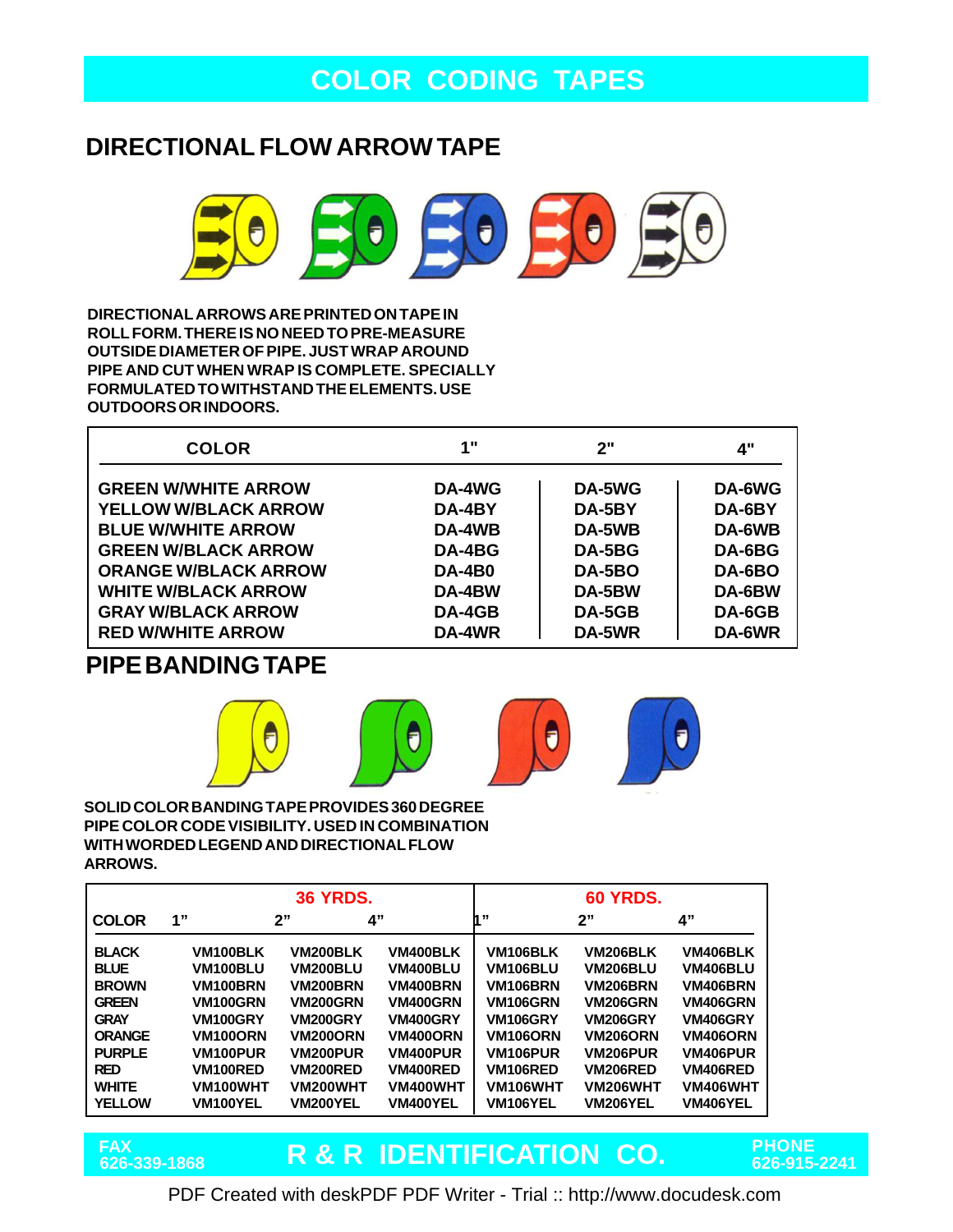# **PLASTIC ENGRAVED TAGS**

## **ENGRAVED VALVE TAGS**

**R & R IDENTIFICATION PLASTIC VALVE TAGS ARE ENGRAVED USING STATE OF THE ART COMPUTERIZED EQUIPMENT. USING 1/16" TWO PLY. HIGH PRESSURE RIGID LAMINATE, THE CONTRASTING UNDERLAYER IS EXPOSED BY ENGRAVING THROUGH THE TOP LAYER. THEY ARE HEAT RESISTANT, ELECTRICALLY NON-CONDUCTIVE AND NON-CORRODING.**



| ROUND TAGS - 2-PLY - 1/16" THICK | <b>COLOR AVAILABLE</b>                                                       |                                              |
|----------------------------------|------------------------------------------------------------------------------|----------------------------------------------|
| <b>SIZE</b>                      | <b>BACKGROUND</b>                                                            | <b>LETTERING</b>                             |
| 4 .<br>$1 - 1/2"$<br>2"          | <b>BLACK</b><br><b>WHITE</b><br><b>RED</b>                                   | <b>WHITE</b><br><b>BLACK</b><br><b>WHITE</b> |
| SQUARE - 3-PLY - 1/8" THICK      | <b>YELLOW</b><br><b>BLUE</b>                                                 | <b>BLACK</b><br><b>WHITE</b>                 |
| <b>SIZE</b>                      | <b>GREEN</b>                                                                 | <b>WHITE</b>                                 |
| $1 - 1/2"$                       | <b>LETTER SIZE</b><br>3/16", 5/16", 9/16" AND 1" LETTER SIZES ARE DETERMINED |                                              |
| 2"                               | BY SIZE OF TAG, NUMBER OF LINES AND NUMBER OF<br><b>CHARACTERS PER LINE.</b> |                                              |

### **ENGRAVED EQUIPMENT TAGS**

**R & R IDENTIFICATION WILL ENGRAVE YOUR EQUIPMENT TAGS PER YOUR SPECIFICATIONS. USING TWO PLY. RUGGED PLASTIC, WE WILL ENGRAVE YOUR INFORMATION DEEPLY INTO THE INNER LAYERS, EXPOSING A CONTRASTING COLOR.**

|                            | <b>AHU-1</b>        | <b>EXHAUST-211</b>                  | FNUFENTI UT<br><b>B&amp;RSYSTEMS</b><br><b>345 PURCHASE ST.</b><br>DARTMOUTH, MA02748<br>(508) 654-3210 |
|----------------------------|---------------------|-------------------------------------|---------------------------------------------------------------------------------------------------------|
|                            |                     |                                     | PLEASE INDICATE PLATE SIZE, LETER SIZE & INDICATE HOW THE PLATE ARE TO BE ATTACHED.                     |
|                            | <b>SAMPLE SIZES</b> |                                     | <b>COLORS AVAILABLE</b>                                                                                 |
|                            |                     | <b>BACKGROUND</b>                   | <b>LETTERING</b>                                                                                        |
|                            | 3/4" X 2-1/2"       | <b>BLACK</b>                        | <b>WHITE</b>                                                                                            |
|                            | $1" X 2-1/2"$       | <b>WHITE</b>                        | <b>BLACK</b>                                                                                            |
|                            | 1" X 3"             | <b>RED</b>                          | <b>WHITE</b>                                                                                            |
|                            | 2" X 3"             | <b>YELLOW</b>                       | <b>BLACK</b>                                                                                            |
|                            | $1 - 1/2" X 4"$     | <b>BLUE</b>                         | <b>WHITE</b>                                                                                            |
|                            | 2" X 4"             | <b>GREEN</b>                        | <b>WHITE</b>                                                                                            |
| <b>FAX</b><br>626-339-1868 |                     | <u>R &amp; R IDENTIFICATION CO.</u> | РНС<br>626-                                                                                             |

**R & R IDENTIFICATION CO. PHONE 626-339-1868 626-915-2241**

**PROPERTY OF**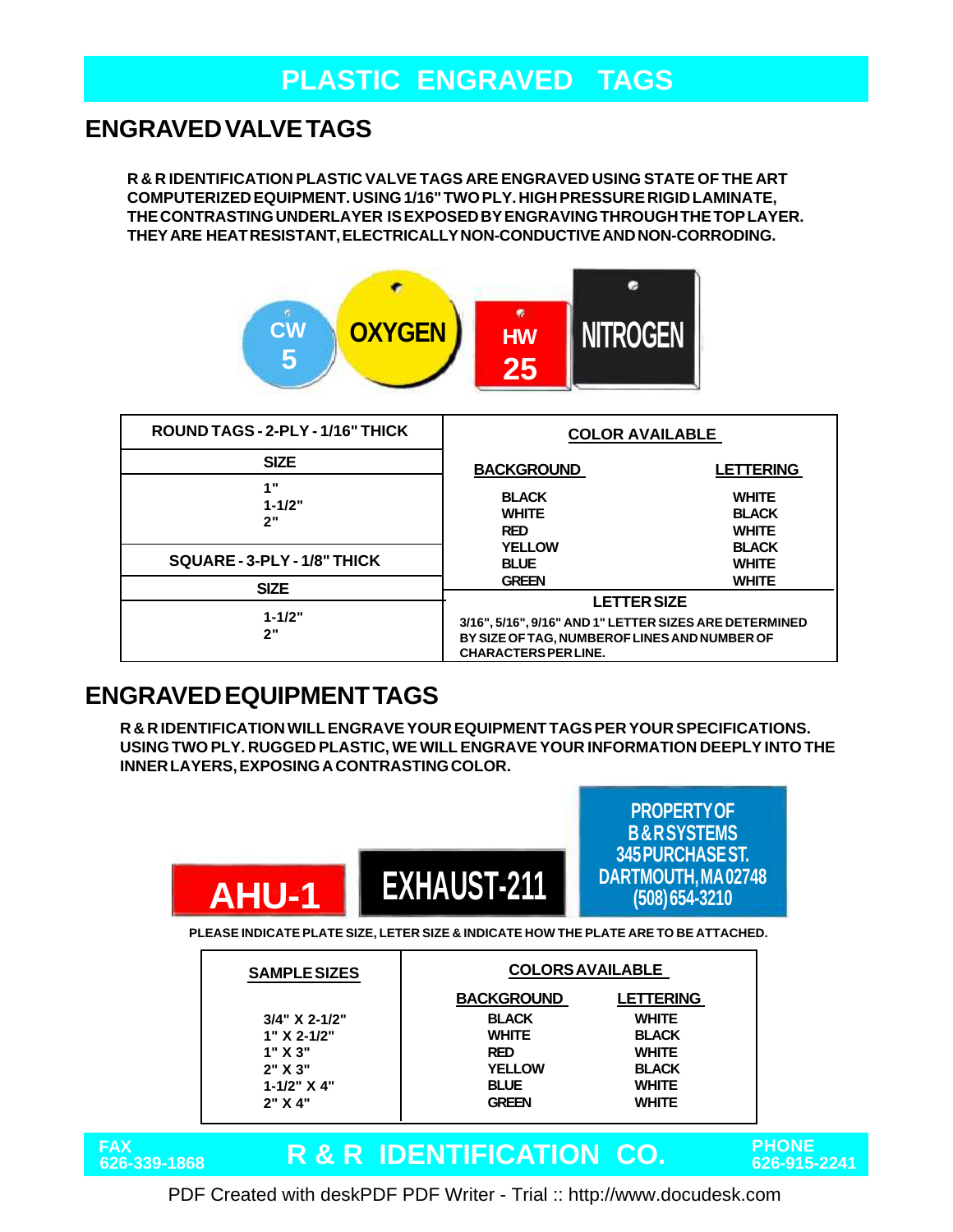## **VALVE TAGS**

#### **BRASS VALVE TAGS**



**R & R IDENTIFICATION BRASS VALVE TAGS ARE THE FINEST AVAILABLE. MADE OF 18 GAUGE BRASS WITH STAMPED CHARACTERS THAT PROVIDE PERMANENTLY LEGIBLE TAGS WHICH MEET ANSI SPECS.**

| <b>SIZE</b>                                      | <b>SHAPE</b>                                                                                        |
|--------------------------------------------------|-----------------------------------------------------------------------------------------------------|
| $1 - 1/2"$<br>2"<br>$1 - 1/2"$<br>2"<br>2"<br>2" | <b>ROUND</b><br><b>ROUND</b><br><b>SQUARE</b><br><b>SQUARE</b><br><b>TRIANGLE</b><br><b>OCTAGON</b> |
| 2"                                               | <b>HEXAGON</b>                                                                                      |

## **STAINLESS STEEL AND ALUMINUM**



#### **R & R IDENTIFICATION GIVES YOU THE CHOICE TO MEET YOUR SPECIFICATIONS. YOU CAN CHOOSE FROM EITHER STAINLESS STEEL OR ALUMINUM.**

**FAX**

| <b>ALUMINUM</b>                      |                                                                |                                      | <b>STAINLESS STEEL</b>                                         |
|--------------------------------------|----------------------------------------------------------------|--------------------------------------|----------------------------------------------------------------|
| <b>SIZE</b>                          | <b>SHAPE</b>                                                   | <b>SIZE</b>                          | <b>SHAPE</b>                                                   |
| $1 - 1/2"$<br>2"<br>$1 - 1/2"$<br>2" | <b>ROUND</b><br><b>ROUND</b><br><b>SQUARE</b><br><b>SQUARE</b> | $1 - 1/2"$<br>2"<br>$1 - 1/2"$<br>2" | <b>ROUND</b><br><b>ROUND</b><br><b>SQUARE</b><br><b>SQUARE</b> |

# **R & R IDENTIFICATION CO. PHONE 626-339-1868 626-915-2241**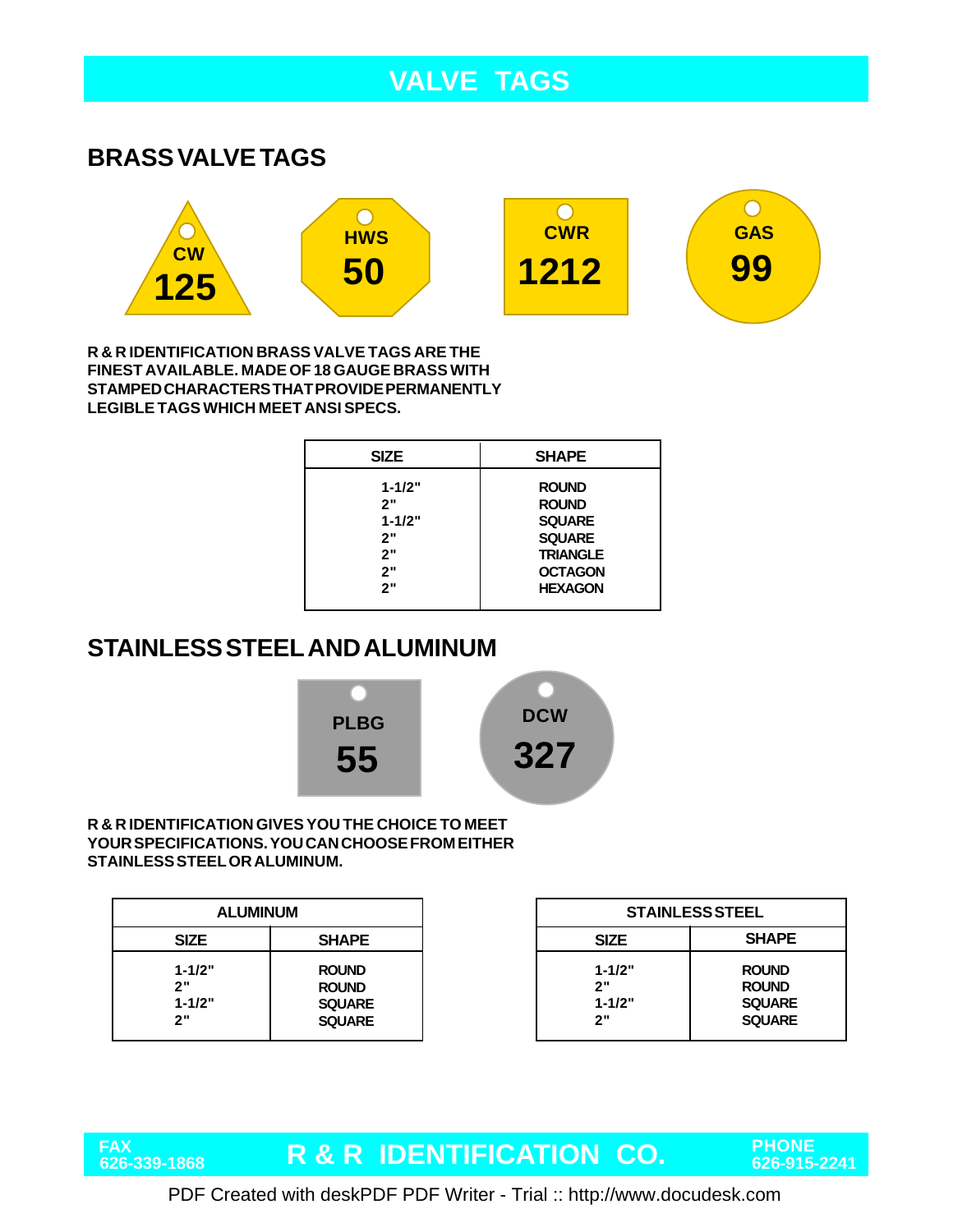## **PIPE AND VALVE MARKING ACCESSORIES**

#### **STEEL STAMPS CEILING TACKS**



| <b>CHARACTER</b> | <b>NUMBER OF</b>  |
|------------------|-------------------|
| <b>SIZE</b>      | <b>CHARACTERS</b> |
| 1/4" LETTERS     | 27                |
| 1/4" NUMBERS     | 9                 |
| 1/2" LETTERS     | 27                |
| 1/2" NUMBERS     | g                 |

**MAKE YOUR OWN VALVE TAGS WITH OUR STURDY STEEL STAMP. AVAILABLE IN NUMBERS AND LETTERS.**

#### **SOLID BRASS #16 JACK CHAIN**



**TOUGH, SOLID BRASS CHAIN. OPEN AND CLOSE LINKS TO ADJUST TO SIZE NEEDED. 50 FEET PER PKG.**

#### **1-1/4"SOLID BRASS "S" HOOKS**



**100 HOOKS PER PKG.**



**THE MOST PERMANENT WAY TO INSTALL VALVE TAGS. 4 PLY. 10" X .014" STAINLESS STEEL AND COPPER**



| <b>COLORS</b>                 |                        |  |  |  |
|-------------------------------|------------------------|--|--|--|
| <b>YELLOW</b><br><b>GREEN</b> | WHITE<br><b>ORANGE</b> |  |  |  |
| RFD                           | <b>BLUE</b>            |  |  |  |

**BRIGHT 7/8" DIAMETER CEILING LOCATOR TACKS ARE PERFECT FOR MARKING LOCATIONS IN ACCESSIBLE CEILING AREAS. PRICED PER BOX OF 25 IDENTICAL TACKS**

#### **BEAD CHAIN**



**SOLID BRASS CHAIN IN 4-1/2" LENGTH. 100 PER PKG.**

#### **NYLON TIES**



**USE NYLON TIES WITH YOUR VALVE TAGS FOR VANDAL RESISTANT APPLICATION. 100 PER PKG.**

#### **LEAD METER SEALS HAND SEALING PRESS**



**CRIMP LEAD SEALS EASILY, QUICKLY, AND PERMANENTLY.**

#### **R & R IDENTIFICATION CO. PHONE 626-339-1868 626-915-2241** FAX<br>626-339-1868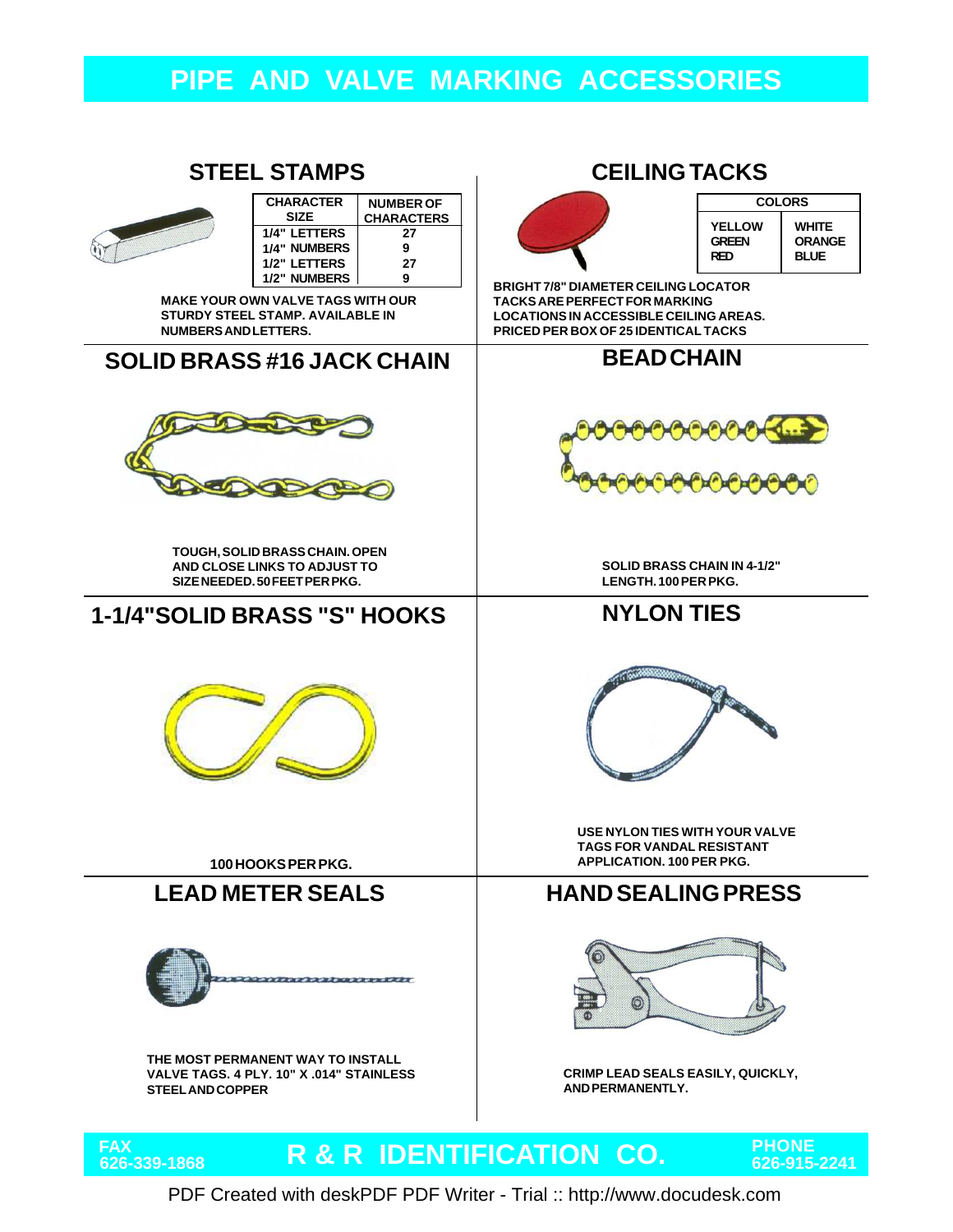## **UNDERGROUND WARNING TAPE**

**R & R IDENTIFICATION OFFERS BOTH DETECTABLE AND NON DETECTABLE UNDERGROUND WARNING TAPE. R & R IDENTIFICATION UNDERGROUND WARNING TAPES MEET APWA RECOMMENDED COLOR CODES.**

### **NON-DETECTABLE**

**NON-DETECTABLE UNDERGROUND WARNING TAPE IS BURIED 12" TO 18" BELOW GROUND LEVEL, JUST BEFORE FINAL BACKFILLING. DIGGING CREWS WILL RECEIVE EARLY WARNING OF BURIED LINES AND CABLES. AVAILABLE IN 3" AND 6" WIDTH AS STANDARD. OTHER WIDTHS IF NECESSARY CAN BE PRODUCED ON A CUSTOM ORDER BASIS. SEE STOCK LISTING BELOW.**



## **STOCK LISTING**

### **DETECTABLE**

**DETECTABLE UNDERGROUND WARNING TAPE MINIMIZES TIME SPENT LOCATING BURIED LINES, WHILE REDUCING FIELD COST AND PROVIDING INEXPENSIVE INSURANCE AGAINST COSTLY LINE DAMAGE. DETECTABLE UNDERGROUND WARNING TAPE IS BURIED 4" TO 6" BELOW THE SURFACE JUST PRIOR TO RESTORATION OF THE TOP SOIL. AVAILABLE IN 2", 3" AND 6" WIDTH AS STANDARD. ALSO AVAILABLE IN CUSTOM LEGENDS. SEE STOCK LISTING BELOW.**



### **STOCK LISTING**

#### **LEGEND COLORS**

**CAUTION BURIED ELECTRIC LINE BELOW CAUTION BURIED GAS LINE BELOW CAUTION BURIED PIPELINE BELOW CAUTION BURIED SEWER LINE BELOW CAUTION BURIED TELEPHONE LINE BELOW CAUTION BURIED WATER LINE BELOW CAUTION BURIED OIL LINE BELOW CAUTION BURIED CATV LINE BELOW CAUTION HIGH VOLTAGE LINE BELOW CAUTION BURIED FIBER OPTIC LINE BELOW CAUTION BURIED RECLAIMED WATER LINE BELOW**

**BLACK/RED STRIPES BLACK/ YELLOW STRIPES BLACK/YELLOW STRIPES BLACK/GREEN STRIPES BLACK/ORANGE STRIPES BLACK/BLUE STRIPES BLACK/YELLOW STRIPES BLACK/ORANGE STRIPES BLACK/RED STRIPES BLACK/ORANGE STRIPES BLACK/BLUE STRIPES**

#### **R & R IDENTIFICATION CO. PHONE 626-339-1868 626-915-2241** FAX<br>626-339-1868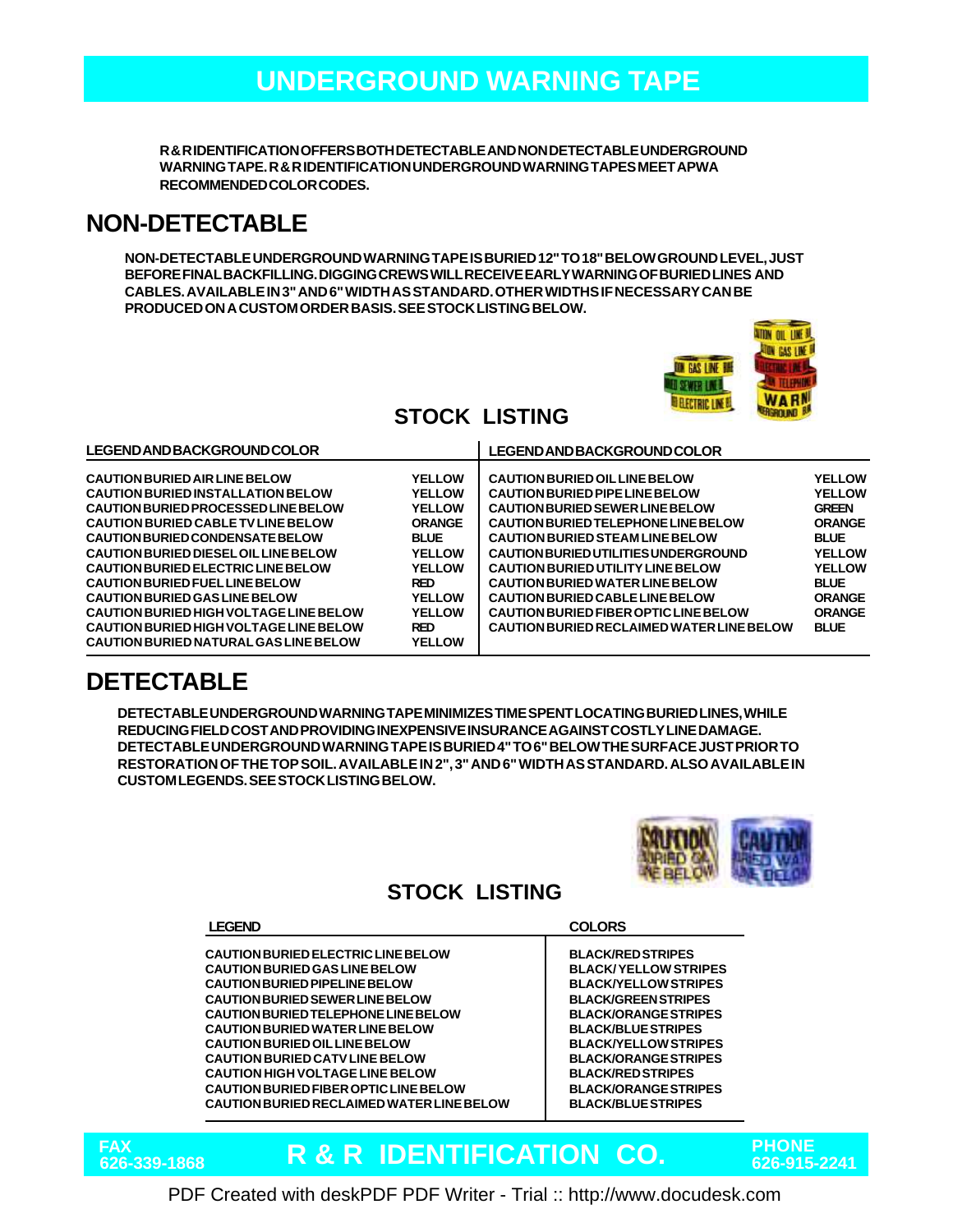## **BARRICADE TAPES**

**VISUAL BARRICADING PROVIDES FAST WARNING TO PREVENT ACCIDENTS BY INCREASING VISIBILITY OF HAZARDS WITH 4 MILL. BARRICADE TAPE. THEY ARE LIGHTWEIGHT AND REUSABLE. CAN BE TIED, STAPLED, AND NAILED IN PLACE. MEETS OSHA 1910. 144 FOR MARKING PHYSICAL HAZARDS. AVAILABLE IN 3" X 1000' LENGTHS. CUSTOM LEGENDS AVAILABLE.**



**FAX**

| <b>CAUTION ACID HAZARD</b>            | <b>BT-01</b> | <b>SOLID COLOR-RED</b>                   | <b>BT-36</b>  |
|---------------------------------------|--------------|------------------------------------------|---------------|
| <b>CAUTION ASBESTOS</b>               | <b>BT-02</b> | <b>SOLID COLOR-BLUE</b>                  | <b>BT-37</b>  |
| <b>CAUTION ASBESTOS HAZARD</b>        | <b>BT-03</b> | <b>SOLID COLOR-GREEN</b>                 | <b>BT-37</b>  |
| <b>CAUTION CAUSTIC HAZARD</b>         | <b>BT-04</b> | <b>SOLID COLOR-WHITE</b>                 | <b>BT-38</b>  |
| <b>CAUTION/CAUTION/CAUTION</b>        | <b>BT-05</b> | <b>DANGER ASBESTOS</b>                   | <b>BT-46</b>  |
| <b>CAUTION CHEMICAL HAZARD</b>        | <b>BT-06</b> | DANGER ASBESTOS-CAUTIONARY INFO          | <b>BT-47</b>  |
| <b>CAUTION CONSTRUCTION AREA</b>      | <b>BT-07</b> | <b>DANGER ASBES, HAZ.</b>                | <b>BT-48</b>  |
| <b>CAUTION DO NOT ENTER</b>           | <b>BT-08</b> | <b>DANGER/DANGER/DANGER</b>              | <b>BT-49</b>  |
| <b>CAUTION ENERGIZED AREA</b>         | <b>BT-09</b> | <b>DANGER DO NOT ENTER</b>               | <b>BT-50</b>  |
| <b>CAUTION ENT. REQ. PROTEC. GEAR</b> | <b>BT-10</b> | <b>DANGER HAZARDOUS AREA</b>             | <b>BT-51</b>  |
| <b>CAUTION HARD HAT AREA</b>          | <b>BT-11</b> | DANGER HAZ. AREA KEEP OUT                | <b>BT-52</b>  |
| <b>CAUTION HIGH VOLTAGE</b>           | <b>BT-12</b> | DANGER HAZ. MATERIAL DO NOT ENTER        | <b>BT-53</b>  |
| <b>CAUTION KEEP OUT</b>               | <b>BT-13</b> | <b>DANGER HIGH VOLTAGE AREA</b>          | <b>BT-54</b>  |
| <b>CAUTION MEN WORKING</b>            | <b>BT-14</b> | <b>DANGER KEEP OUT</b>                   | <b>BT-55</b>  |
| <b>CAUTION MEN WORKING OVERHEAD</b>   | <b>BT-15</b> | <b>CAUTION AUTHORIZED PERSON. ONLY</b>   | <b>BT-56</b>  |
| <b>CAUTION NO PARKING</b>             | <b>BT-16</b> | <b>CAUTION ENTRY REQUIRES PERMISSION</b> | <b>BT-57</b>  |
| <b>CAUTION NO SMOKING</b>             | <b>BT-17</b> | <b>CAUTION RESTRICTED AREA KEEP OUT</b>  | <b>BT-58</b>  |
| <b>CAUTION OFF LIMITS</b>             | <b>BT-18</b> |                                          |               |
| <b>CAUTION OPEN TRENCH</b>            | <b>BT-19</b> | <b>SPANISH</b>                           |               |
| <b>CAUTION PEOPLE WORK. OVERHEAD</b>  | <b>BT-20</b> |                                          |               |
| <b>CAUTION RADIATION AREA</b>         | <b>BT-21</b> | <b>CAUTION/CAUTION/CAUTION</b>           | <b>SBT-05</b> |
| <b>CAUTION UNAUTH, PER, KEEP OUT</b>  | <b>BT-22</b> | <b>CAUTION DO NOT ENTER</b>              | <b>SBT-08</b> |
| <b>CAUTION WET FLOOR</b>              | <b>BT-23</b> | <b>POLICE LINE DO NOT CROSS</b>          | <b>SBT-28</b> |
| <b>CAUTION WET PAINT</b>              | <b>BT-24</b> | <b>DANGER/DANGER/DANGER</b>              | <b>SBT-49</b> |
| <b>CAUTION WORKING OVERHEAD</b>       | <b>BT-25</b> |                                          |               |
| <b>CRIME SCENE DO NOT CROSS</b>       | <b>BT-26</b> |                                          |               |
| <b>FIRE LINE DO NOT CROSS</b>         | <b>BT-27</b> |                                          |               |
| <b>POLICE LINE DO NOT CROSS</b>       | <b>BT-28</b> |                                          |               |
| <b>SECURITY LINE DO NOT CROSS</b>     | <b>BT-29</b> |                                          |               |
| <b>SHERIFF'S LINE DO NOT CROSS</b>    | <b>BT-30</b> |                                          |               |
| <b>BLACK AND YELLOW STRIPES</b>       | <b>BT-31</b> |                                          |               |
| <b>RED AND WHITE STRIPES</b>          | <b>BT-32</b> |                                          |               |
| DANGER ON RED AND WHITE STRIPES       | <b>BT-33</b> |                                          |               |
| <b>SOLID COLOR-ORANGE</b>             | <b>BT-34</b> |                                          |               |
| <b>SOLID COLOR-YELLOW</b>             | <b>BT-35</b> |                                          |               |

# **R & R IDENTIFICATION CO. PHONE 626-339-1868 626-915-2241**

**ASBESTOS** 

**ANGER ASBESTOS**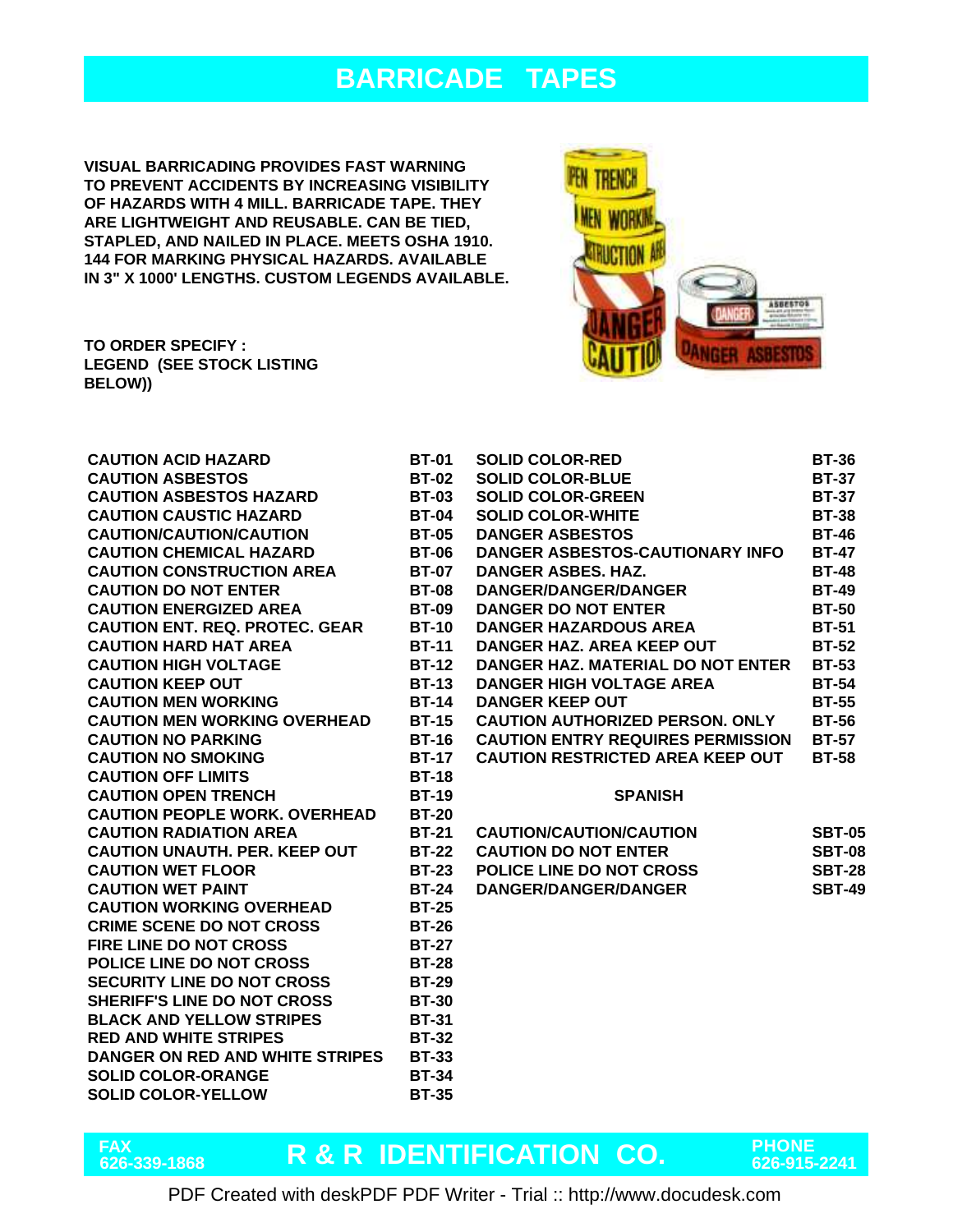## **HAZARDOUS WARNING TAPE**

**A QUICK INEXPENSIVE WAY TO MARK AISLES AND PHYSICAL HAZARDS. THIS 6 MILL. PRESSURE SENSITIVE VINYL TAPE IS SELF WOUND WITH PERMANENT ADHESIVE. IT IS PROTECTED WITH AN ABRASION RESISTANT CLEAR OVER LAMINATE THAT RESISTS OIL, DIRT, AND CHEMICALS. COLORS MEET OSHA 1910.144 FOR MARKING REQUIREMENTS. AVAILABLE IN ALTERNATING STRIPES AND CHECKERBOARD PATTERN.**

**COLORS CONFORM TO OSHA 1910.144 F0R MARKING REQUIREMENTS:**

**BLACK/YELLOW: PHYSICAL HAZARDS RED/WHITE: FIRE PROTECTION EQUIPMENT BLACK/ WHITE: HOUSEKEEPING AND AISLE MARKING MAGENTA/ YELLOW: RADIATION HAZARDS GREEN/WHITE: SAFETY AND FIRST AID BLUE/WHITE: DEFECTIVE EQUIPMENT WARNING ORANGE/WHITE: TRAFFIC AND CAUTION WARNING**

**REFLECTIVE OR NON-REFLECTIVE**

**ALTERNATING STRIPES**



**FAX**

**CHECKERBOARD PATTERN**



| <b>SIZE</b>                                                                  |  |  |
|------------------------------------------------------------------------------|--|--|
| 2" X 18 yds.<br>3" X 18 yds.<br>4" X 18 yds.<br>2" X 36 yds.<br>3" X 36 yds. |  |  |
| 4" X 36 yds.                                                                 |  |  |

**TO ORDER PLEASE SPECIFY COLOR AND SIZE.**

**R & R IDENTIFICATION CO. PHONE 626-339-1868 626-915-2241**

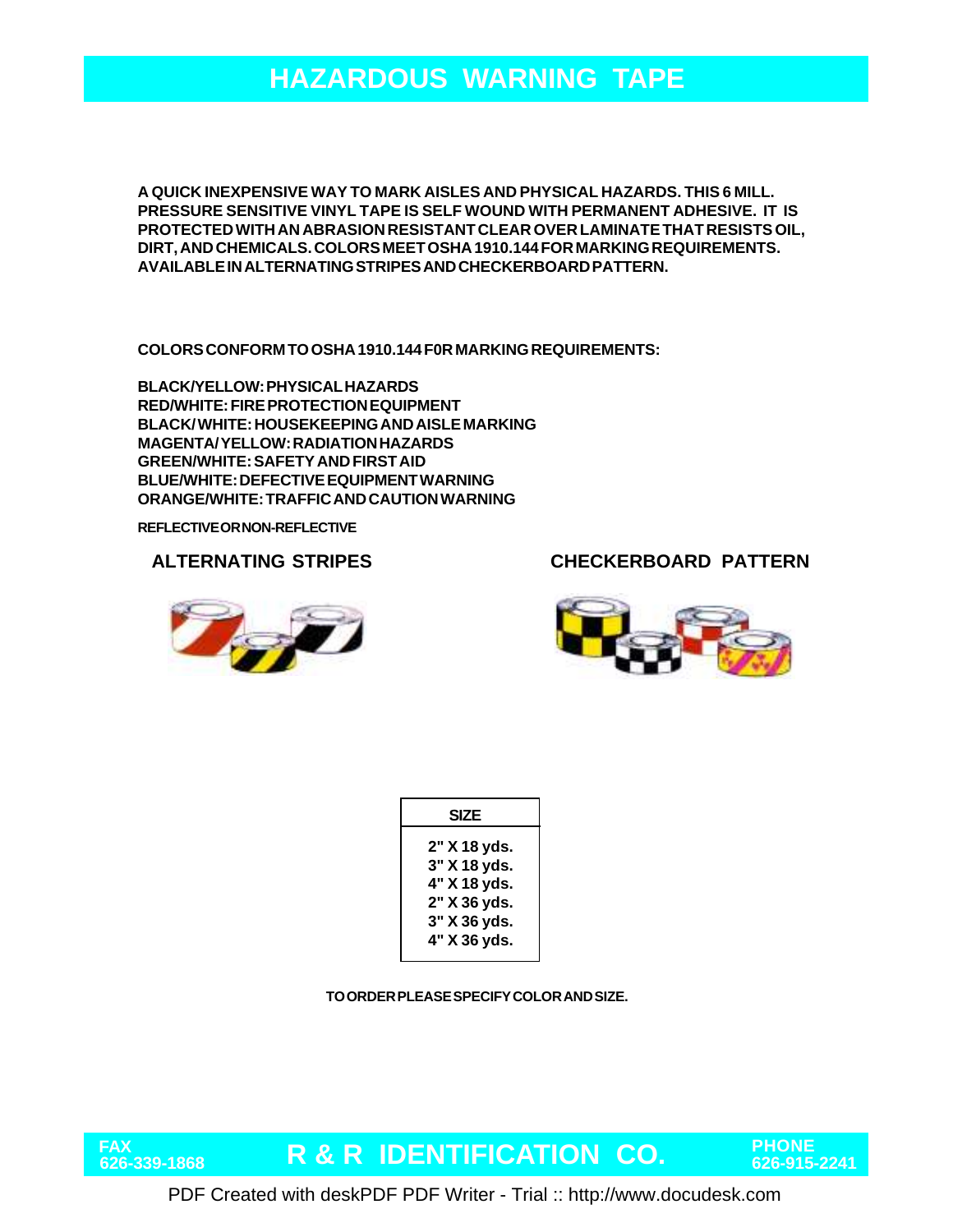# **S T E N C I L S**

## **OIL BOARD AND MYLAR**

**R & R IDENTIFICATION STENCILS ARE MADE OF STURDY OIL BOARD OR MYLAR, THEY ARE FAST AND EASY TO USE. TO ORDER STOCK LEGENDS SPECIFY LEGEND, SIZE OF LETTERS AND QUANTITY. ( SEE STOCK LISTING BELOW). CUSTOM LEGENDS ARE AVAILABLE.**

| <b>STOCK LISTING</b>                                                                                                                                                                                                                                                                                                                                                                                                                                      | <b>LETTER HEIGHT</b>                                                                            |
|-----------------------------------------------------------------------------------------------------------------------------------------------------------------------------------------------------------------------------------------------------------------------------------------------------------------------------------------------------------------------------------------------------------------------------------------------------------|-------------------------------------------------------------------------------------------------|
| <b>AIR</b><br><b>CHILLED WATER</b><br><b>CHILLED WATER RETURN</b><br><b>CHILLED WATER SUPPLY</b><br><b>COLD WATER</b><br><b>CONDENSATE</b><br><b>CONDENSER WATER</b><br><b>DOMESTIC COLD WATER</b><br><b>DOMESTIC HOT WATER</b><br><b>HOT WATER</b><br><b>HOT WATER RETURN</b><br><b>HOT WATER SUPPLY</b><br><b>NATURAL GAS</b><br><b>NITROGEN</b><br><b>OXYGEN</b><br><b>RETURN STEAM</b><br><b>SUPPLY</b><br><b>VACUUM</b><br><b>DIRECTIONAL ARROWS</b> | 1/4"<br>1/2"<br>3/4"<br>1"<br>2"<br>3"<br>4"<br>5"<br>6"<br>7"<br>8"<br>9"<br>10"<br>11"<br>12" |



**STENCIL BRUSH OR ROLLER AND INK**

## **BRASS - INTERLOCKING**

FAX<br>626-339-1868



**TO ORDER SPECIFY: CHARACTERS (LETTERS OR NUMBERS) CHARACTER HEIGHTS.**

**INDIVIDUAL BRASS INTERLOCKING STENCILS ALLOW YOU TO MAKE YOUR CUSTOM LEGENDS OVER AND OVER.**

**THESE REUSABLE BRASS STENCILS ARE AVAILABLE IN 1/2", 3/4", 1", 1-1/2", 2", 2-1/2", 3", THRU 12" HEIGHT. EACH PACKAGE CONTAINS ALL LETTERS (A - Z), ONE COMMA, ONE PERIOD, ONE DASH, ONE BEGINNER AND ONE ENDER. NUMBER PACKAGES CONTAIN NUMBERS 0 - 9, ONE PERIOD, ONE BEGINNER AND ONE ENDER.**

**R & R IDENTIFICATION CO. PHONE 626-339-1868 626-915-2241**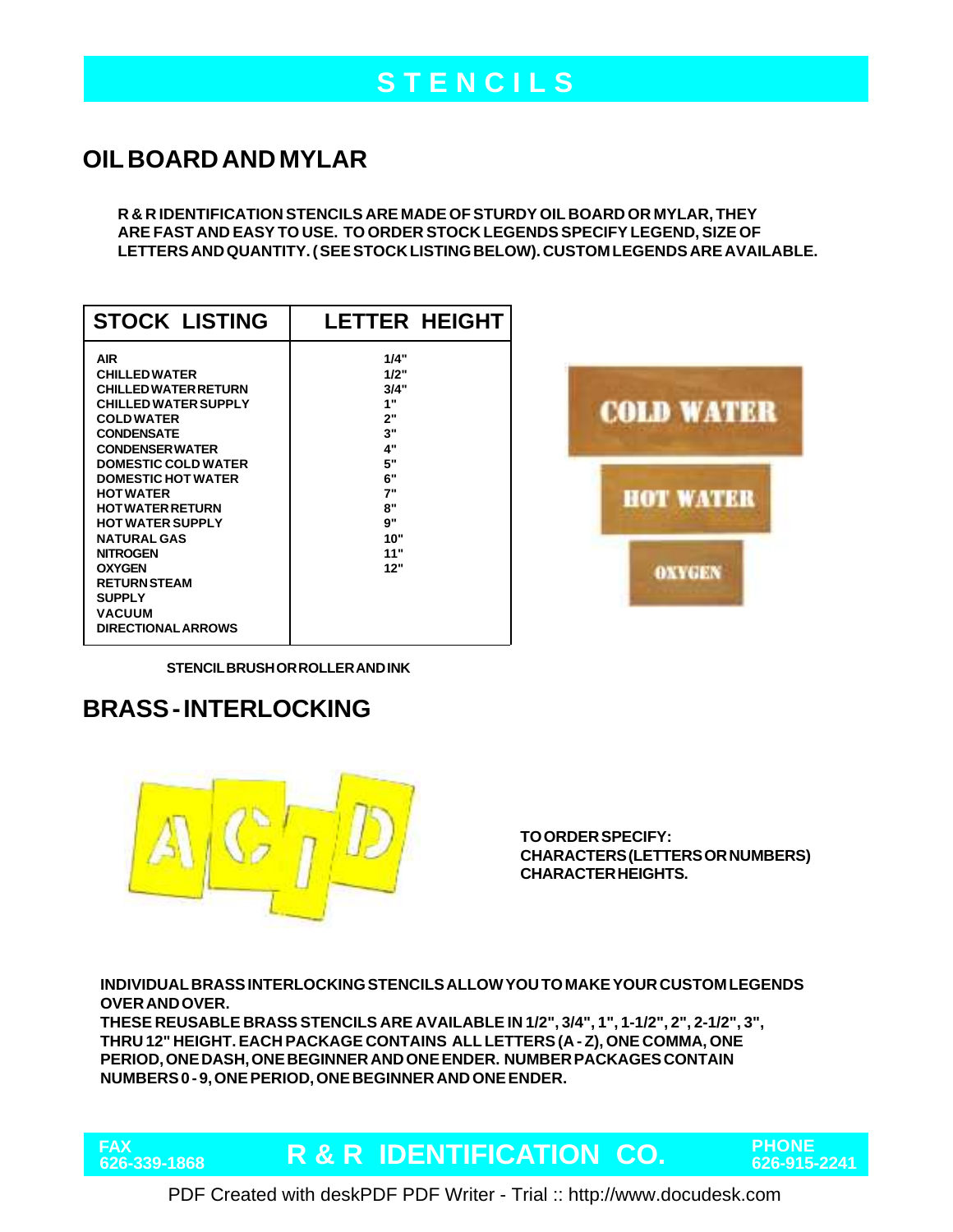## **HEALTH AND SAFETY SIGNS**

**R & R IDENTIFICATION HEALTH AND SAFETY SIGNS ARE MADE OF FIBERGLASS, ALUMINUM, SEMI-RIGID PLASTIC, AND PRESSURE SENSITIVE VINYL, ALL TO MEET OSHA SPECIFICATION. THE USE OF SAFETY SIGNS IS TO INDICATE AND DEFINE SPECIFIC HAZARDS THAT, WITHOUT IDENTIFICATION, MAY LEAD TO ACCIDENTAL INJURY TO WORKERS AND/OR THE PUBLIC OR TO PROPERTY DAMAGE.**







**INDICATES AN IMMEDIATE HAZARD; A HAZARD CAPABLE OF PRODUCING IRREVERSIBLE DAMAGE OR INJURY.**

**INDICATES A POTENTIALLY HAZARDOUS SITUATION WHICH, IF NO AVOIDED, COULD RESULT IN DEATH OR SERIOUS INJURY.**

**INDICATES A POTENTIALLY HAZARDOUS SITUATION; A HAZARD CAPABLE OF RESULTING IN A SEVERE BUT NOT IRREVERSIBLE INJURY OR DAMAGE.**



**INCLUDES NOTICES OF GENERAL PRACTICE AND RULES RELATING TO HEALTH, FIRST AID, MEDICAL EQUIPMENT, SANITATION, HOUSEKEEPING AND GENERAL SAFETY.**

**FIRST NOTICE** 

**PROVIDES INFORMATION OF A GENERAL TYPE IN ORDER TO AVOID CONFUSION OR MISUNDERSTANDING.**

**TO ORDER SPECIFY: TYPE OF SIGN, LEGEND AND SIZE.**

**FAX**

**R & R IDENTIFICATION CO. PHONE 626-339-1868 626-915-2241**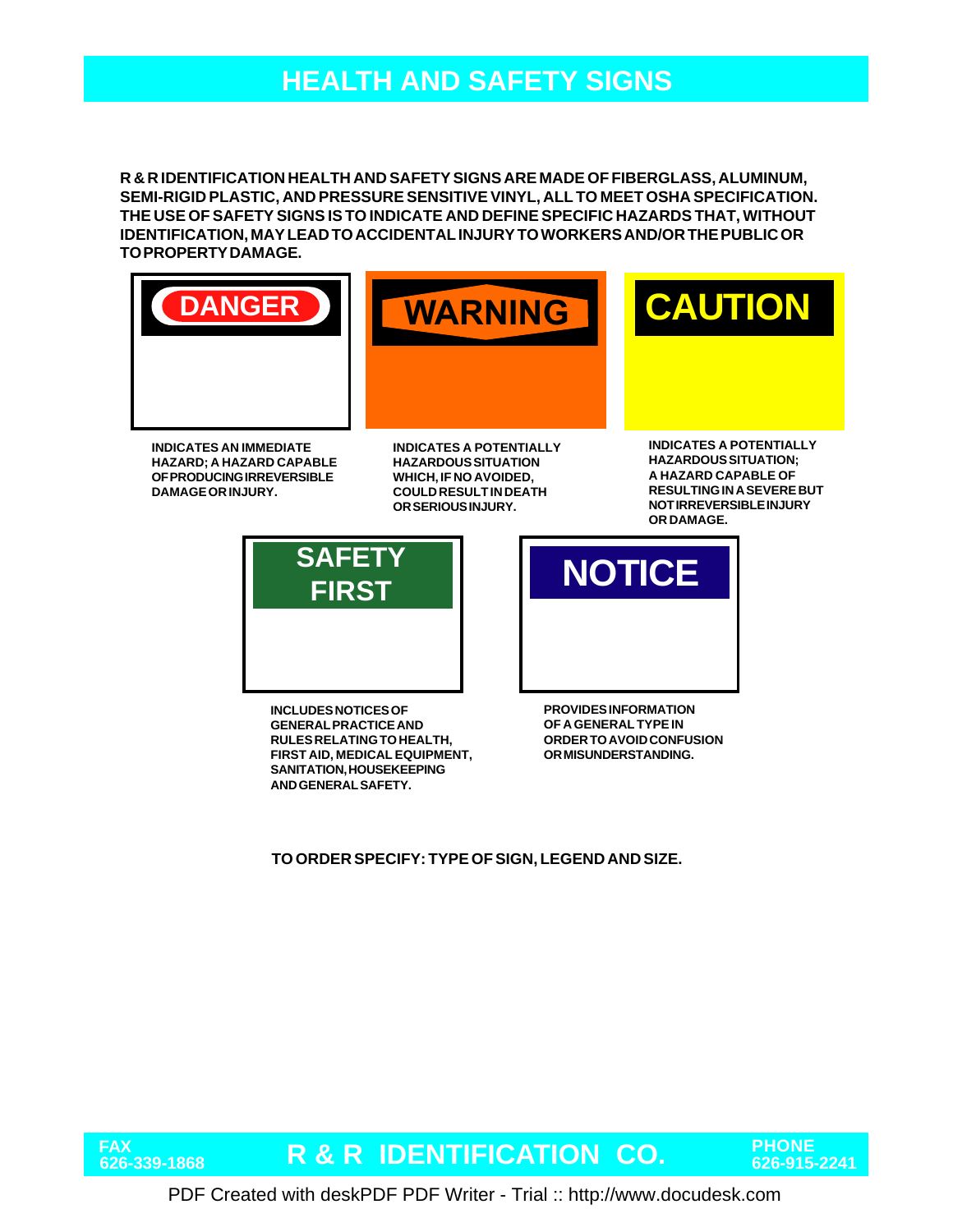## **DANGER SIGNS**

**SIZES: 10" X 7", 14" X 10" AND 20" X 14"**

#### **STANDARD WORDING**

**DANGER HEADING ONLY (NO PRINTED MASSAGE) ACID ACID AREA EYE PROTECTION REQUIRED ACID AREA WEAR PROTECTIVE CLOTHING ADMITTANCE TO AUTHORIZED PERSONNEL ONLY ALL DRIVERS MUST CHOCK WHEELS AUTHORIZED PERSONEL ONLY BATTERY CHARGING AREA, NO SMOKING BE SURE EVERYONE IS CLEAR BEFORE STARTING THIS MACHINE BE SURE SAFETY GUARDS WORK AT ALL TIMES BLASTING KEEP AWAY BLIND INTERSECTION PROCEED SLOWLY BURIED CABLE CAUSTIC CAUSTIC SOLUTION, WEAR GLOVES WHILE HANDELING CHEMICAL STORAGE AREA...KEEP OUT CHEMICAL UNLOADING AREA AUTHERIZED PERSONNEL ONLY CHLORINE GAS COMPRESSED AIR CONSTRUCTION AREA CORROSIVE MATERIALS AVOID CONTACT WITH EYES OR SKIN CORROSIVE MATERIALS WEAR REQUIRED PROTECTION CRANE OVERHEAD CYLINDER MUST BE SECURED DO NOT DUMP ACID DO NOT ENTER DO NOT ENTER, AUTHORIZED PERSONNEL ONLY DO NOT ENTER CHEMICALS IN USE DO NOT ENTER WHEN RED LIGHT IS ON**

**DO NOT ENTER WHEN EQUIPMENT IS OPERATING DO NOT ENTER WITHOUT SAFTEY GLASSES DO NOT LEAVE DOOR OPEN OR UNLOCKED DO NOT OPERATE, MAN WORKING ON REPAIRS DO NOT OPERATE WITHIN 10ft. OF POWER LINES DO NOT OPERATE WITHOUT GOGGLES DO NOT OPERATE WITHOUT PROPER AUTHORIZATION CONTACT:**

**DO NOT SMOKE DRINK OR EAT IN THIS AREA DO NOT STAND IN FRONT OF MACHINE WHILE OPERATING DO NOT START, MEN ARE REPAIRING THIS MACHINE DO NOT START THIS MACHINE DO NOT TALK TO OPERATOR WHILE MACHINE IS IN OPERATION**

**DO NOT TOUCH SWITCHES DO NOT TRAVEL WITH FORKS RAISED DO NOT UNLOAD WITHOUT FULL PROTECTIVE GEAR DO NOT WALK UNDER CONVEYOR DO NOT WATCH ARC, WELDER AT WORK, THE LIGHT MIGHT BLIND YOU**

**DO NOT WATCH THE ARC EAR PROTECTION MUST BE WORN WITHIN A ft. AREA OF THIS MACHINE**

FAX<br>626-339-1868

**EAR PROTECTION REQUIRED IN THIS AREA ELECTRIC CURRENT, KEEP AWAY ELECTRICAL HAZARD, AUTHORIZED PERSONNEL ONLY EMPLOYEES ONLY EXPLOSIVE GAS NO SMOKING EXPLOSIVES EYE AND EAR PROTECTION REQUIRED IN THIS AREA EYE AND EAR PROTECTION REQUIRED WHILE OPERATING THIS EQUIPMENT EYE PROTECTION REQUIRED BEYOND THIS POINT EYE PROTECTION REQUIRED IN THIS AREA FLAMMABLE FLAMMABLE LIQUIDS FLAMMABLE LIQUIDS STORED HERE FLAMMABLE MATERIALS FLAMMABLE MATERIALS KEEP FIRE AWAY FLAMMABLE NO MATCHES OR OPEN LIGHT FLAMMABLE STORAGE FLOOR SLIPPERY WHEN WET FUEL STORAGE NO SMOKING GAS LINE GASOLINE GO SLOW SOUND HORN GATES OPEN AND CLOSE AUTOMATICALLY HARD HAT AREA HARD HAT REQUIRED BEYOND THIS POINT HAZARDOUS CHEMICALS HAZARDOUS MATERIAL AREA AUTHORIZED PERSONNEL ONLY HAZARDOUS MATERIAL STORAGE AREA HAZARDOUS MATERIAL STORAGE AREA, UNAUTHORIZED PERSONNEL KEEP OUT**

**HAZARDOUS VOLTAGE INSIDE HIGH VOLTAGE HIGH VOLTAGE ELECTRICAL EQUIPMENT HIGH VOLTAGE INSIDE DO NOT OPEN HIGH VOLTAGE KEEP AWAY HIGH VOLTAGE KEEP OUT HIGH VOLTAGE TURN OFF POWER BEFORE SERVICING HIGHLY FLAMMABLE HIGHLY TOXIC HANDLE WITH CARE HOT HOT METAL HOT SURFACE, DO NOT TOUCH HYDROGEN NO SMOKING, NO OPEN FLAMES IF MACHINE IS NOT OPERATING PROPERLY ADVISE SUPERVISOR IMMEDIATELY**

**INFECTION HAZARD, HANDLE NEEDLES WITH CARE INHALATION HAZARD, DO NOT BREATH VAPORS KEEP ALL CYLINDERS CHAINED KEEP AWAY KEEP CLEAR AT ALL TIMES KEEP CLOSED KEEP GATE CLOSED**

# **R & R IDENTIFICATION CO. PHONE 626-339-1868 626-915-2241**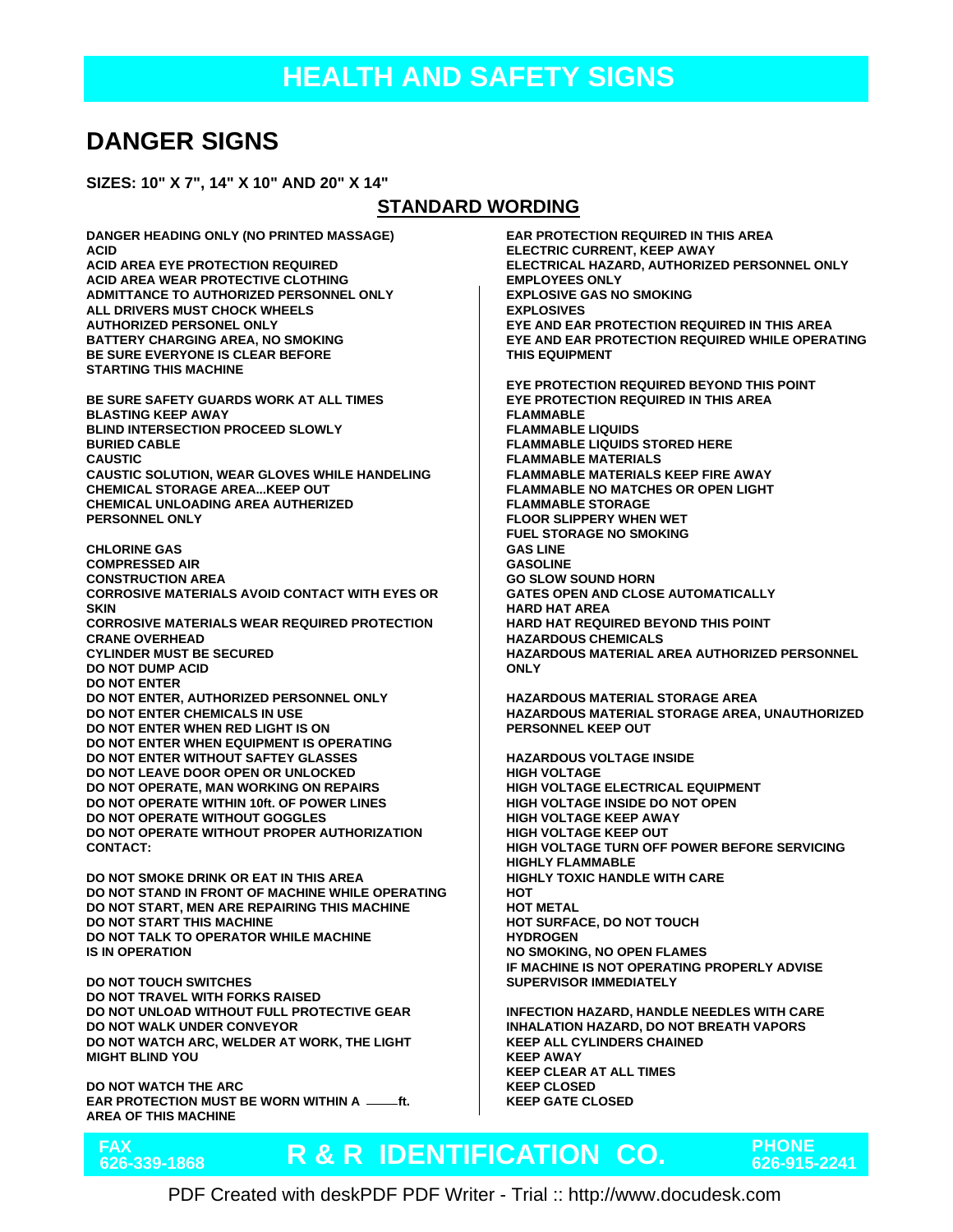### **DANGER SIGNS**

**SIZES: 10" X 7", 14" X 10" AND 20" X 14"**

#### **STANDARD WORDING**

**KEEP GUARDS IN PLACE KEEP HANDS AND FINGERS CLEAR OF MACHINE WHILE OPERATING**

**KEEP HANDS CLEAR KEEP HANDS CLEAR WHILE BELT IS IN MOTION KEEP HANDS CLEAR OF MOVING MACHINERY KEEP OFF KEEP OUT KEEP OUT FUMIGATING WITH POISON GAS KEEP OUT HAZARDOUS CHEMICALS LASER OPERATING LOOK OUT FOR FORK LIFT LOW CLEARANCE LOW HEAD ROOM MEN WORKING ABOVE MOVING MACHINERY NEW CHEMICAL STORAGE ONLY NITROGEN STORAGE NO SMOKING, NO OPEN FLAMES**

**NO ADMITTANCE NO ADMITTANCE WITHOUT AUTHORIZATION NO FLAMMABLE LIQUIDS OR COMBUSTIBLE MATERIALS ALLOWED IN THIS AREA**

**NO PEDESTRIAN TRAFFIC NO SMOKING NO SMOKING BEYOND THIS POINT NO SMOKING FLAMMABLE LIQUID NO SMOKING IN TRAILERS AND DOCK AREA NO SMOKING, MATCHES, OR OPEN LIGHTS NO SMOKING, NO OPEN FLAMES NO SMOKING ON THESE PREMISES NO SMOKING TURN OFF ENGINE NO SMOKING WITHIN 50 ft. NO TRESPASSING NOT A PEDESTRIAN WALKWAY FORK TRUCKS ONLY OXYGEN, NO SMOKING, NO OPEN FLAMES PITCH POINT POISON POSITIVELY NO SMOKING PROPANE RESTRICTED AREA RESTRICTED AREA, NO SMOKING ANYTIME SAFETY BELT AND LIFELINE REQUIRED SAFETY PROTECTION MUST BE WORN BEYOND THIS POINT STORAGE AREA FLAMMABLE MATERIALS SULFURIC ACID THIS MACHINE STARTS AUTOMATICALLY TWO WAY FEED UNAUTHORIZED PERSONNEL KEEP OUT UNAUTHORIZED PERSONS KEEP OUT UNDERGROUND LIVE WIRE 440 VOLTS WATCH YOUR STEP**

**FAX**

**WATER LINE**

**WEAR GOGGLES AND RUBBER GLOVES WHEN HANDLING CHEMICALS WEAR GOGGLES OR USE FACE SHIELD WEAR GOGGLES WHEN CHIPPING OR GRINDING WEAR GOGGLES WHILE USING THIS MACHINE WEAR RESPIRATOR WHILE SPRAYING OPEN HOLD WEAR GOGGLES WHEN HANDLING ACIDS WELDING GOGGLES MUST BE WORN AT ALL TIMES**

# **R & R IDENTIFICATION CO. PHONE 626-339-1868 626-915-2241**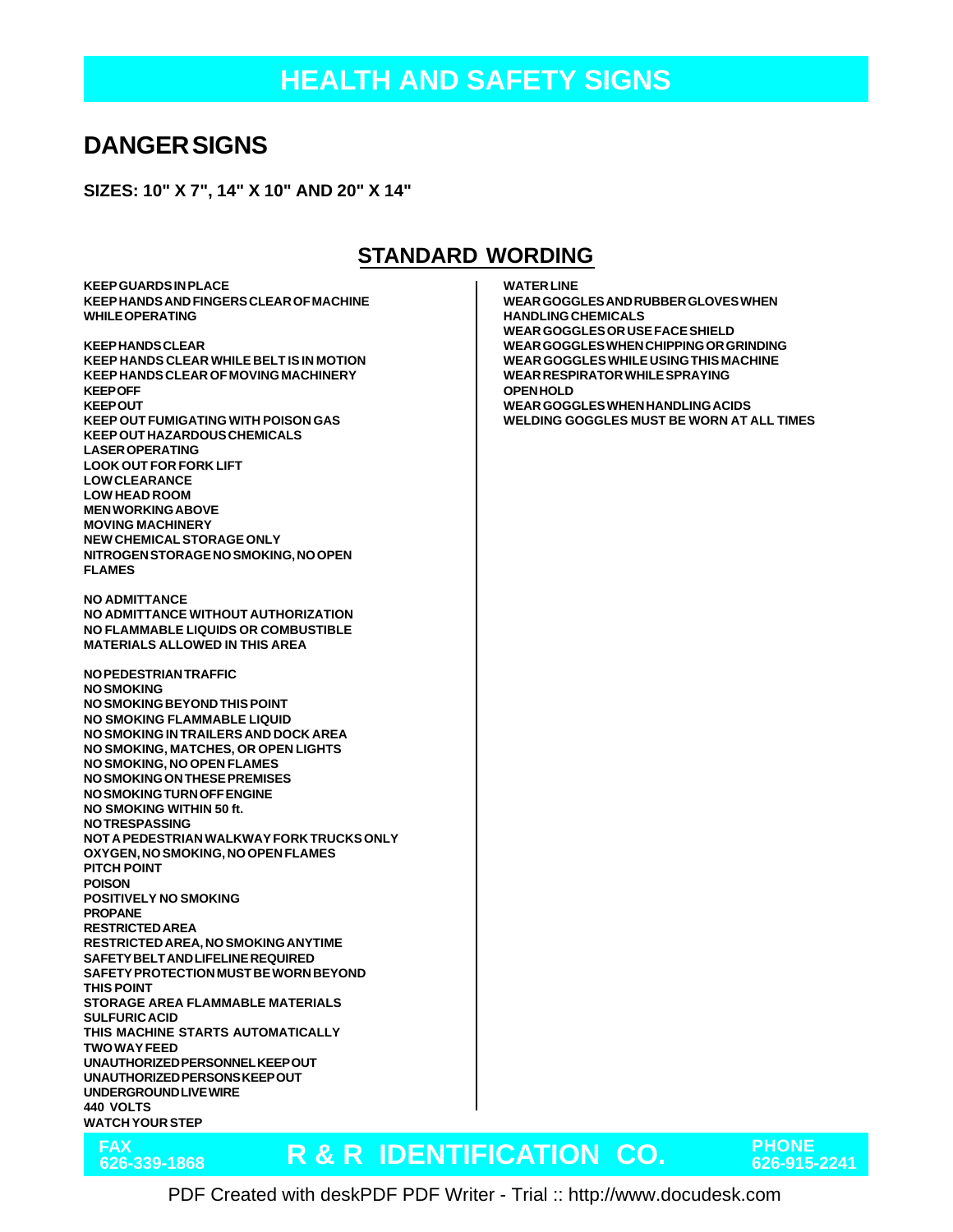## **HEALTH AND SAFETY SIGNS**

#### **WARNING SIGNS**

**SIZES: 10" X 7" AND 14" X 10"**

#### **STANDARD WORDING STANDARD WORDING**

**WARNING HEADING (NO PRINTED MESSAGE) ACID AUTHORIZED PERSONNEL ONLY BLIND INTERSECTION PROCEED SLOWLY CONSTRUCTION AREA CHEMICAL STORAGE AREA DO NOT DOUBLE STACK DO NOT ENTER DO NOT ENTER AUTHORIZED PERSONNEL ONLY DO NOT ENTER WITHOUT WEARING SAFETY GLASSES DO NOT START THIS MACHINE EAR PROTECTION REQUIRED IN THIS AREA ELECTRICAL HAZARD. AUTHORIZED PERSONNEL ONLY EYE PROTECTION REQUIRED IN THIS AREA FLAMMABLE LIQUIDS HARD HAT AREA HAZARDOUS MATERIAL STORAGE AREA HIGH VOLTAGE HOT HIGH VOLTAGE KEEP AWAY KEEP HANDS CLEAR OF MOVING MACHINERY KEEP OFF KEEP OUT LOOK OUT FOR FORK LIFTS LOW CLEARANCE MEN WORKING NO SMOKING NO SMOKING BEYOND THIS POINT NO SMOKING, MATCHES OR OPEN LIGHTS NO SMOKING TURN OFF ENGINE NO TRESPASSING PROPANE RESTRICTED AREA NO SMOKING ANY TIME STORAGE AREA NO SMOKING OR OPEN FLAMES THIS MACHINE STARTS AUTOMATICALLY UNAUTHORIZED PERSONNEL KEEP OUT USE STATIC GROUNDING DEVICES WATCH YOUR STEP WEAR PROTECTIVE EQUIPMENT IN THIS AREA**

## **NOTICE SIGNS**

**SIZE: 14" X 10"**

**NOTICE HEADING ONLY (NO PRINTED MESSAGE) ALL VISITORS MUST GET PASS AT OFFICE AUTHORIZED PERSONNEL ONLY COMPACTIBLE TRASH ONLY DO NO BLOCK DOOR DO NOT LEAVE MACHINE UNATTENDED DO NOT TALK TO OPERATOR DO NOT THROW ANY RUBBISH OR WASTE IN TOILET ENTRANCE FOR EMPLOYEES ONLY EQUIPMENT IN YOUR DEPARTMENT MUST BE THOROUGHLY CLEANED AFTER EACH DAY'S WORK**

**FOOD OR DRINK PROHIBITED IN THIS AREA FOR SANITARY REASONS KEEP THIS PLACE CLEAN HARD HATS MUST BE WORN IN THIS AREA KEEP EVERY THING AWAY FROM THIS FIRE DOOR SO THAT THE DOOR MAY BE READY FOR INSTANT USE**

**KEEP THIS DOOR CLOSED KEEP THIS PASSAGEWAY CLEAR LABEL ALL DRUMS LOADING AREA NO PARKING NO SMOKING NOT RESPONSIBLE FOR PERSONAL PROPERTY NO TRESPASSING ON THIS PROPERTY UNDER PENALTY OF THE LAW**

**PLEASE WIPE YOUR FEET POSITIVELY DO NOT THROW AWAY ANY WASTE OR RUBBISH OF ANY KIND IN THE TOILET**

**POSITIVELY NO ADMITTANCE EXCEPT ON BUSINESS PRIVATE PROPERTY KEEP OUT PUT THINGS BACK IN THERE PROPER PLACES SMOKING PERMITTED IN THIS AREA SHUT OFF VEHICLE WHEN LEAVING UNATTENDED THESE DOORS MUST BE KEPT CLOSED THE USE OF LIQUOR ON THESE PREMISES WILL MEAN IMMEDIATE DISMISSAL**

**THIS DOOR FOR EMERGENCY USE ONLY THIS ELEVATOR IS FOR FREIGHT ONLY. NOT FOR PASSENGERS**

**THIS IS NOT AN ENTRANCE VEHICLES PARKED ILLEGALLY WILL BE TOWED AT OWNER EXPENSE WATCH YOUR STEP WHEELS MUST BE CHOCKED BEFORE LOADING AND UNLOADING**

**FAX**

**R & R IDENTIFICATION CO. PHONE 626-339-1868 626-915-2241**